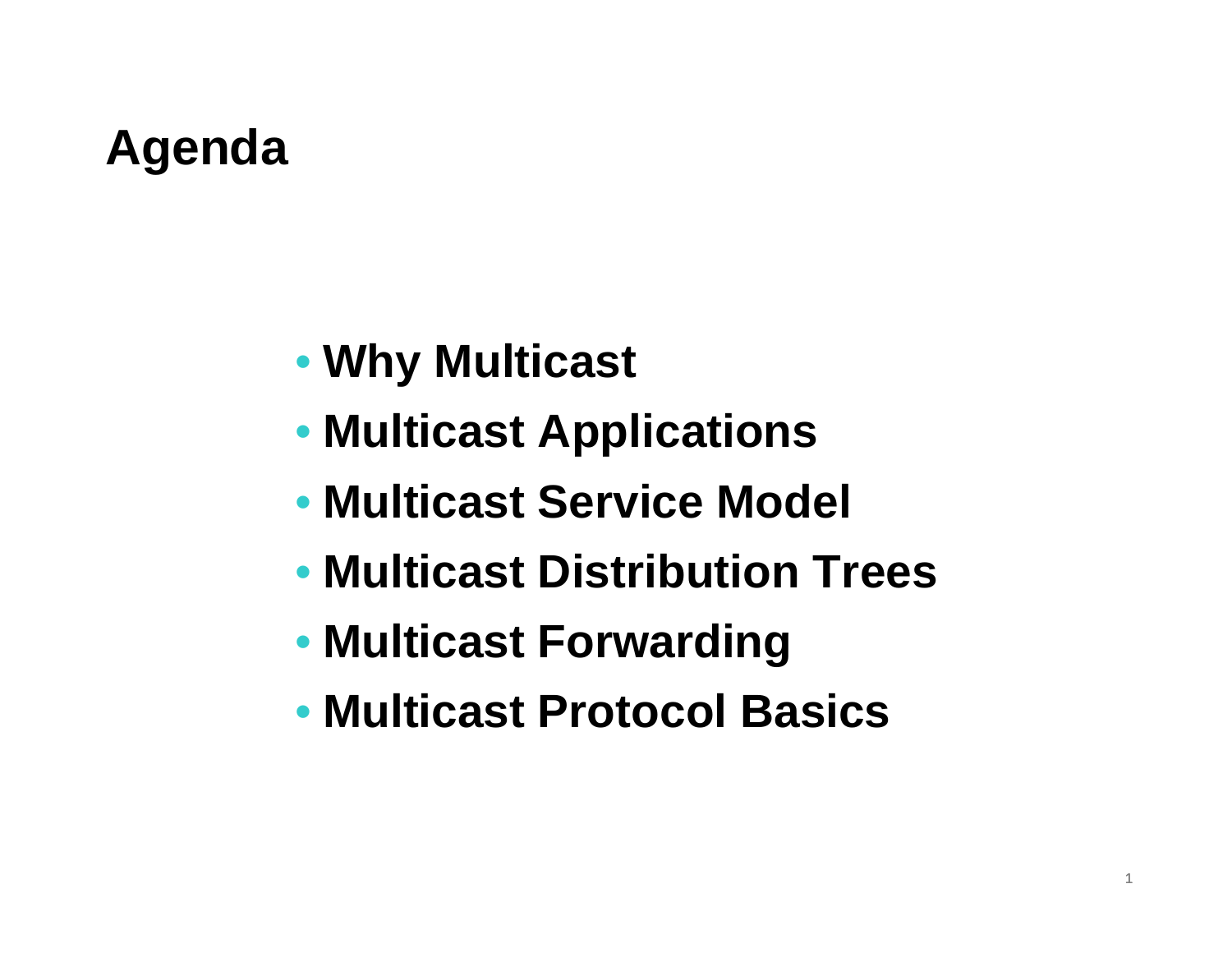#### **Why Multicast**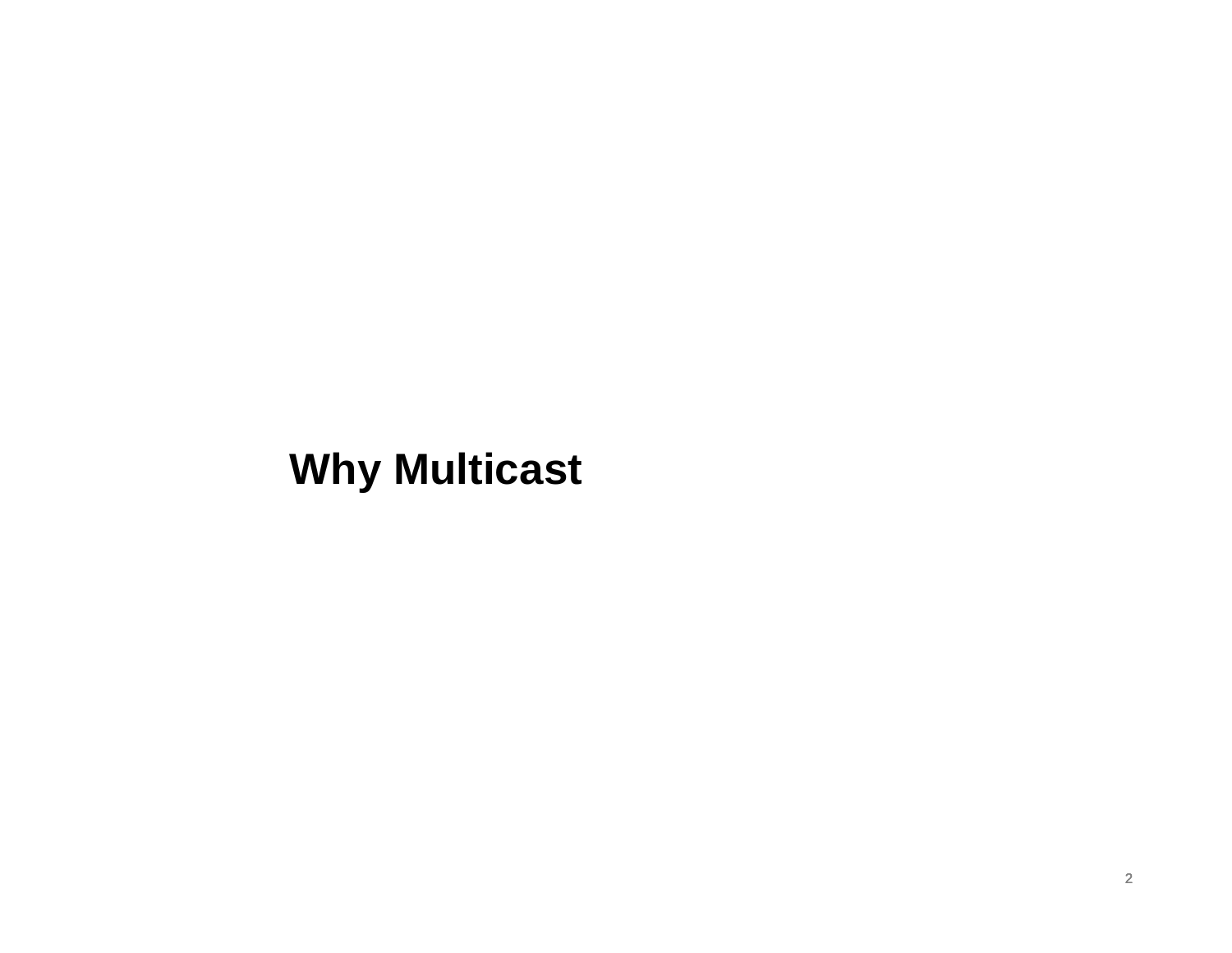## **Multicast Advantages**

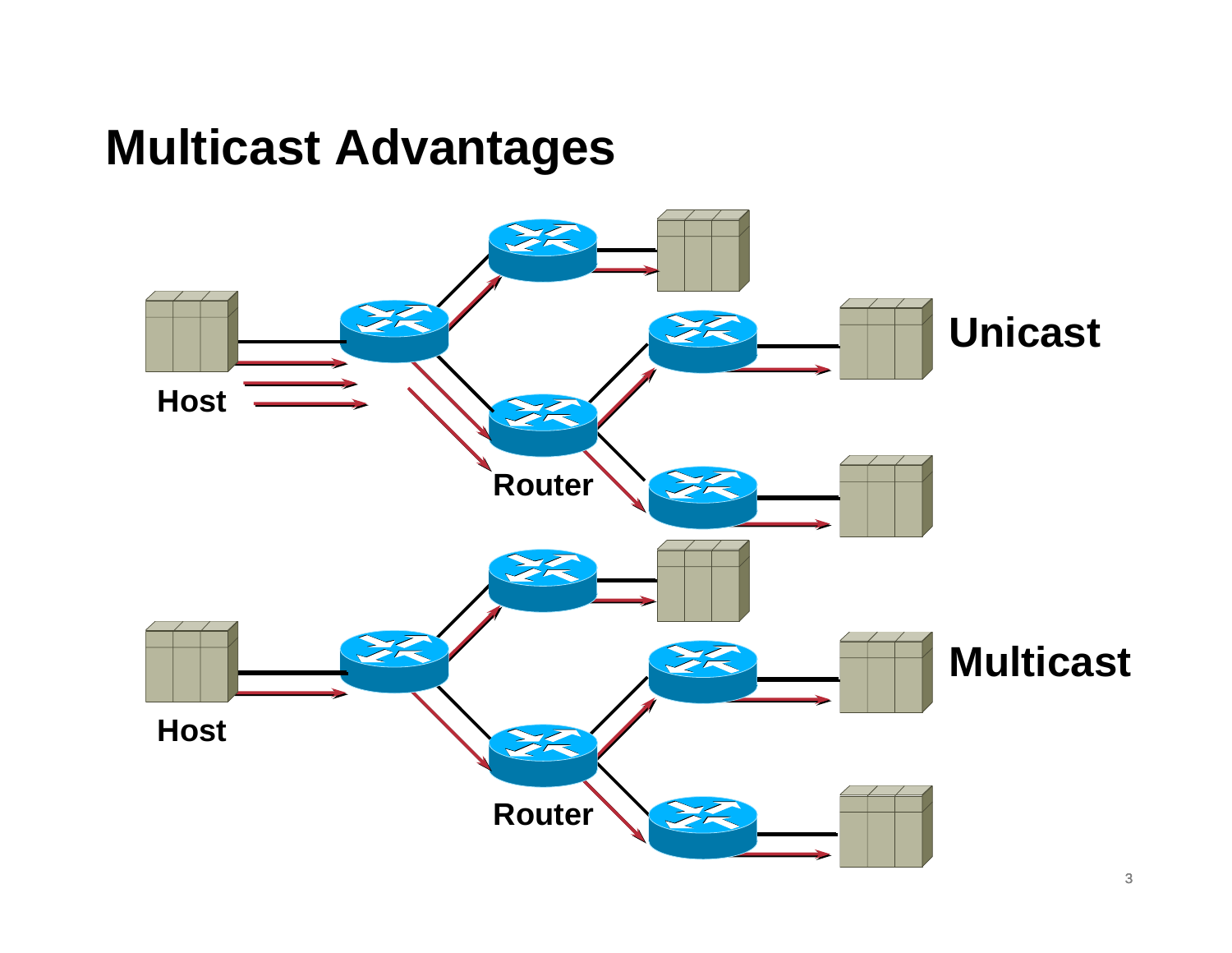# **Multicast Disadvantages**

#### **Multicast is UDP Based!!!**

- $\bullet$  **Best Effort Delivery: Drops are to be expected. Multicast applications should not expect reliable delivery of data and should be designed accordingly. Reliable Multicast is still an area for much research. Expect to see more developments in this area.**
- $\bullet$  **No Congestion Avoidance: Lack of TCP windowing and "slow-start"mechanisms can result in network congestion. If possible, Multicast applications should attempt to detect and avoid congestion conditions.**
- $\bullet$  **Duplicates: Some multicast protocol mechanisms (e.g. Asserts, Registers and Shortest-Path Tree Transitions) result in the occasional generation of duplicate packets. Multicast applications should be designed to expect occasional duplicate packets.**
- $\bullet$  **Out-of-Sequence Packets: Various network events can result in packets arriving out of sequence. Multicast applications should be designed to handle packets that arrive in some other sequence than they were sent by the source.**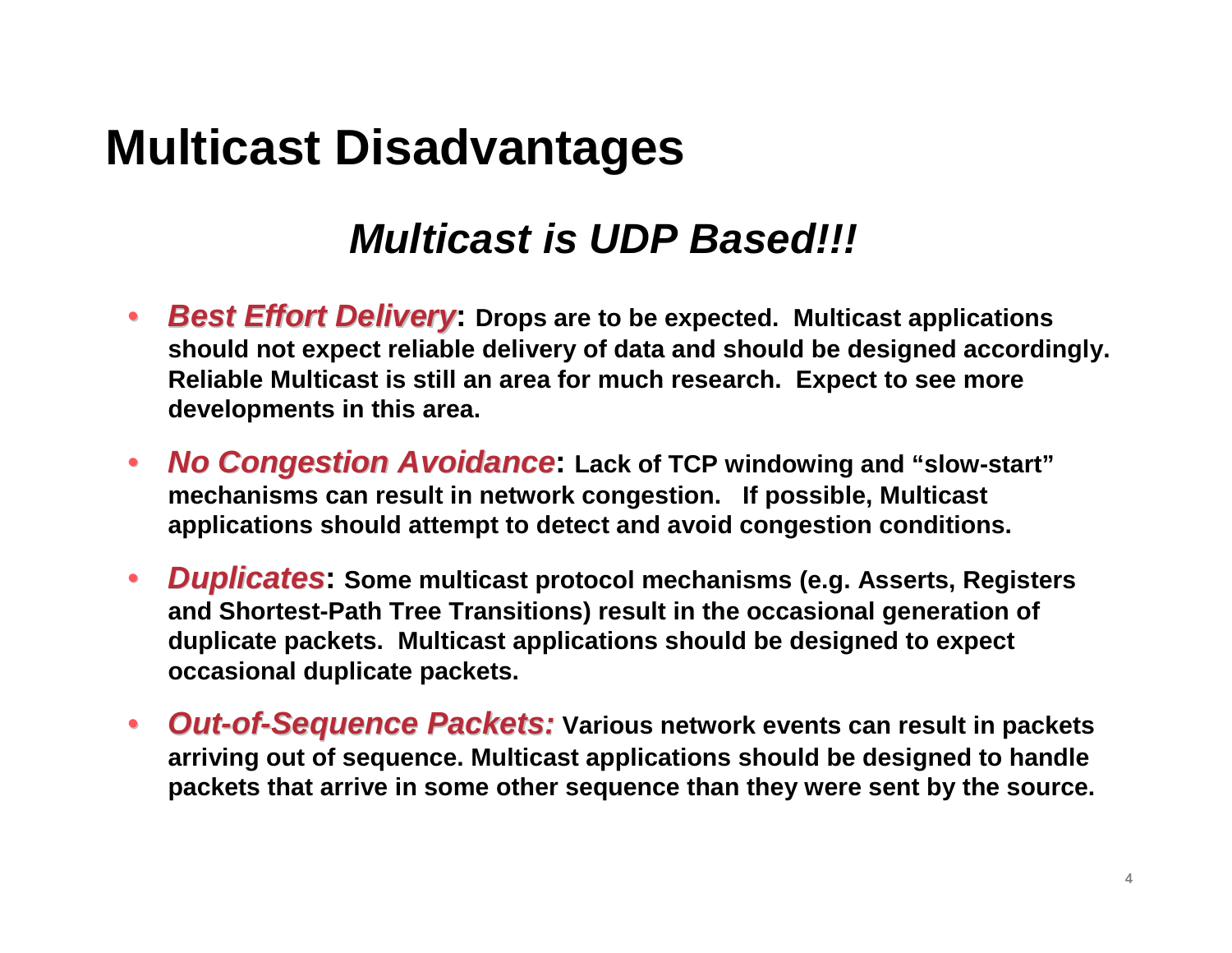#### **Multicast Applications**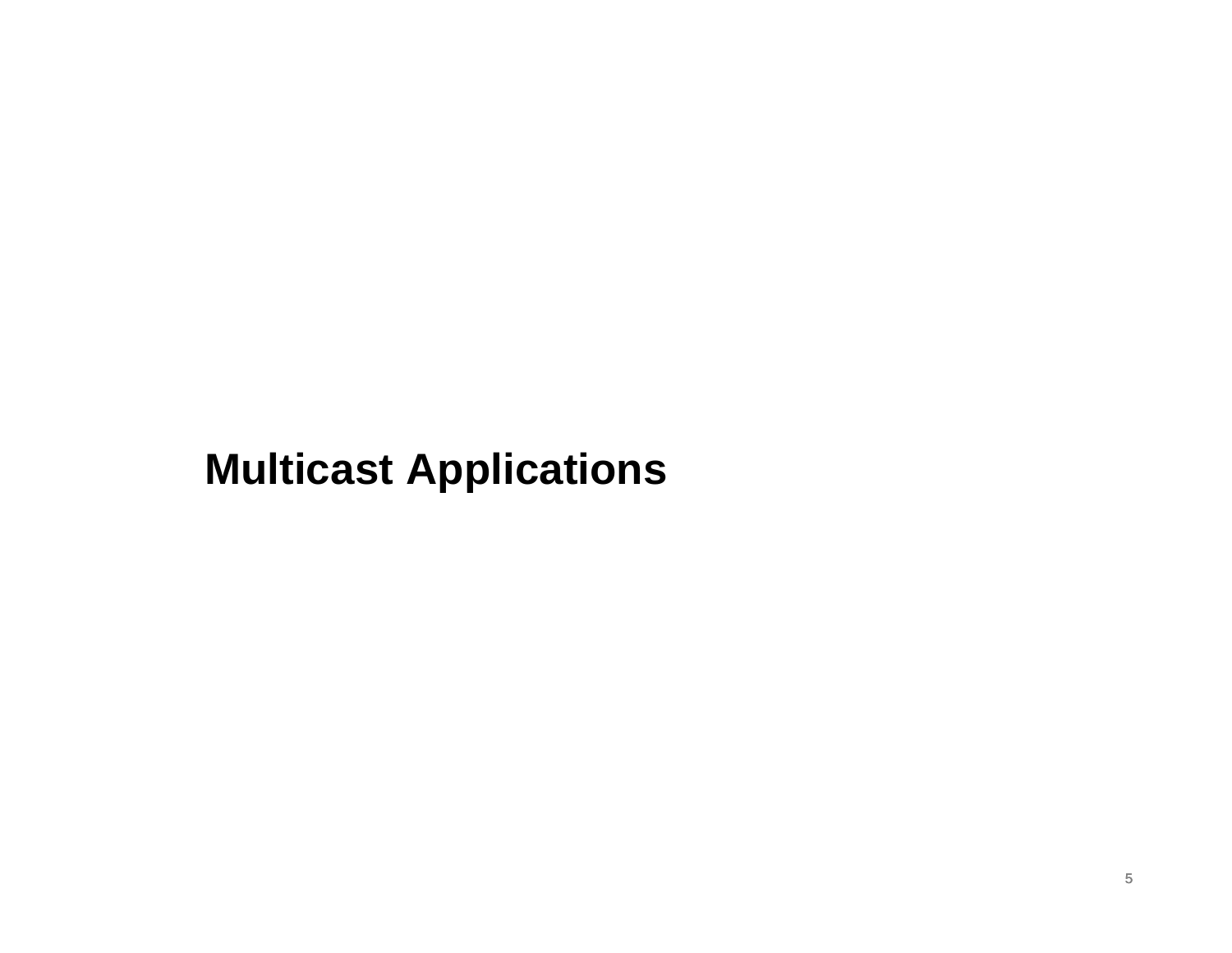# **IP Multicast Applications**

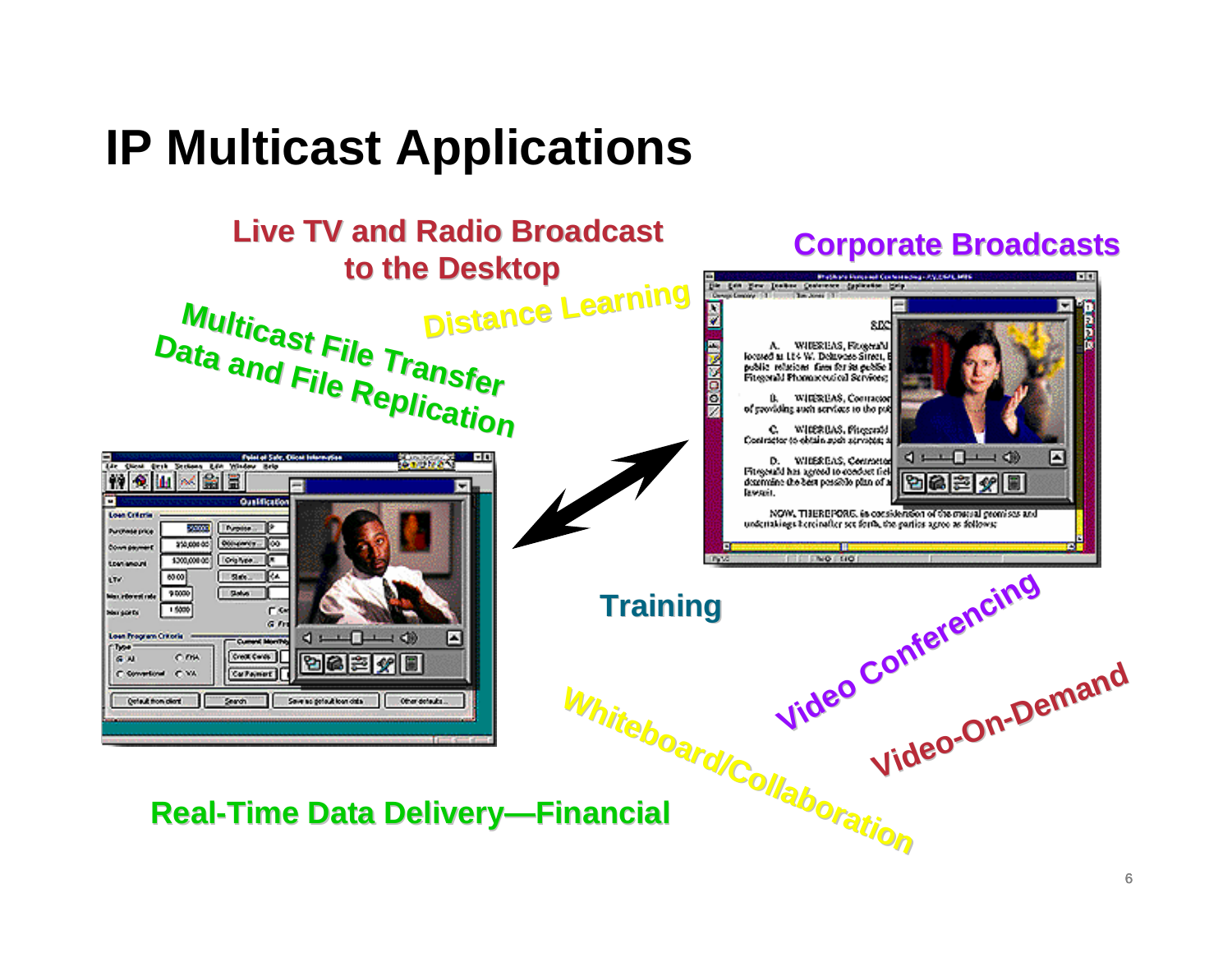# **Example Multicast Applications**

# **Old Mbone Multicast Applications**

- **sdr—session directory**
	- **Lists advertised sessions**
	- **Launches multicast application(s)**
- **vat—audio conferencing**
	- **PCM, DVI, GSM, and LPC4 compression**
- **vic—video conferencing**
	- **H.261 video compression**
- **wb—white board**
	- **Shared drawing tool**
	- **Can import PostScript images**
	- **Uses Reliable Multicast**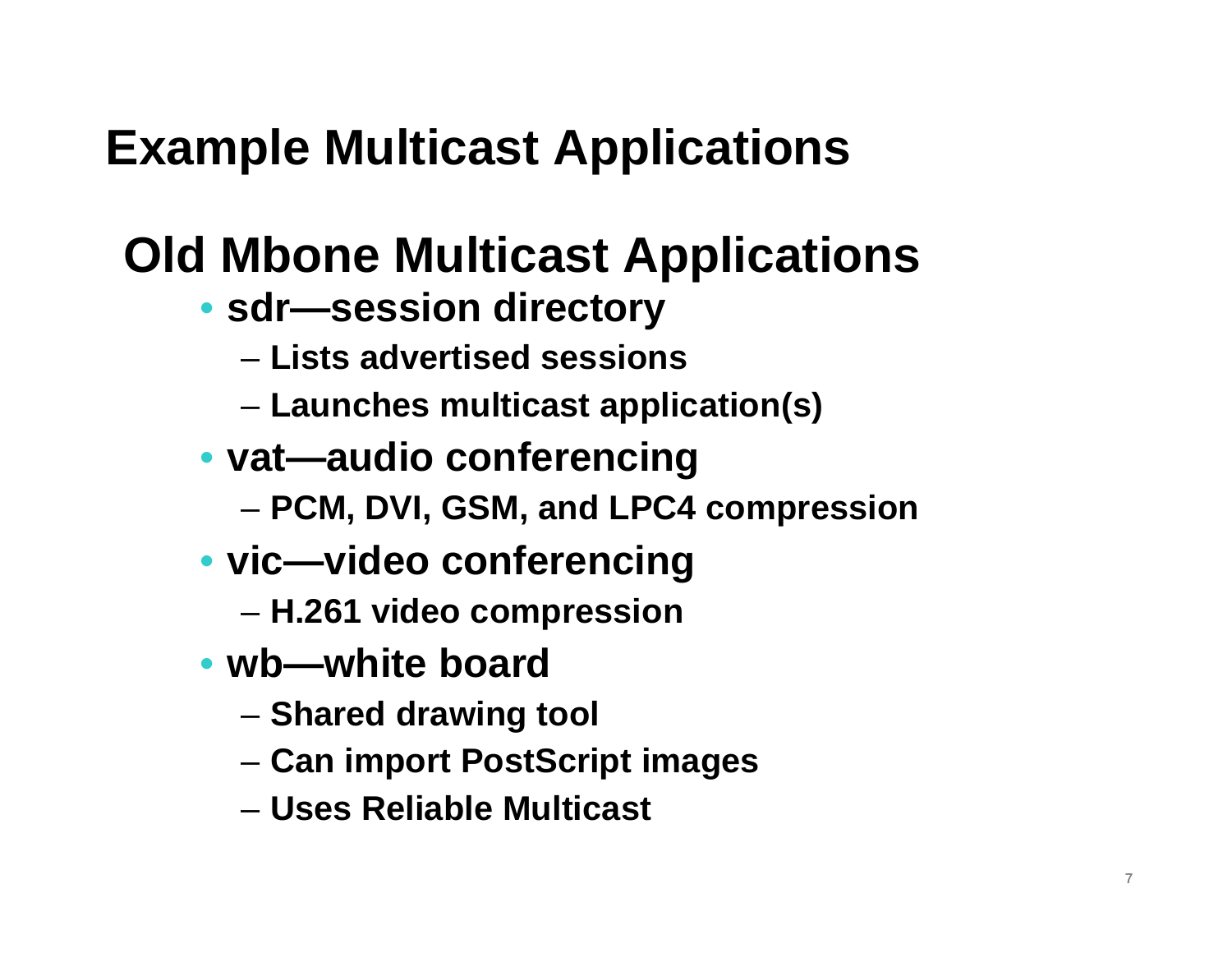#### **Multicast Service Model**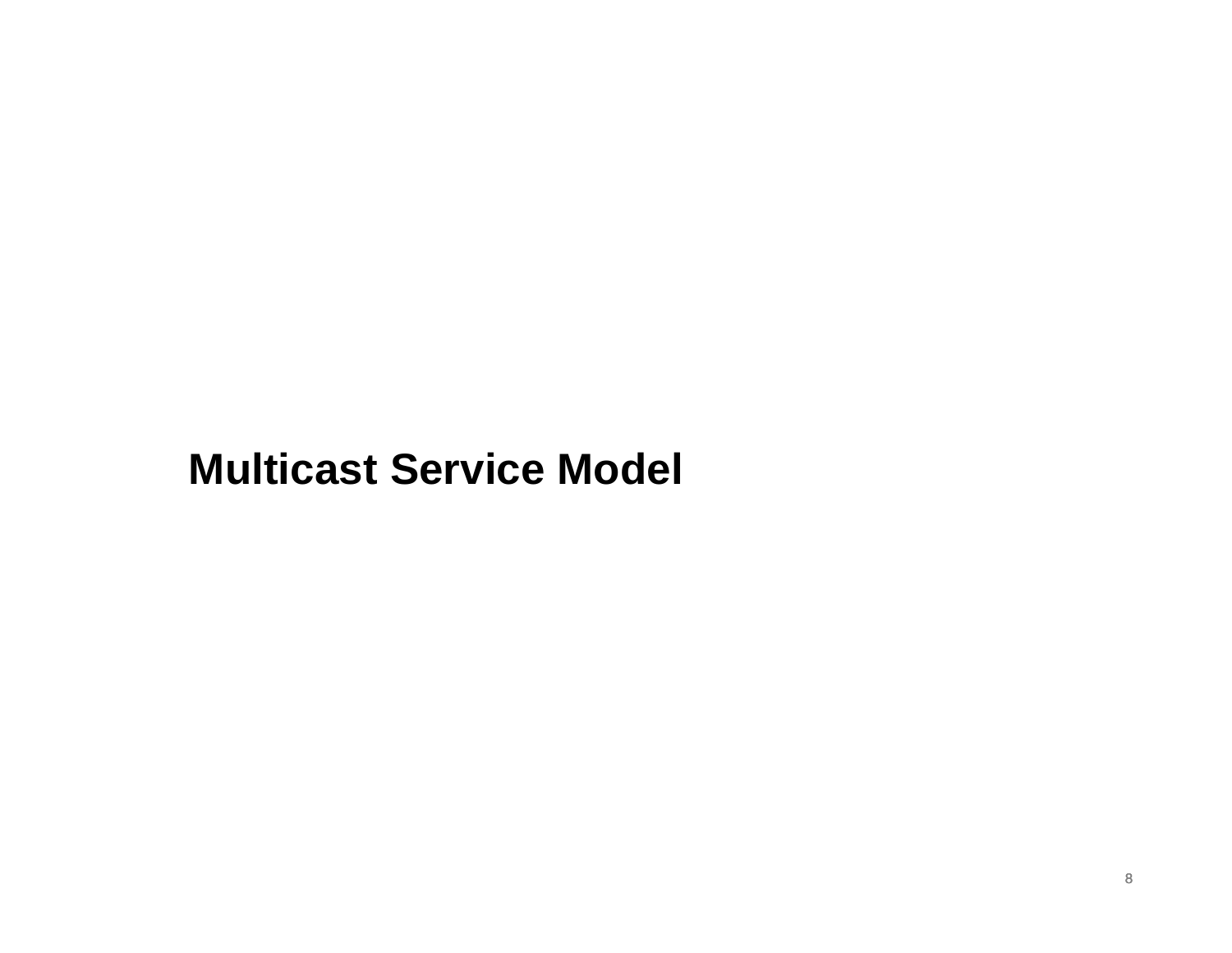# **IP Multicast Service Model**

- **RFC 1112 (Host Ext. for Multicast Support)**
- **Each multicast group identified by a class-D IP address**
- **Members of the group could be present anywhere in the Internet**
- **Members join and leave the group and indicate this to the routers**
- **Senders and receivers are distinct: i.e., a sender need not be a member**
- **Routers listen to all multicast addresses and use multicast routing protocols to manage groups**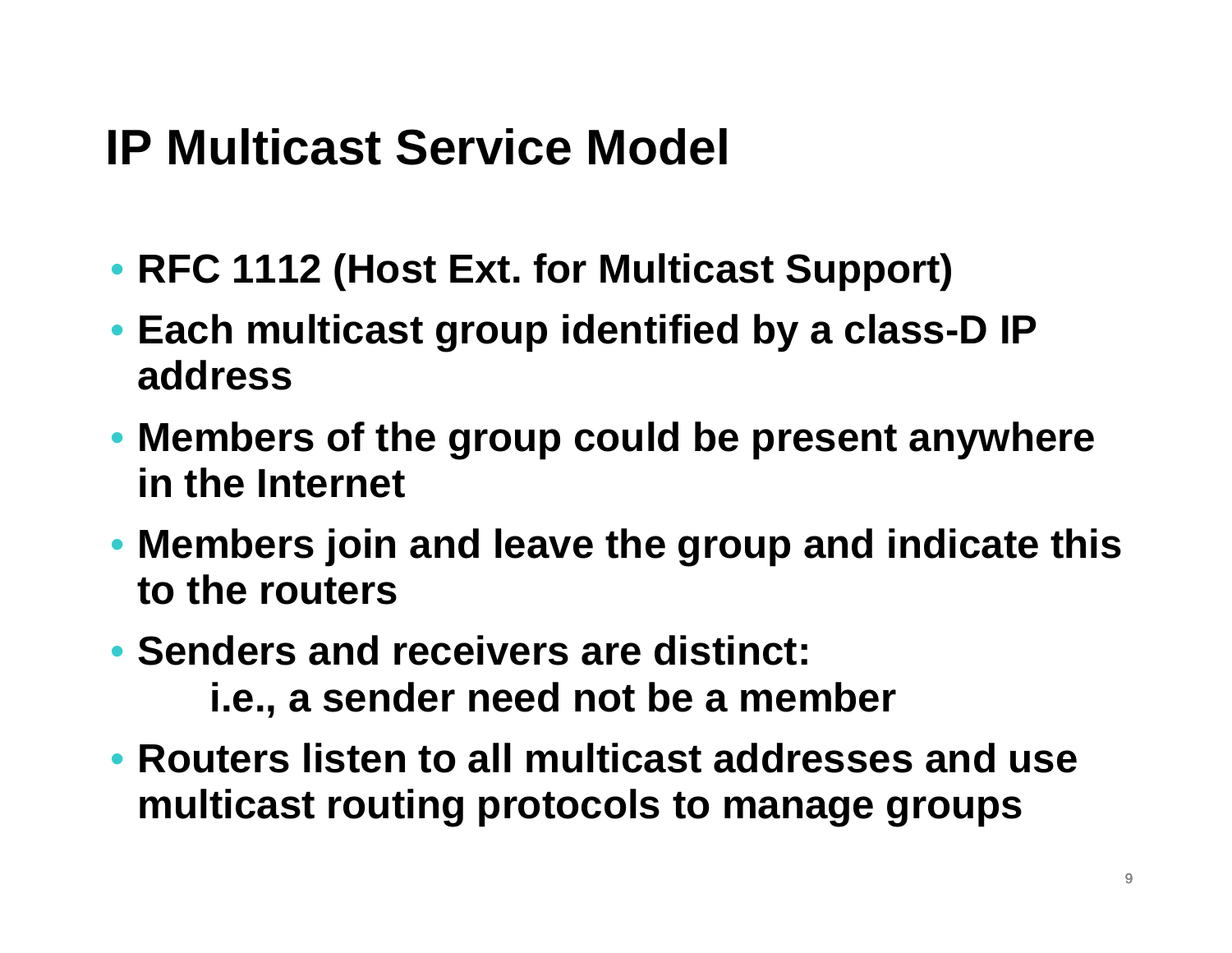# **IP Multicast Addressing**

# • **Multicast Group Addresses (224.0.0.0/4)**

- –**Range: 224.0.0.0 – 239.255.255.255**
- –**Old Class D address range.**
- –**High-order 4 bits are 1110**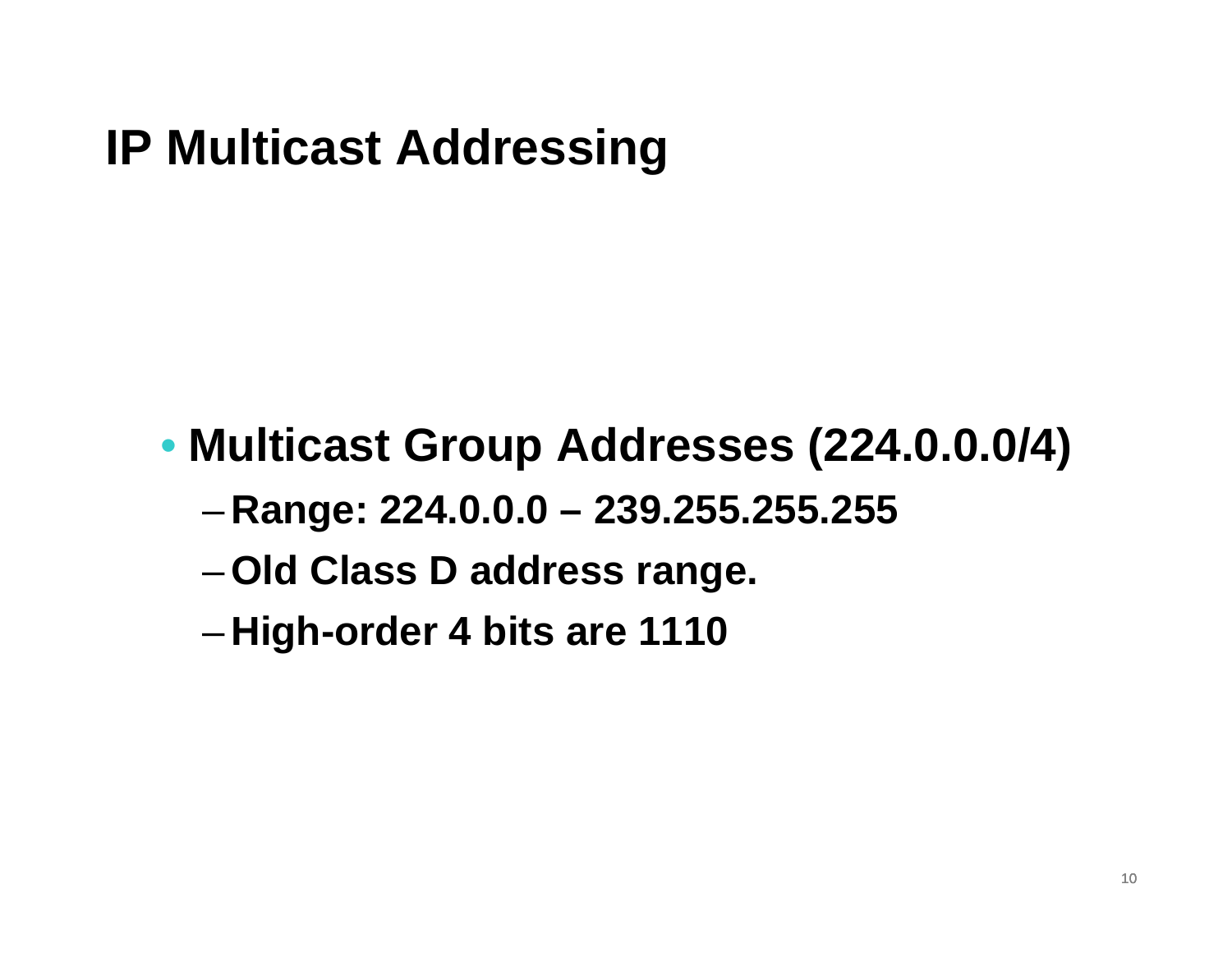# **Multicast Address Ranges**

- **Link-Local Address Range**
	- –**224.0.0.0 – 224.0.0.255**
- **Global Address Range**
	- –**224.0.1.0 – 238.255.255.255**
- **Administratively Scoped Address Range**–**239.0.0.0 – 239.255.255.255**
- **Scope Relative Address Range**
	- –**Top 256 addresses of a Scoped Address Range.**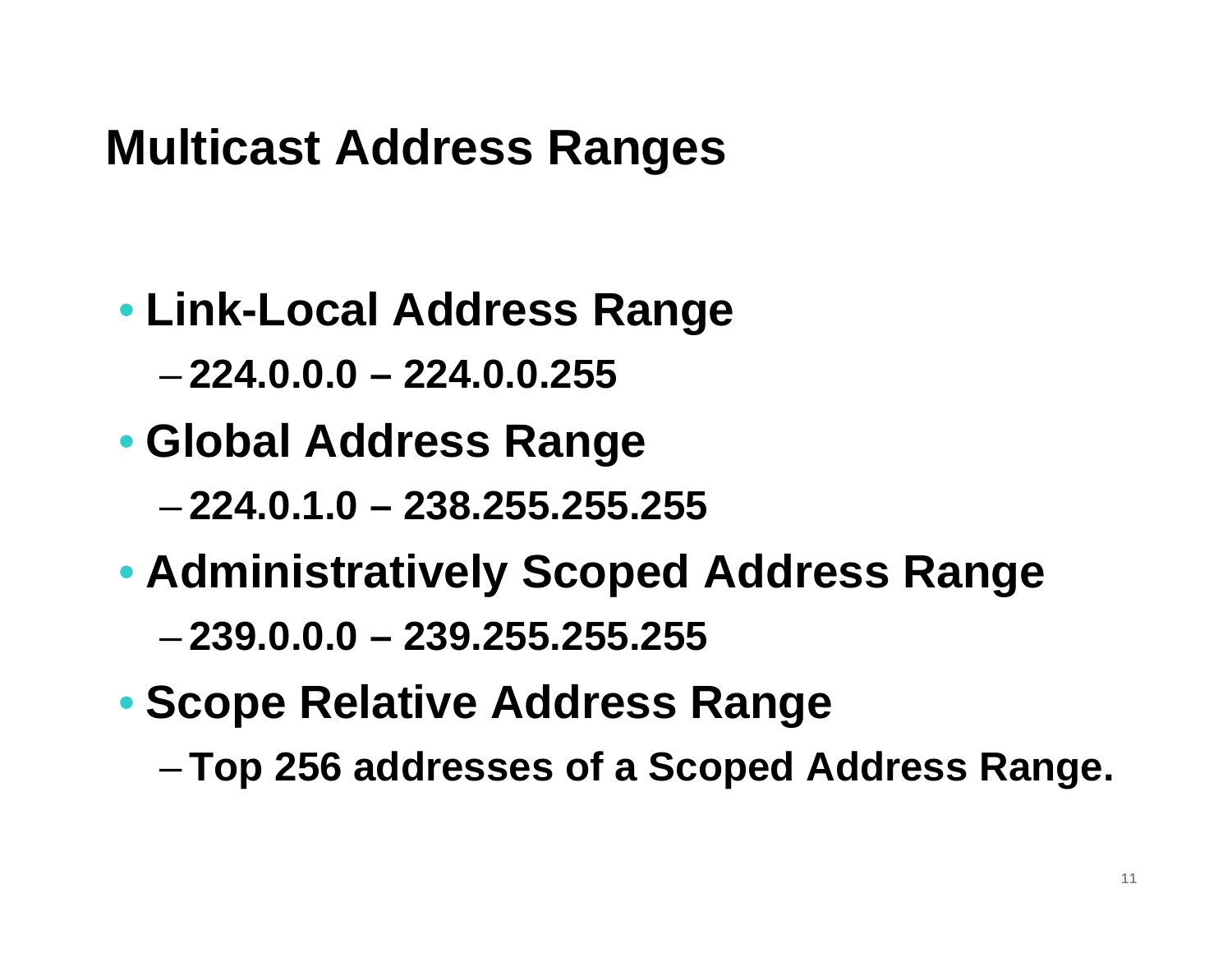# **Link-Local Address Range**

- **Assigned by IANA**
	- –**224.0.0.0 – 224.0.0.255**
	- – **Local wire multicast** 
		- **TTL = 1**
	- –**Examples:**
		- **224.0.0.5 = OSPF\_DR's**
		- **224.0.0.10 = EIGRP Hello's**
		- **224.0.0.13 = All\_PIM\_Routers**
		- **224.0.0.22 = All\_IGMPv3\_Routers**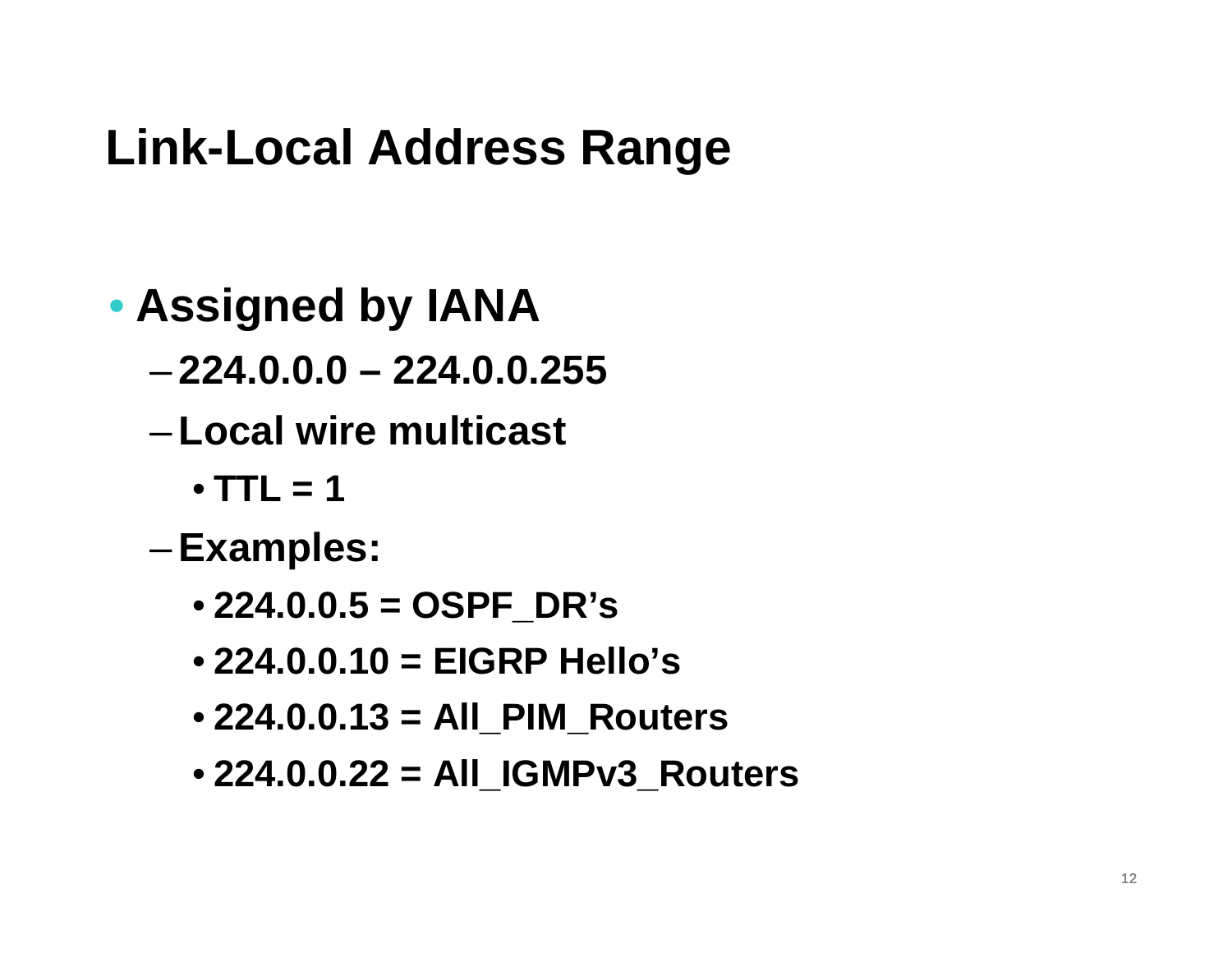# **Global Address Range**

- **Assigned by IANA**
	- –**Address Range: 224.0.1.0 – 238.255.255.255**
	- –**Generally intended for "global" Internet scope multicast.**
	- –**Sometimes assigned to specific protocols.**
		- **Example: Auto-RP (224.0.1.39 & 224.0.1.40)**
	- –**Problem:**
		- **IANA is coming under increasing pressure from companies to assign them blocks of addresses for their applications or content services.**
		- **This was never the intent of this block!**
			- **GLOP Addressing or SSM should be used instead!**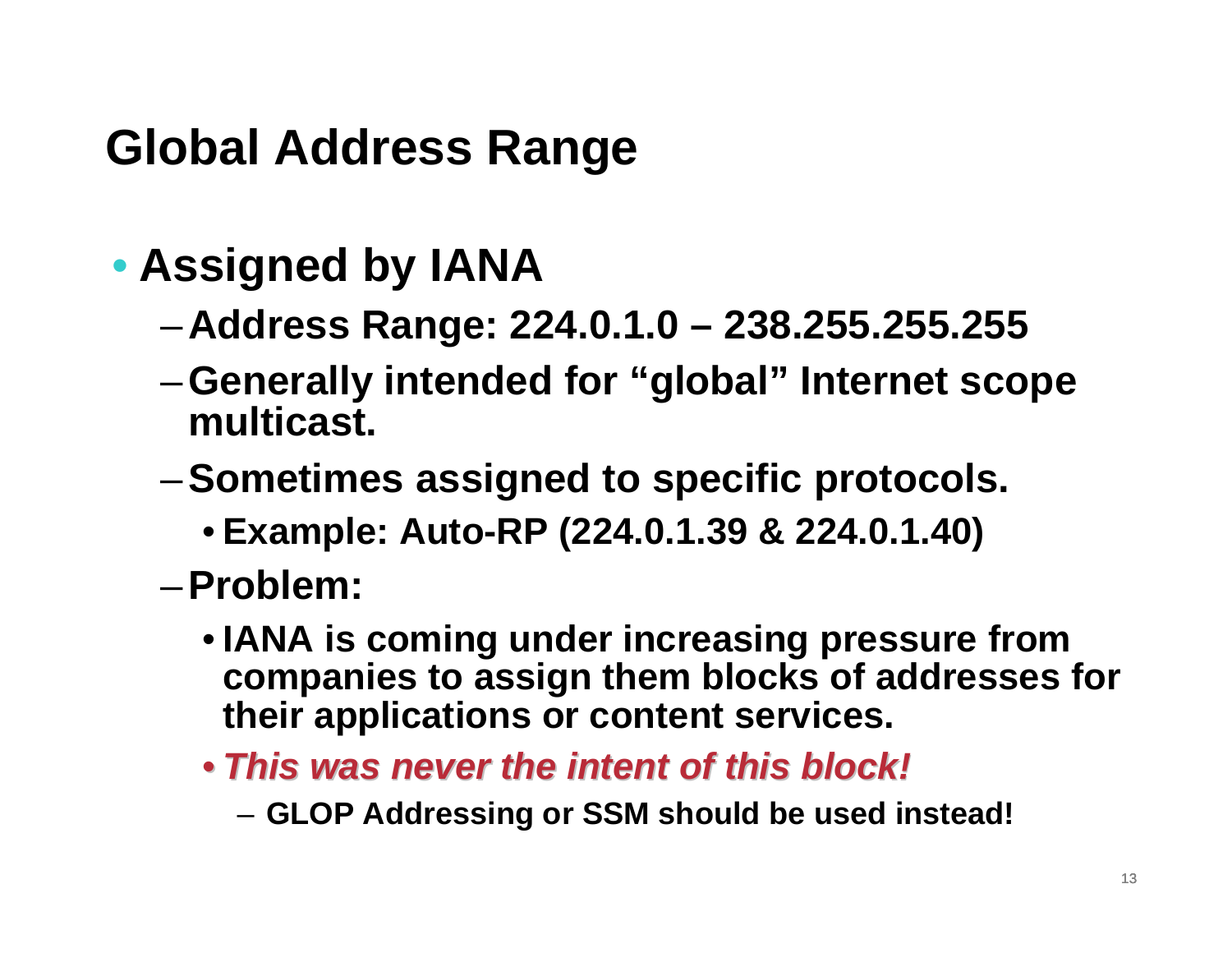# **Administratively Scoped Address Range**

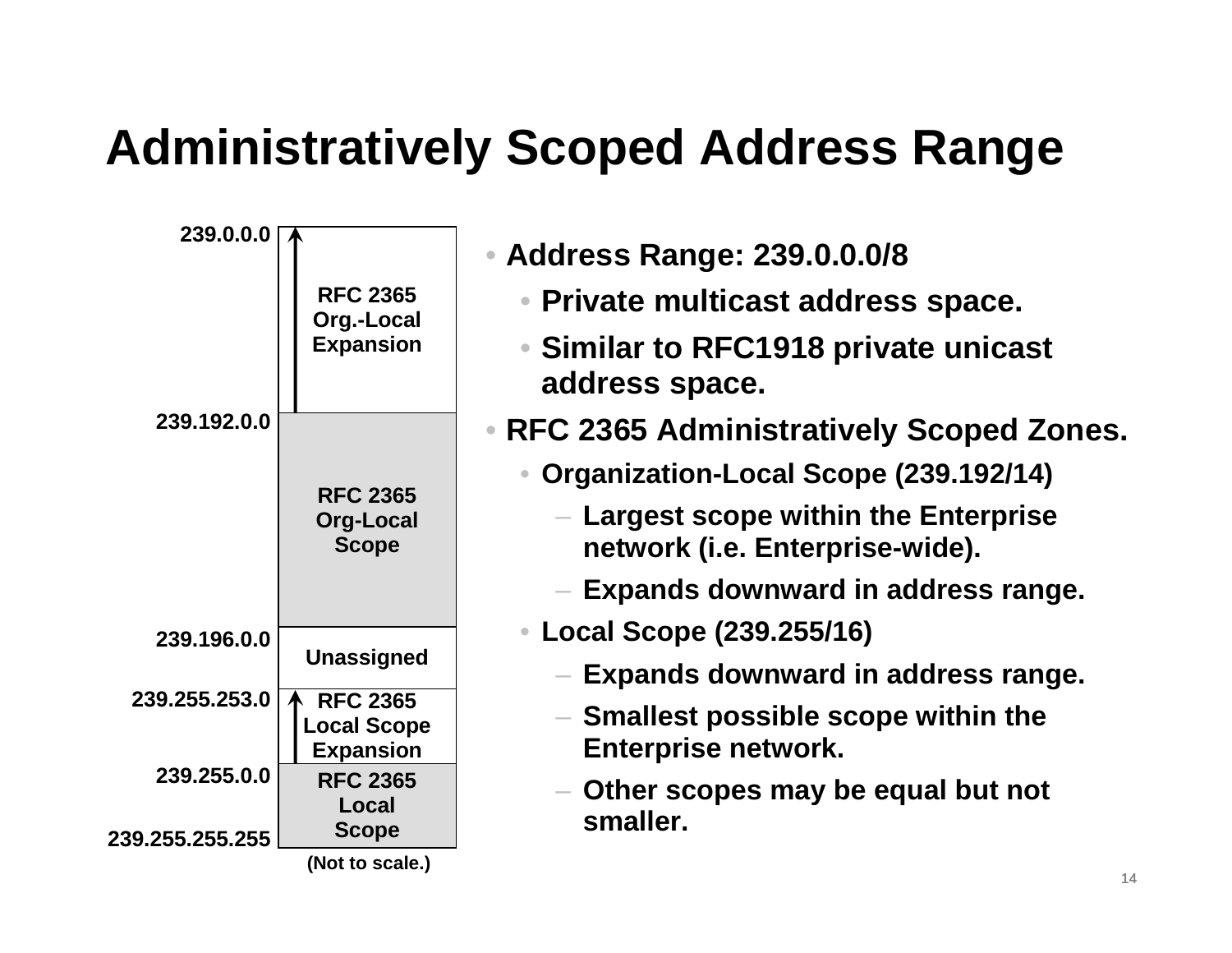# **Scope Relative Addresses – RFC 2365**

#### **Top 256 Addresses of every Admin. Scope Range.**

| <b>Last</b><br><b>Octet</b> | <b>Offset</b>           | <b>Description</b>                             |
|-----------------------------|-------------------------|------------------------------------------------|
| .255                        | $\bf{0}$                | <b>SAP Session Announcement Protocol (SDR)</b> |
| .254                        | 1                       | <b>MADCAP Protocol</b>                         |
| .253                        | 2 <sup>1</sup>          | <b>SLPv2 Protocol</b>                          |
| .252                        | $\mathbf{3}$            | <b>MZAP Protocol</b>                           |
| .251                        | $\overline{\mathbf{4}}$ | <b>Multicast Discovery of DNS Services</b>     |
| .250                        | 5 <sup>5</sup>          | <b>SSDP</b>                                    |
| .249                        | 6                       | <b>DHCPv4</b>                                  |
| .248                        | $\overline{7}$          | <b>AAP</b>                                     |
| .247                        | 8                       | <b>MBUS</b>                                    |
|                             | $9 - 255$               | <b>Unassigned</b>                              |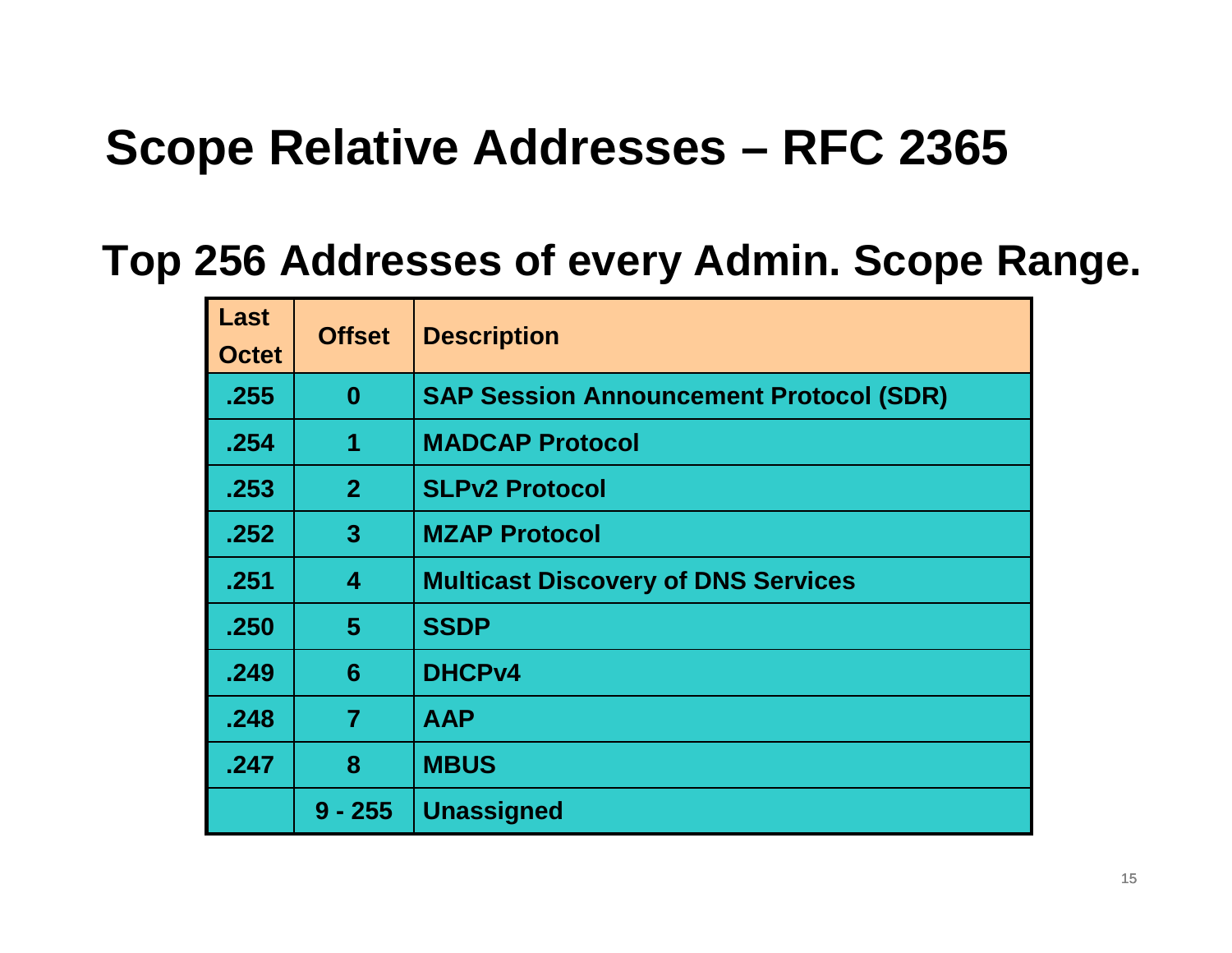# **Scope Relative Example – Local Scope**

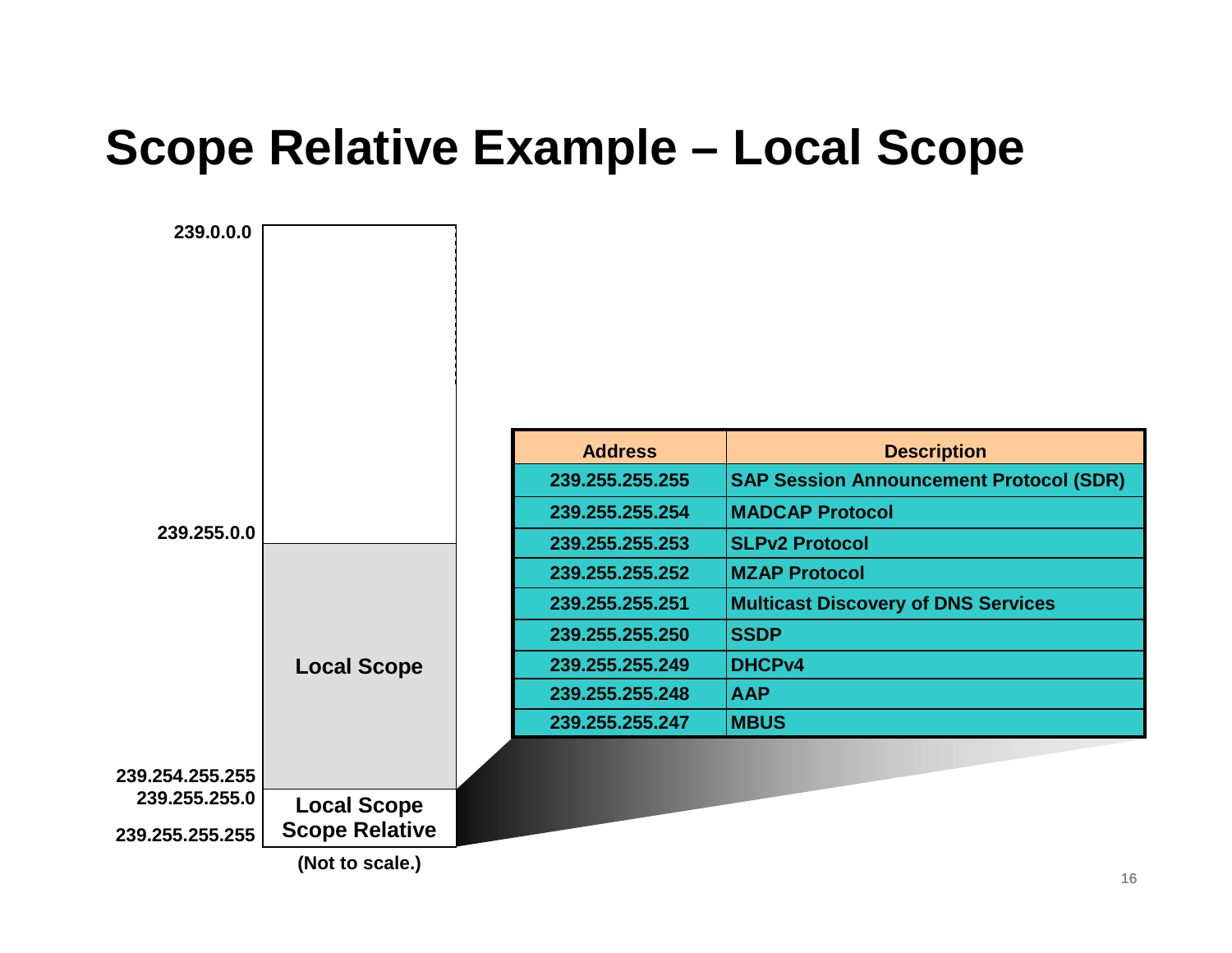# **Global Multicast Address Assignment**

# • **Dynamic Group Address Assignment**

- – **Historically accomplished using SDR application**
	- **Sessions announced over well-known group(s).**
		- **Address collisions detected and resolved at sessioncreation time.**
		- $-$  Has problems scaling.
- – **Other techniques considered.**
	- **Multicast Address Set-Claim (MASC)**
		- **Hierarchical, dynamic address allocation scheme.**
		- **Unlikely to be deployed.**
- – **No really good dynamic assignment method available for Global multicast.**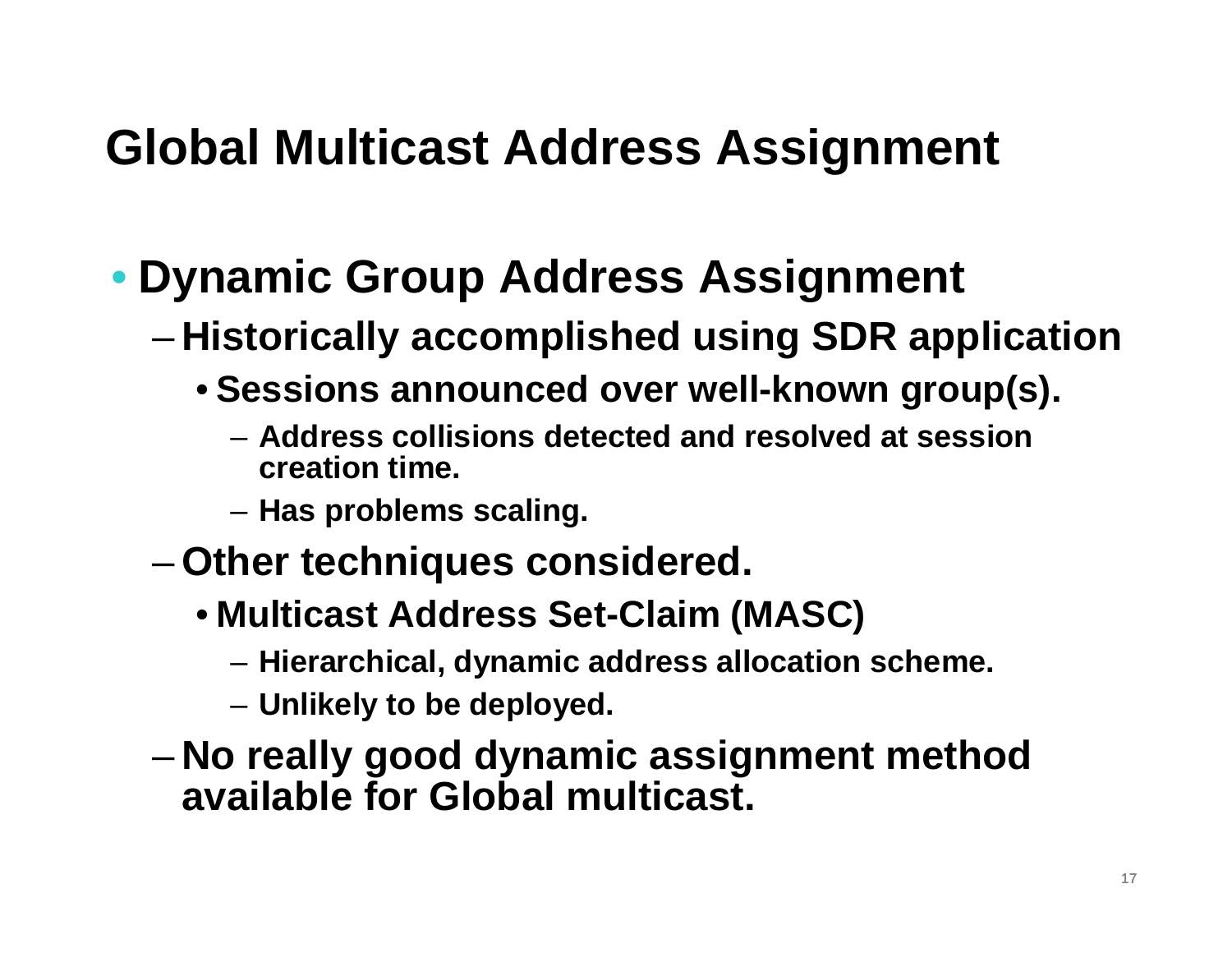# **Global Multicast Address Assignment**

# • **Static Group Address Assignment**

- – **RFC 3180 – GLOP Addressing in 233/8**
	- **Group range: 233.0.0.0 - 233.255.255.255**
		- **Your AS number is inserted in middle two octets**
		- **Remaining low-order octet used for group assignment.**
	- **EGLOP Addresses**
		- **Make use of private AS numbers.**
		- **Assigned by a Registration Authority.**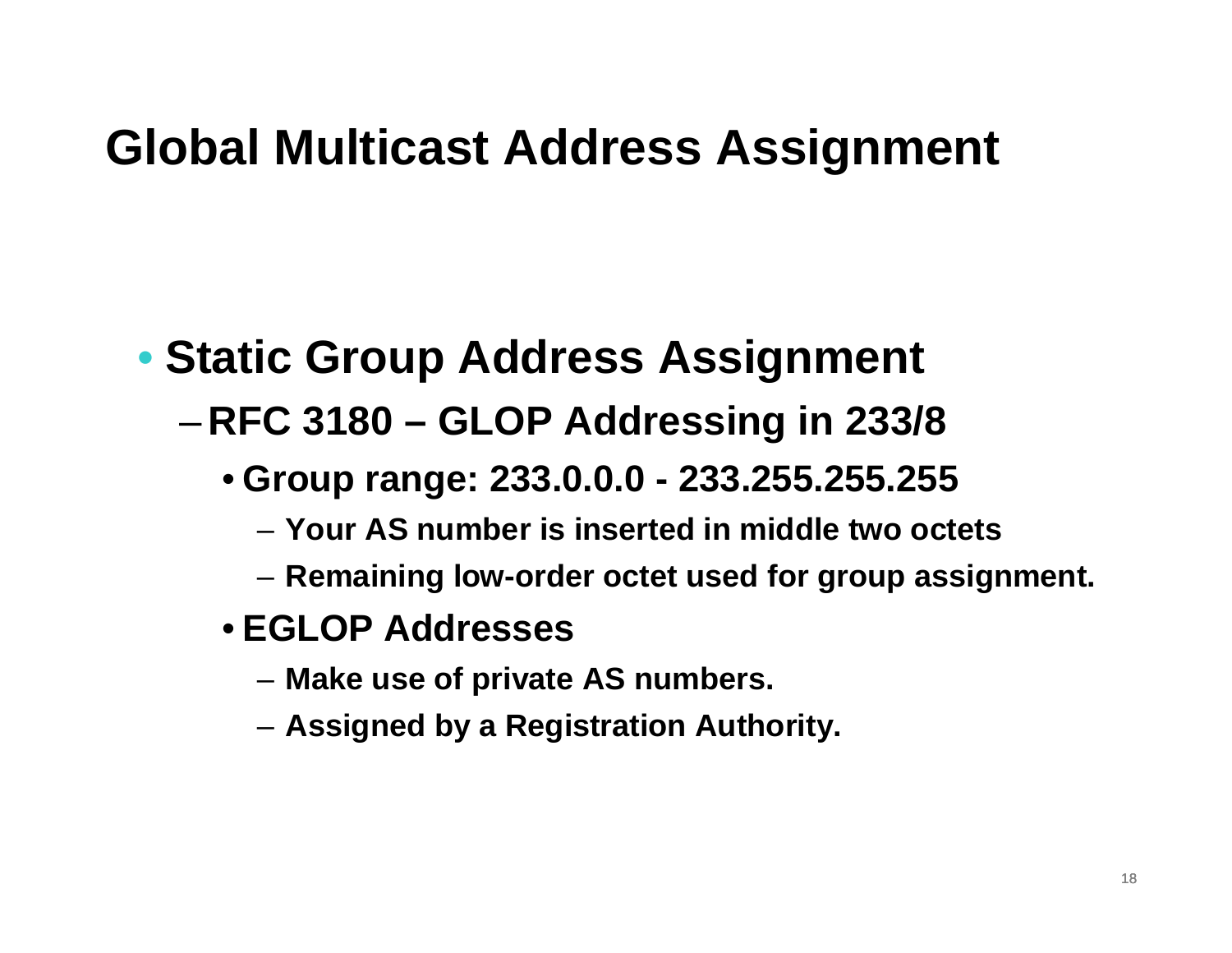# **Global Multicast Address Assignment**

# • **Static Group Address Assignment**

- –**Source Specific Multicast**
	- **Address range: 232.0.0.0/8**
	- **Flows based on both Group and Source address.**
		- – **Two different content flows can share the same Group address without interfering with each other.**
	- **Provides virtually unlimited address space!**
		- –**Preferred method for Global One-to-Many multicast.**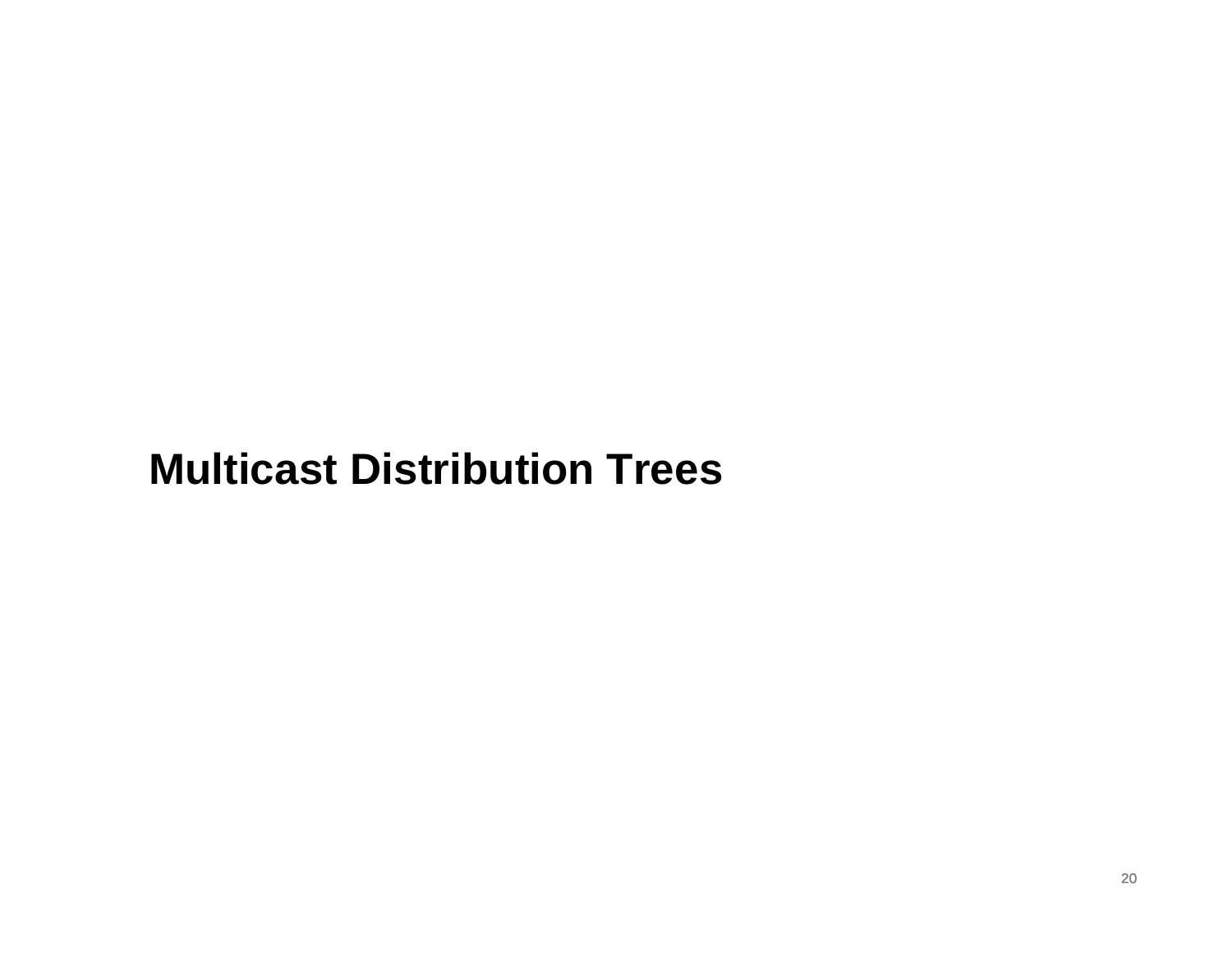# **Shortest Path or Source Tree**

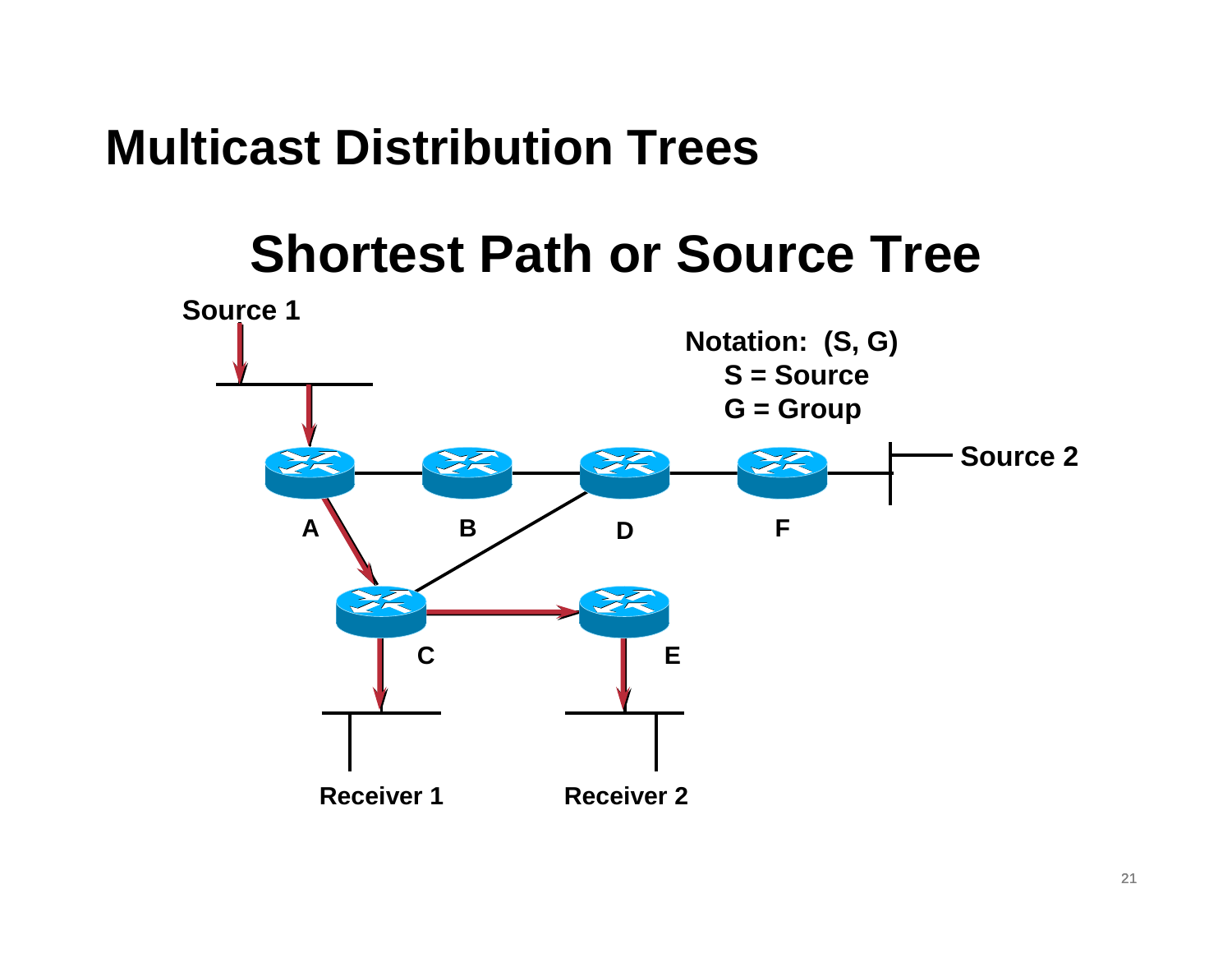# **Shortest Path or Source Tree**

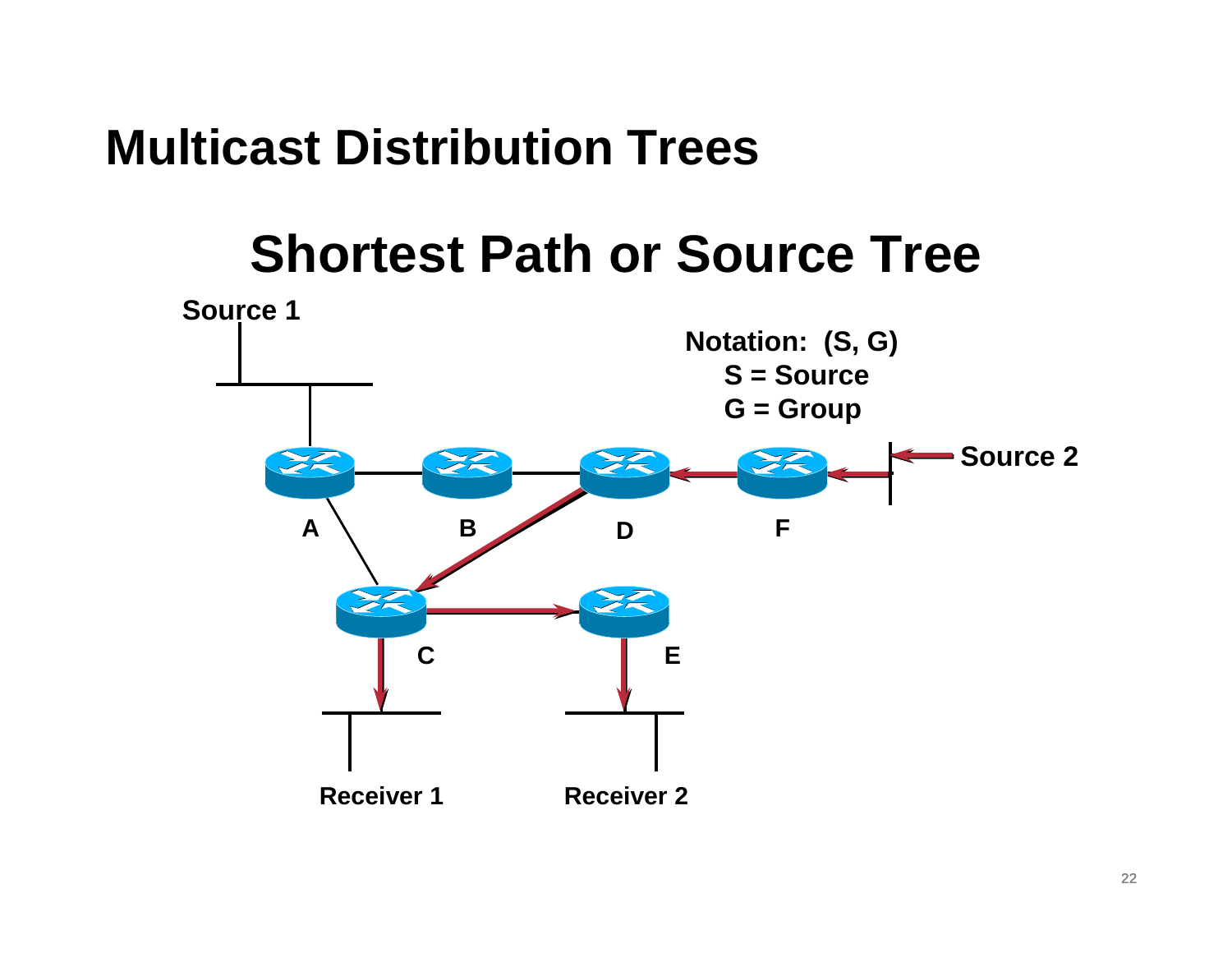# **Shared Tree**

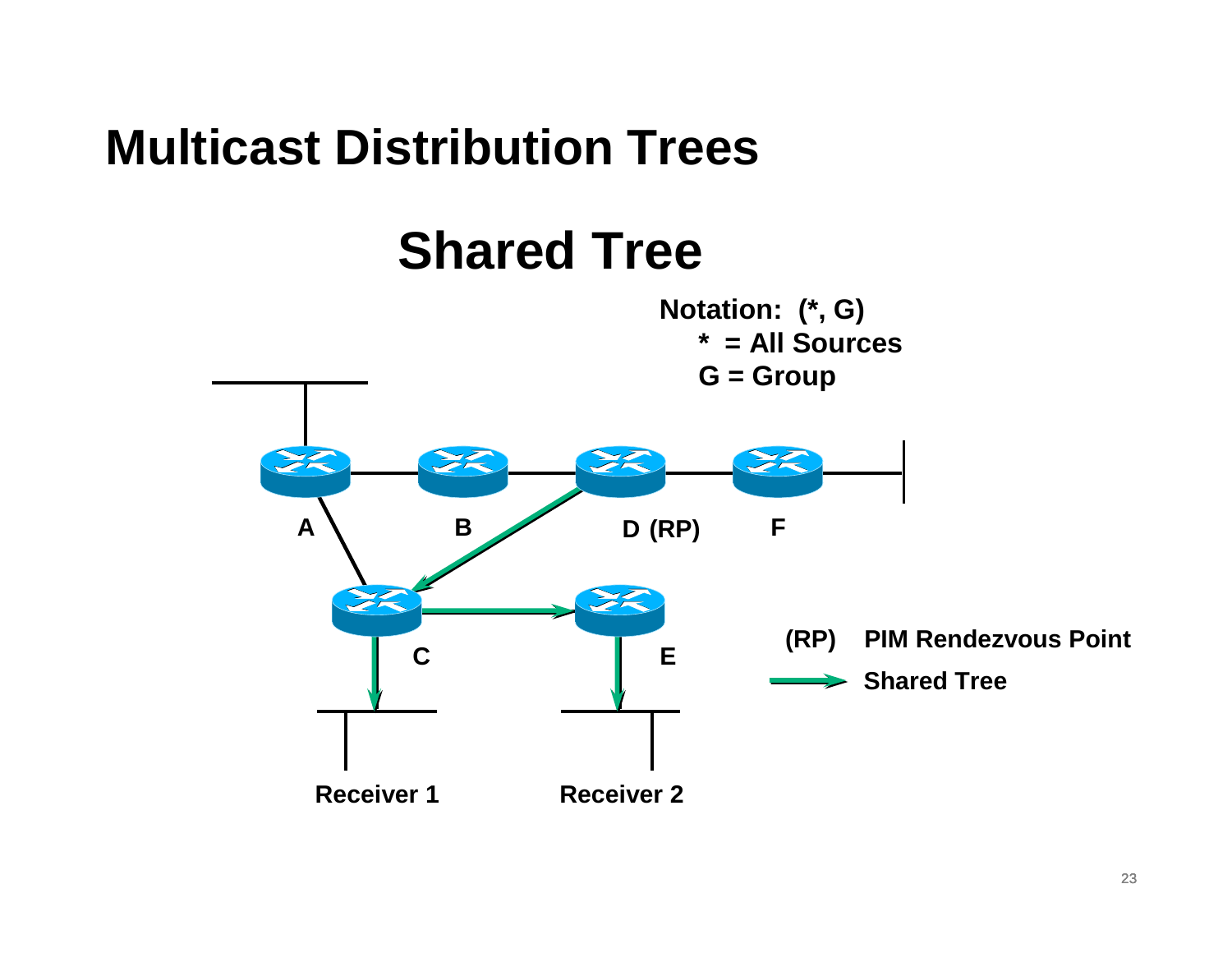**Shared Tree**

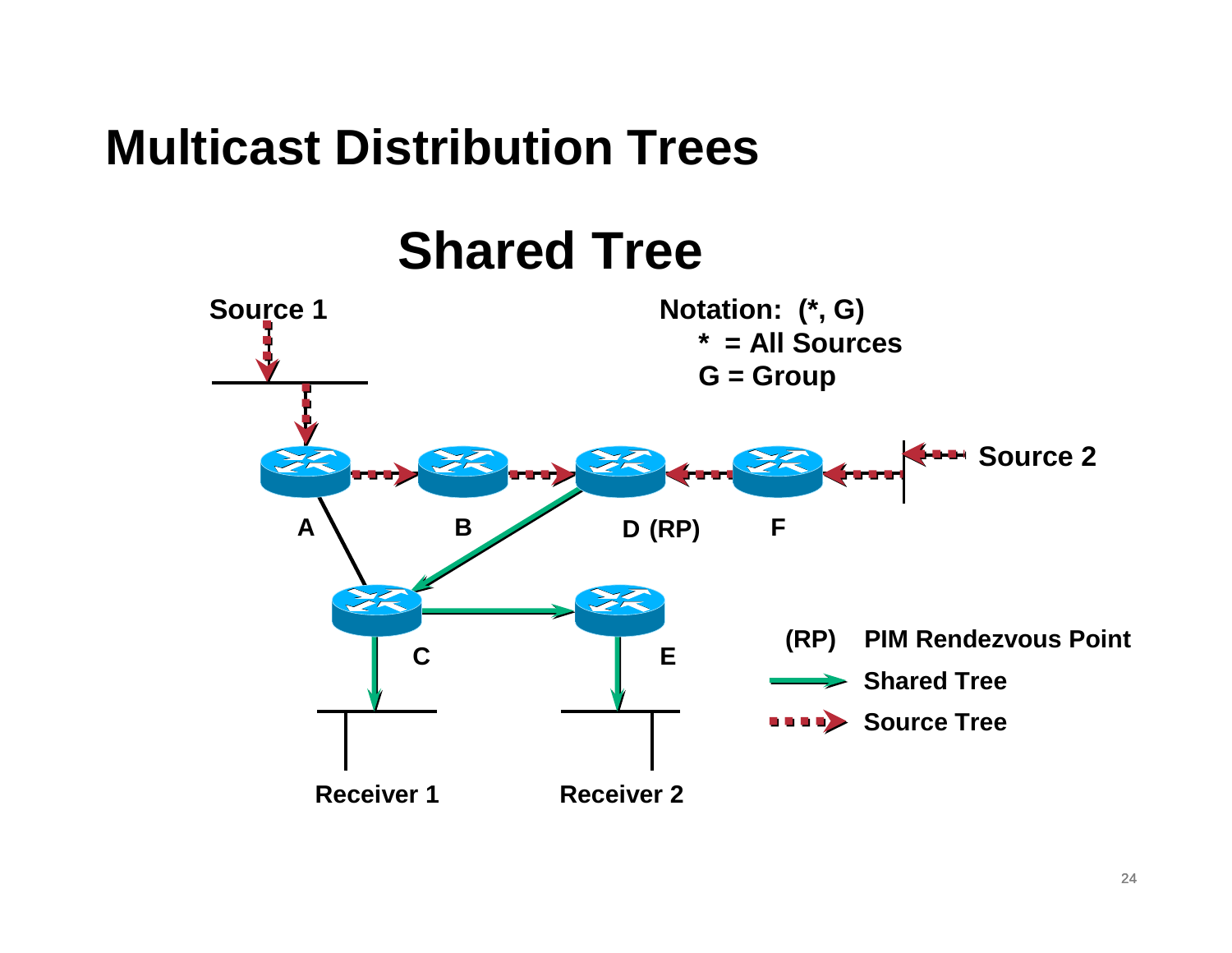# **Characteristics of Distribution Trees**

#### • **Shortest Path trees**

 **Uses more memory O(S x G) but you get optimal paths from source to all receivers; minimizes delay**

#### • **Shared trees**

 **Uses less memory O(G) but you may get sub-optimal paths from source to all receivers; may introduce extra delay**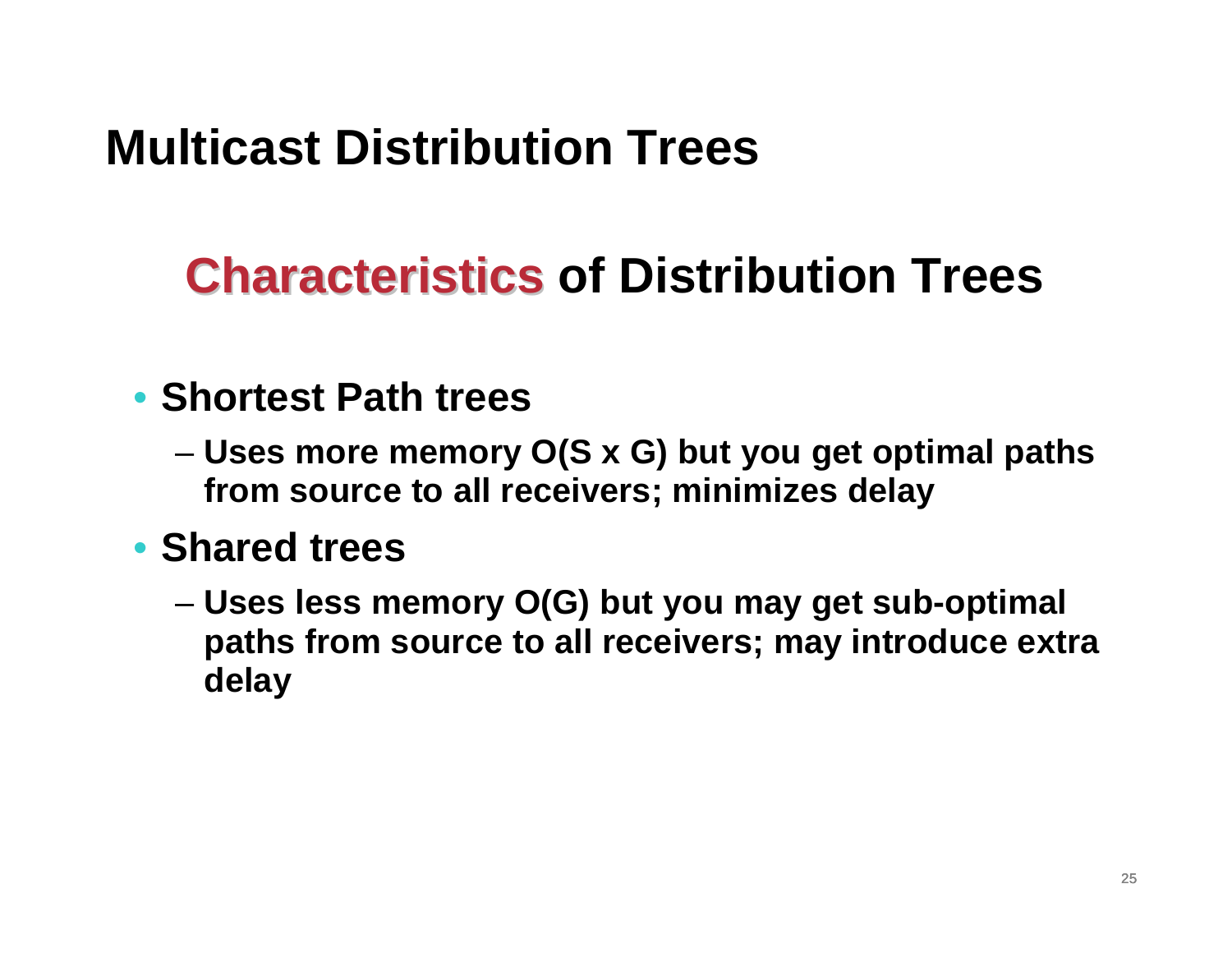#### **Multicast Forwarding**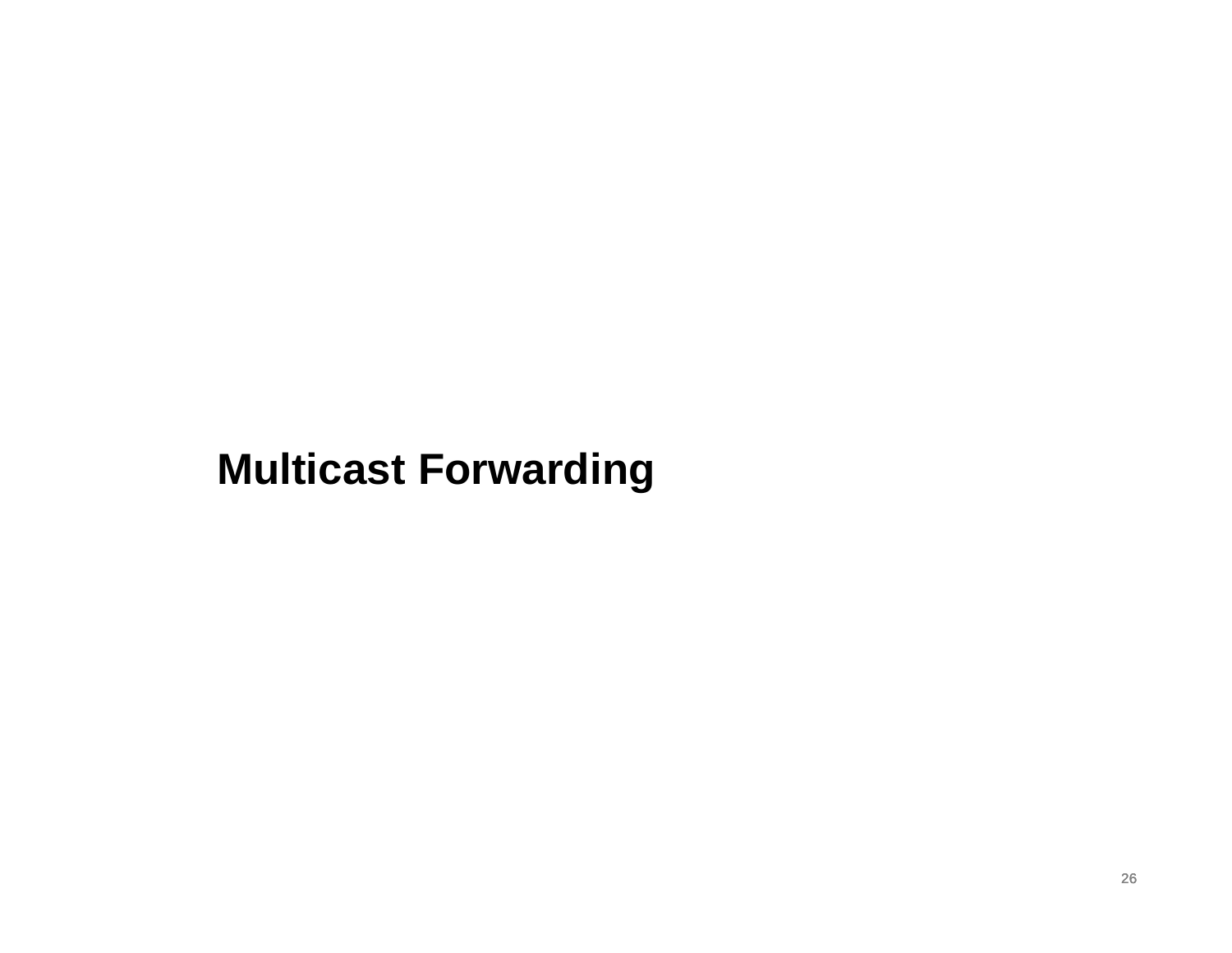# **Unicast vs. Multicast Forwarding**

# • **Unicast Forwarding**

- – **Destination IP address directly determines where to forward the packet.**
	- **Decision based on route table.**
	- **Hop-by-hop forwarding continues even during routing topology changes.**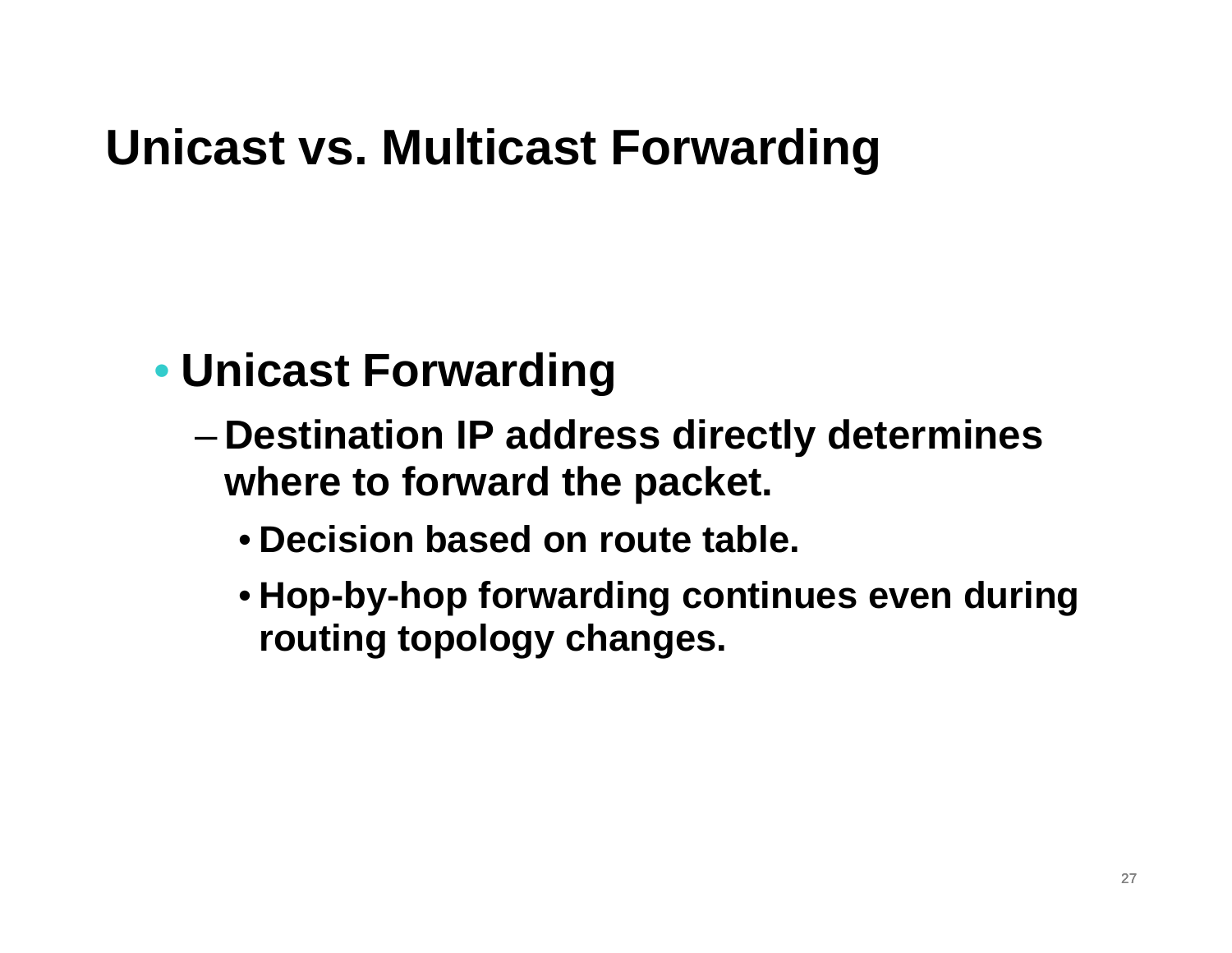# **Unicast vs. Multicast Forwarding**

# • **Multicast Forwarding**

- – **Destination IP address doesn't directly indicate where to forward packet.**
- – **Forwarding is connection-oriented.**
	- **Receivers must first "connect" to the source before traffic begins to flow.**
		- **Connection messages follow unicast routing table toward multicast source.**
		- **Build Multicast Distribution Trees that determine where to forward packets.**
		- **Distribution Trees rebuilt dynamically in case of network topology changes.**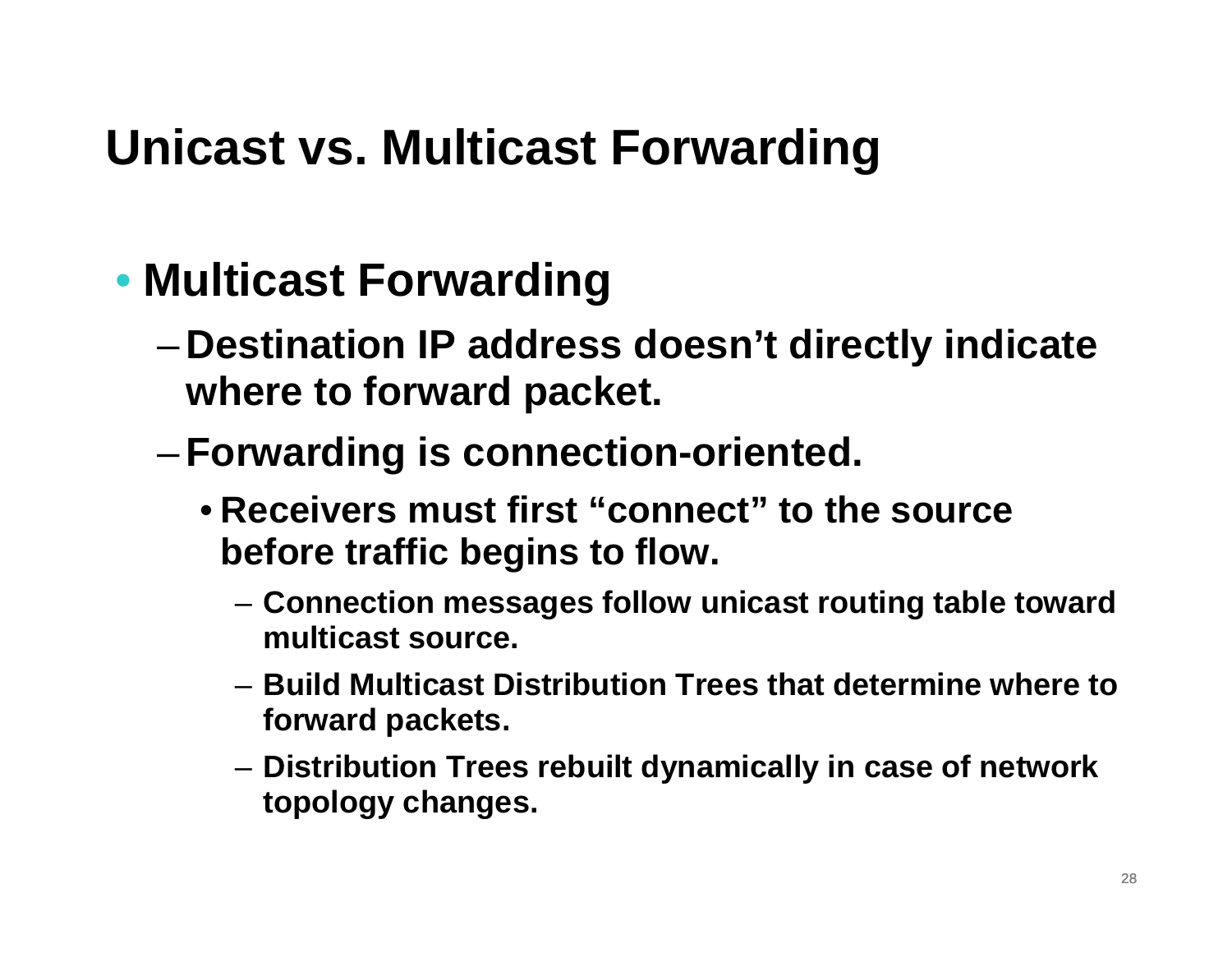# • **The RPF Calculation**

- – **The multicast source address is checked against the unicast routing table.**
- – **This determines the interface and upstream router in the direction of the source to which PIM Joins are sent.**
- – **This interface becomes the "Incoming" or RPF interface.**
	- **A router forwards a multicast datagram only if received on the RPF interface.**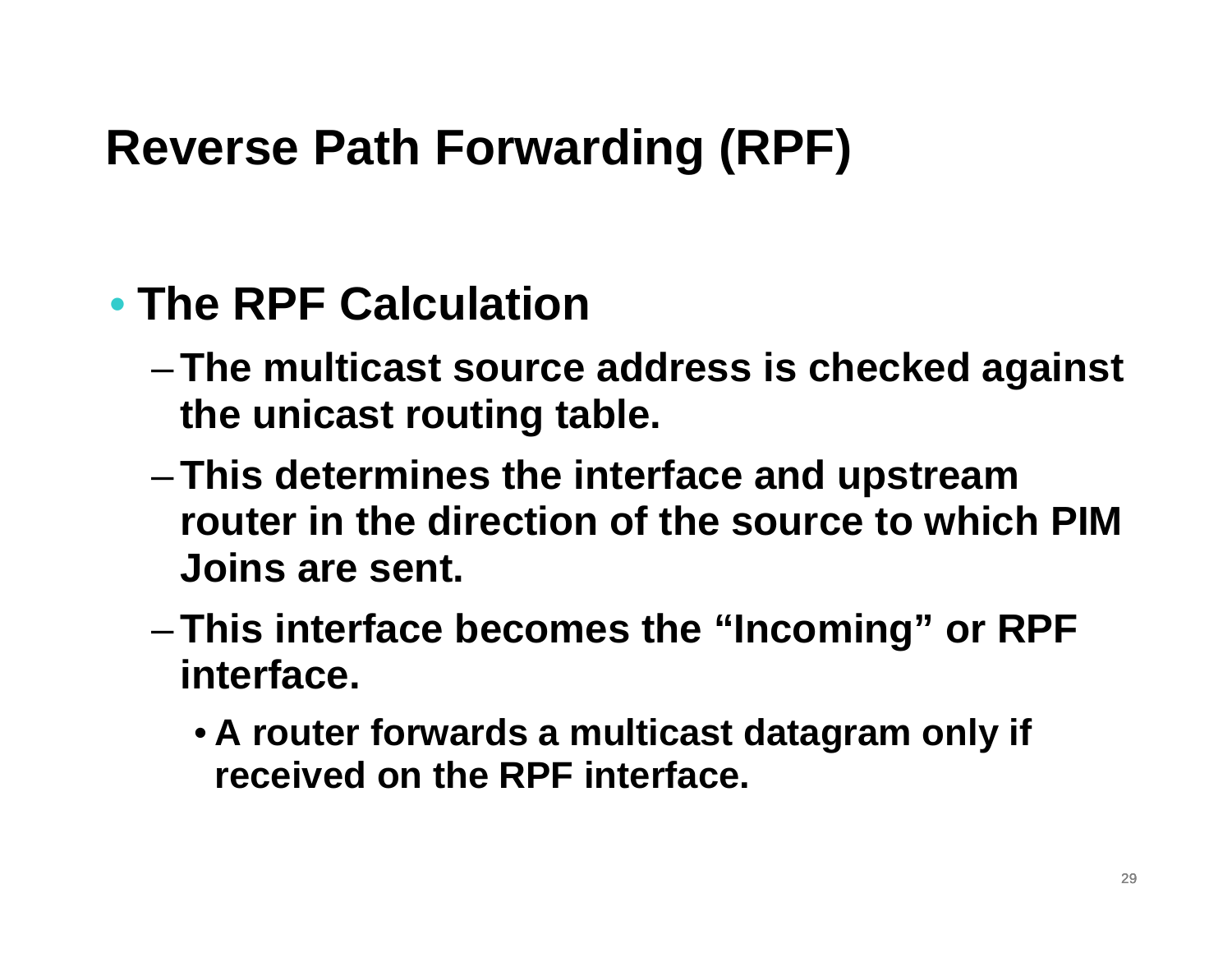**Dense Mode Example: RPF Checking**

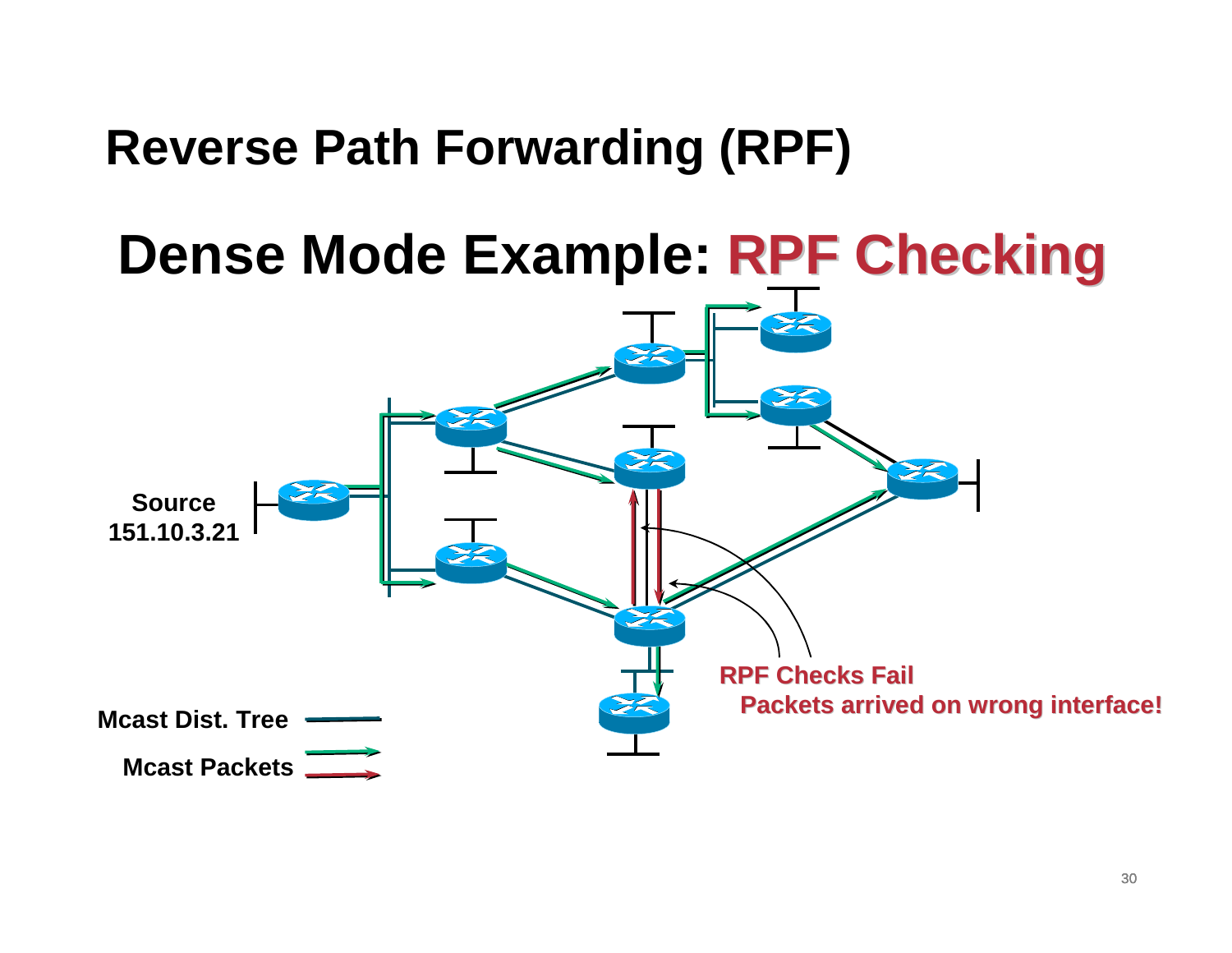# **A closer look: RPF Check Fails**

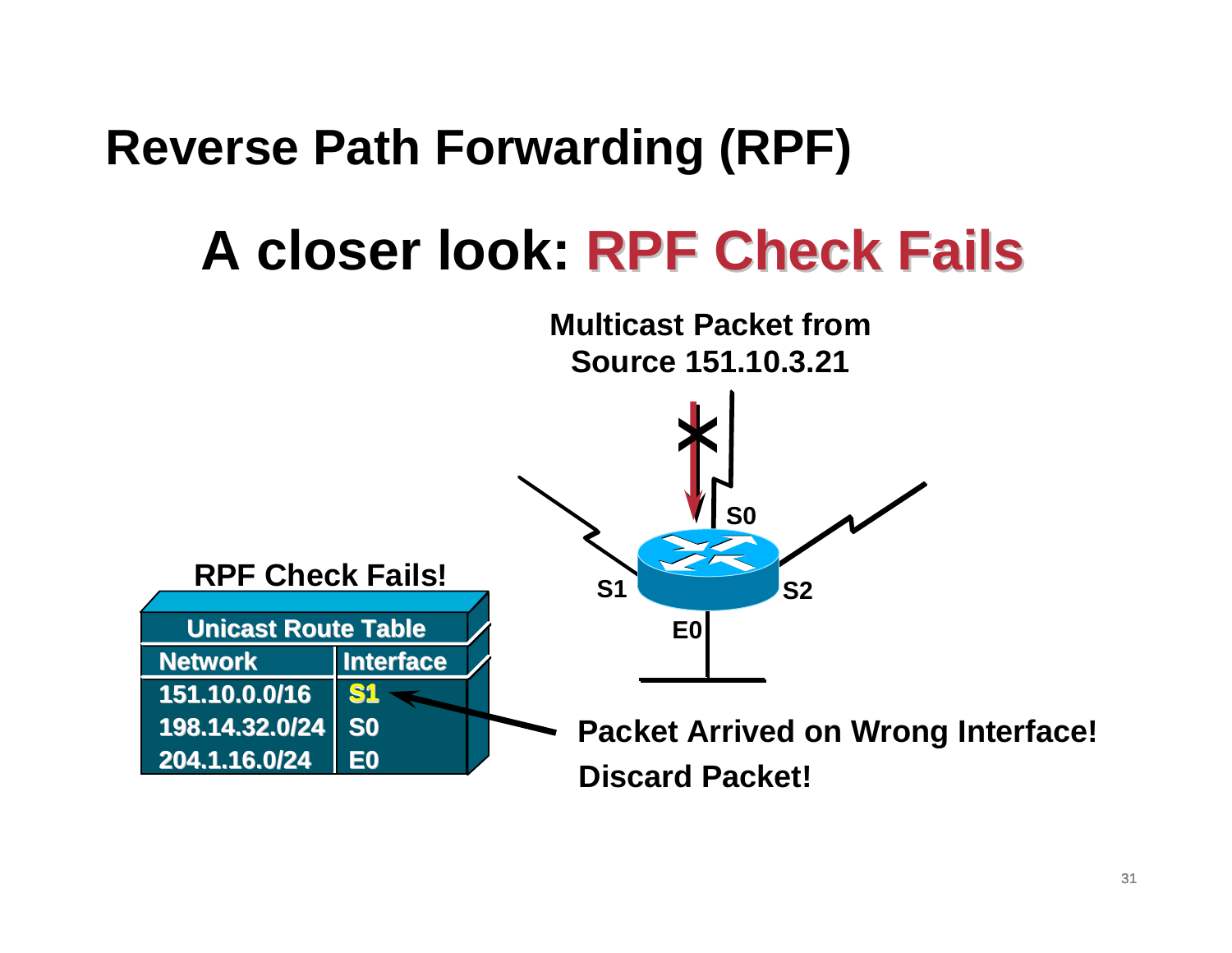# **A closer look: RPF Check Succeeds**

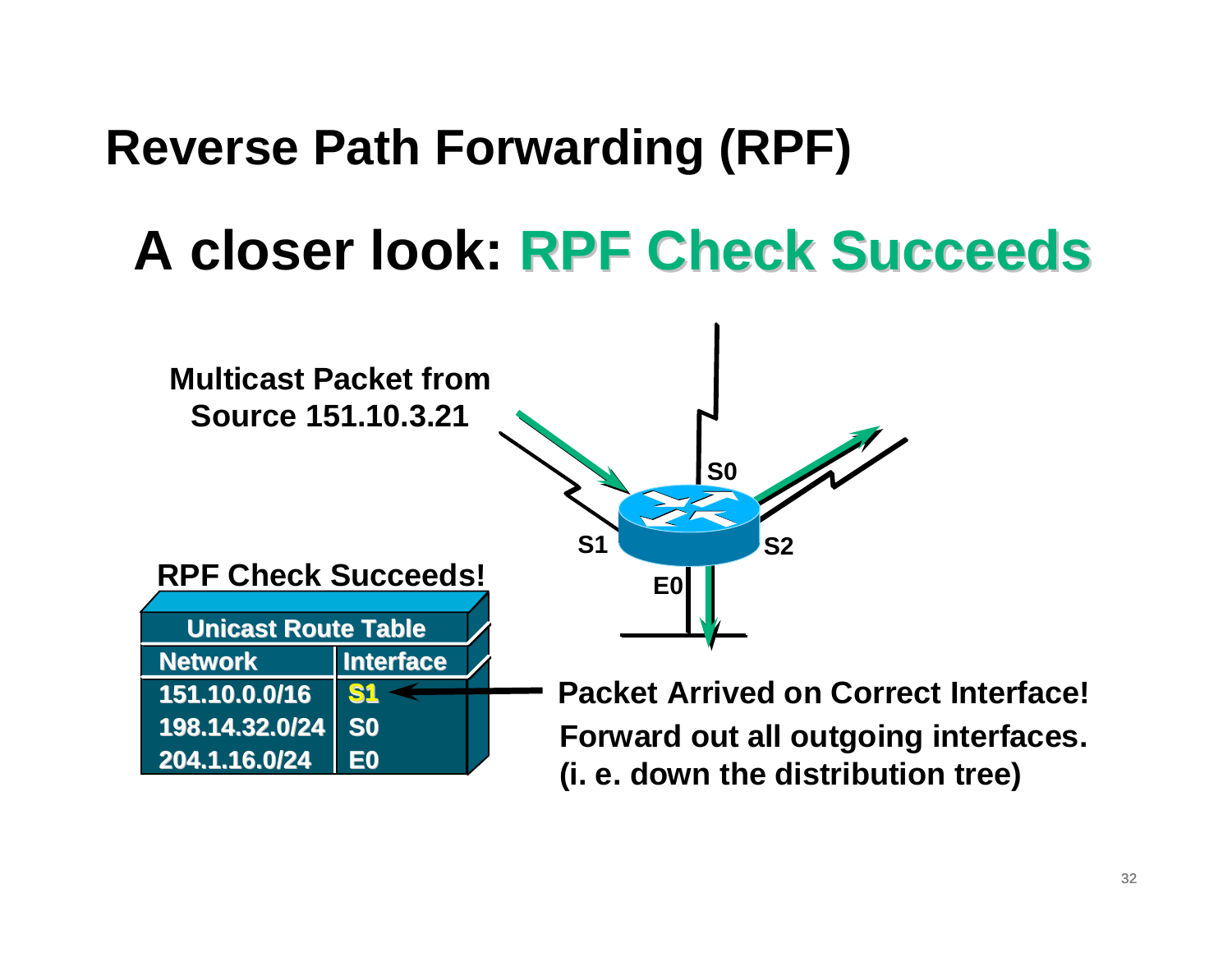# **TTL Thresholds**

# • **What is a TTL Threshold?**

 **A "TTL Threshold" may be set on a multicast router interface to limit the forwarding of multicast traffic to outgoing packets with TTLs greater than the Threshold.**

## • **The TTL Threshold Check**

- **1) All incoming IP packets first have their TTLdecremented byone. If <= Zero, they are dropped.**
- **2) If a multicast packet is to be forwarded out an interface with a non-zero TTL Threshold; then it's TTL is checked against the TTL Threshold. If the packet's TTLis < the specified threshold, it is not forwarded out theinterface.**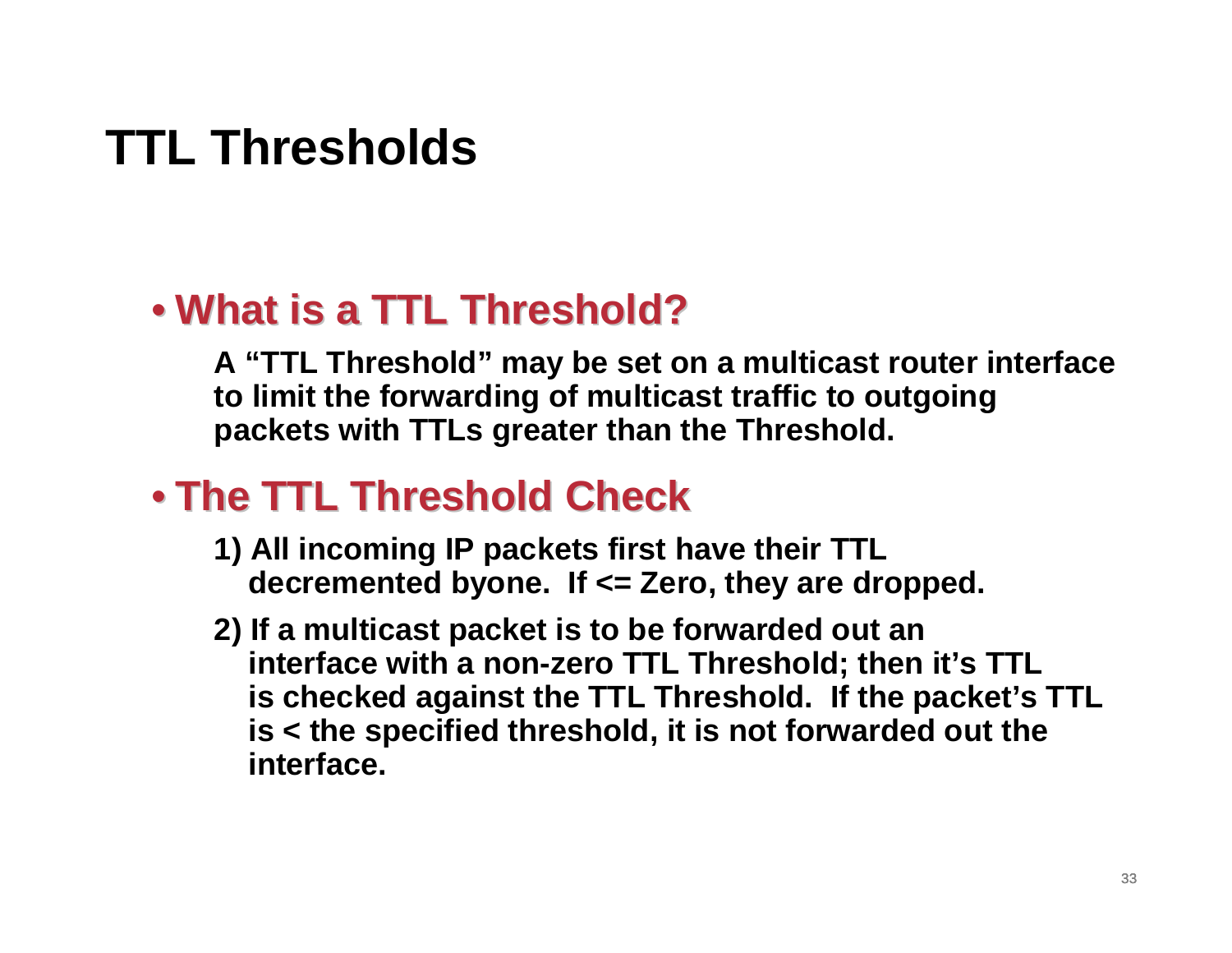# **TTL Thresholds**

# **A closer look: TTL-Thresholds**

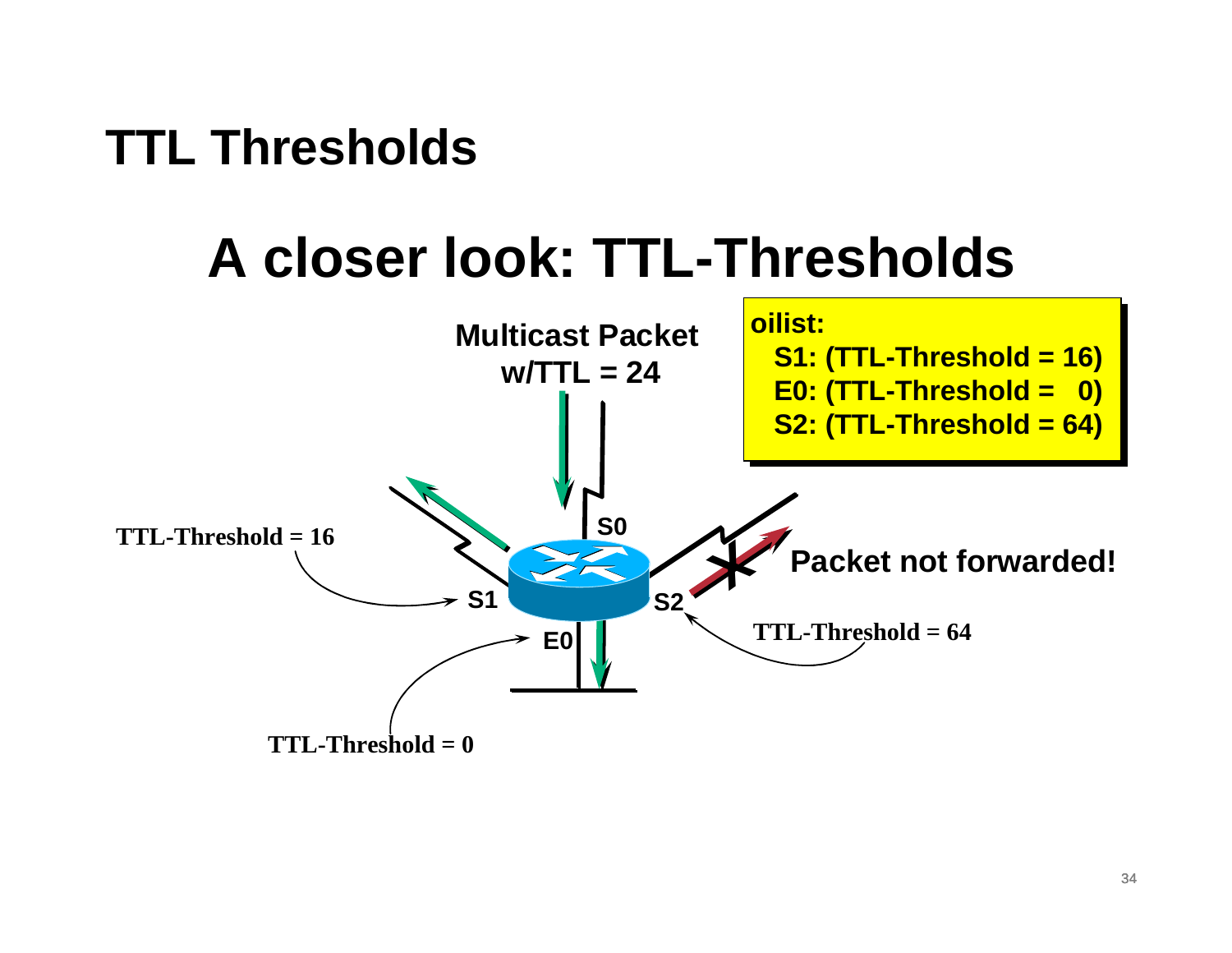# **TTL Threshold Boundaries**

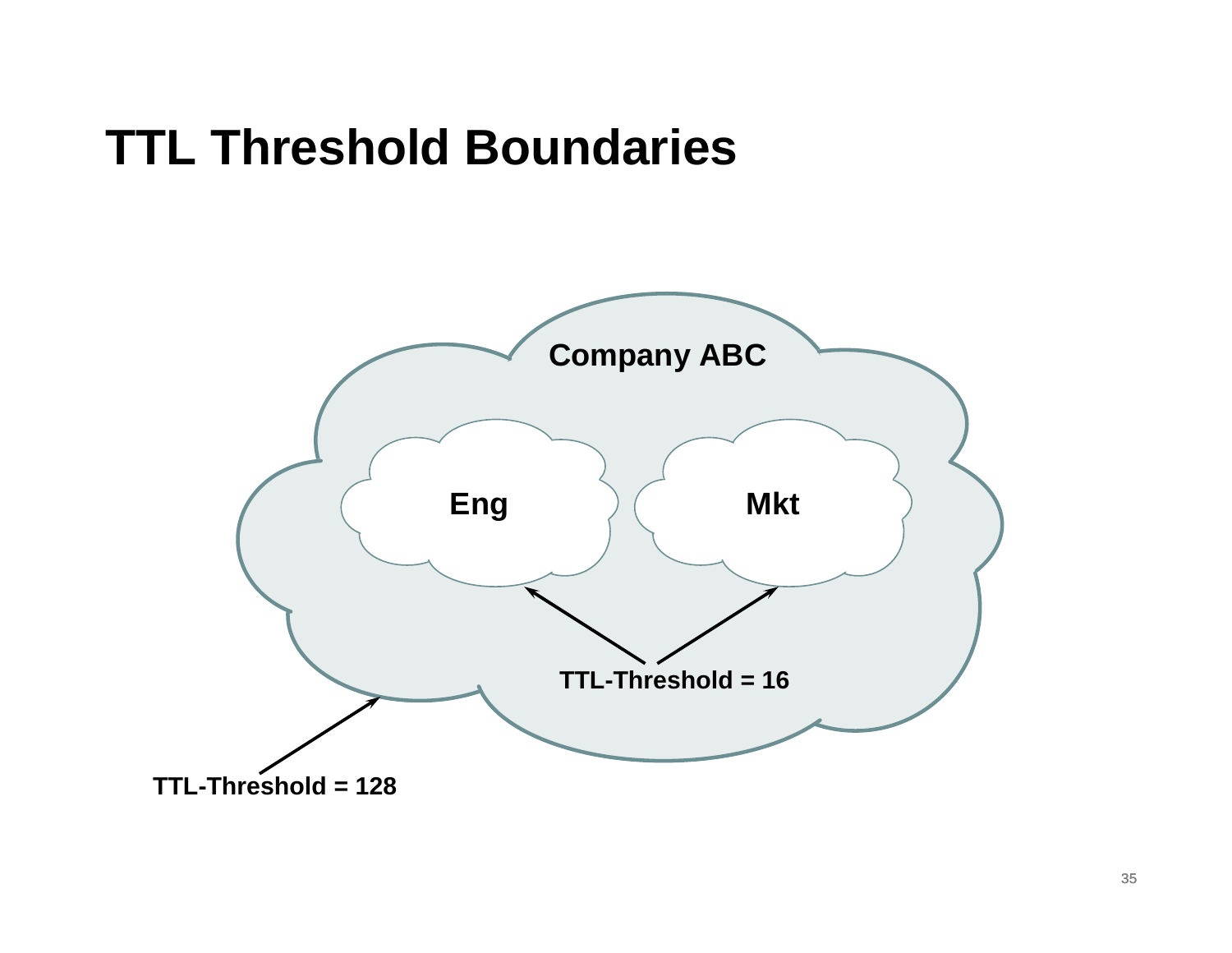# **Administrative Boundaries**



• **Configured using the 'ip multicast boundary <acl>' interface command**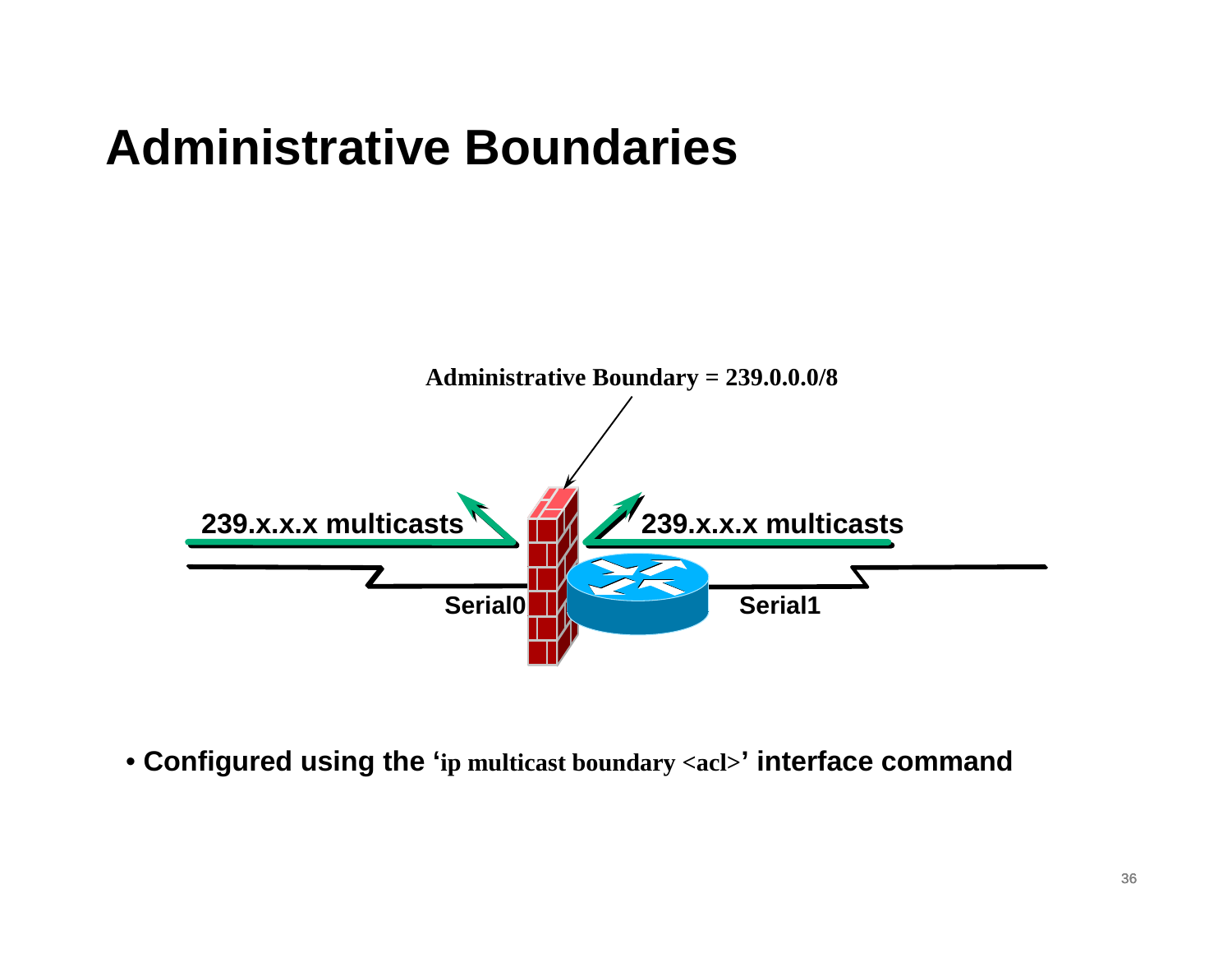## **Administrative Boundaries**

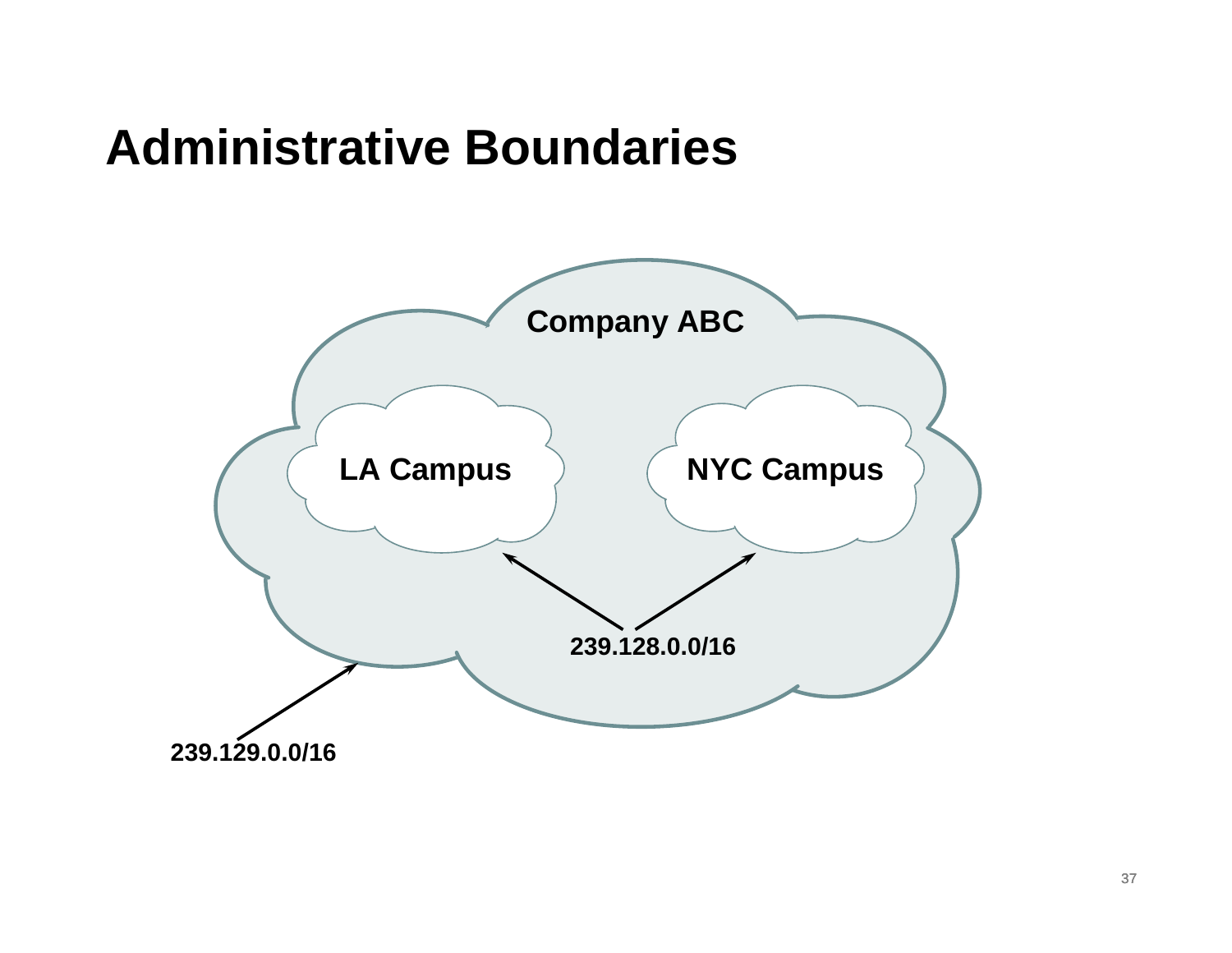#### **Multicast Protocol Basics**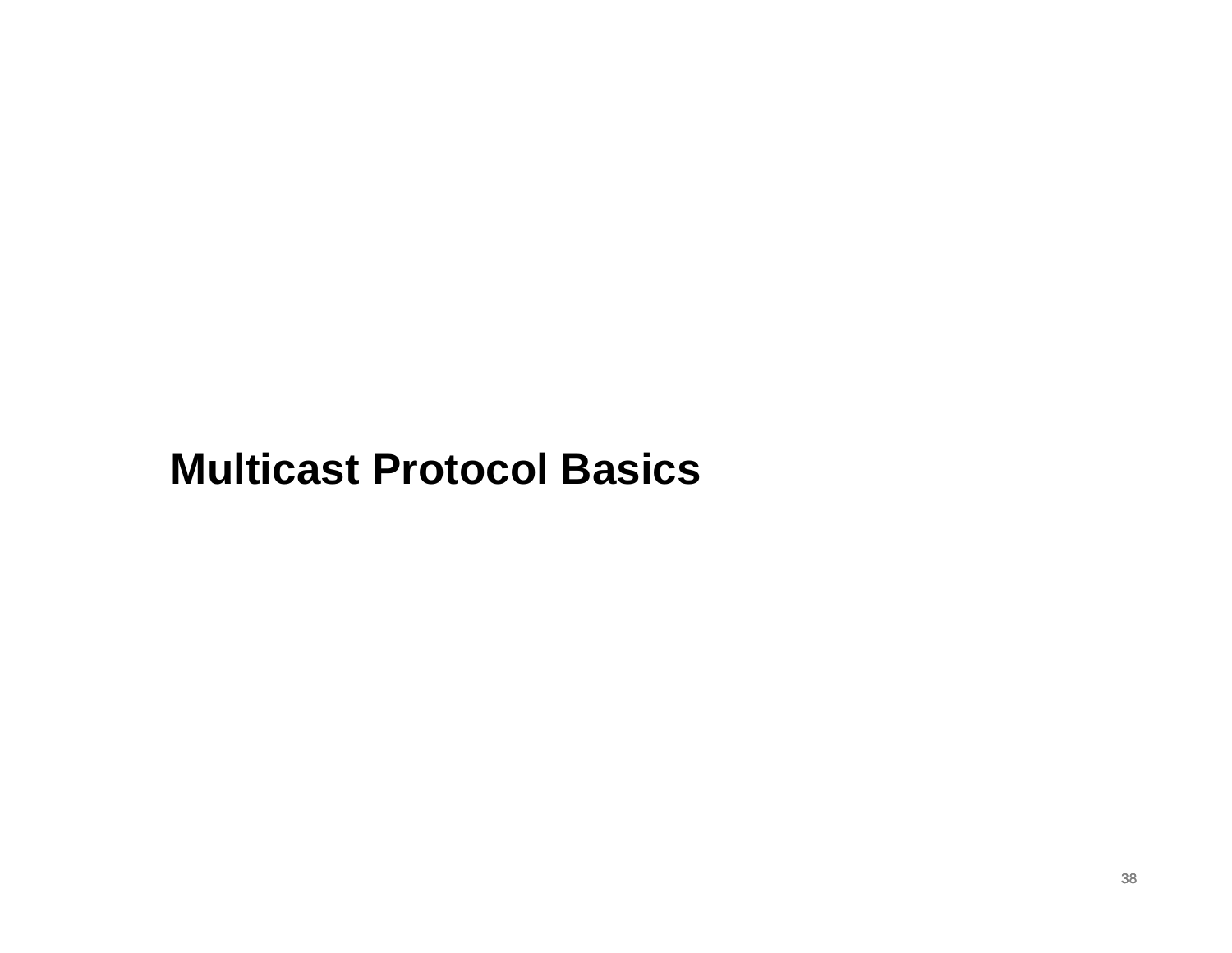# **Types of Multicast Protocols**

- **Dense-mode**
	- –**Uses "Push" Model**
	- –**Traffic Flooded throughout network**
	- –**Pruned back where it is unwanted**
	- – **Flood & Prune behavior (typically every 3 minutes)**
- **Sparse-mode**
	- –**Uses "Pull" Model**
	- –**Traffic sent only to where it is requested**
	- –**Explicit Join behavior**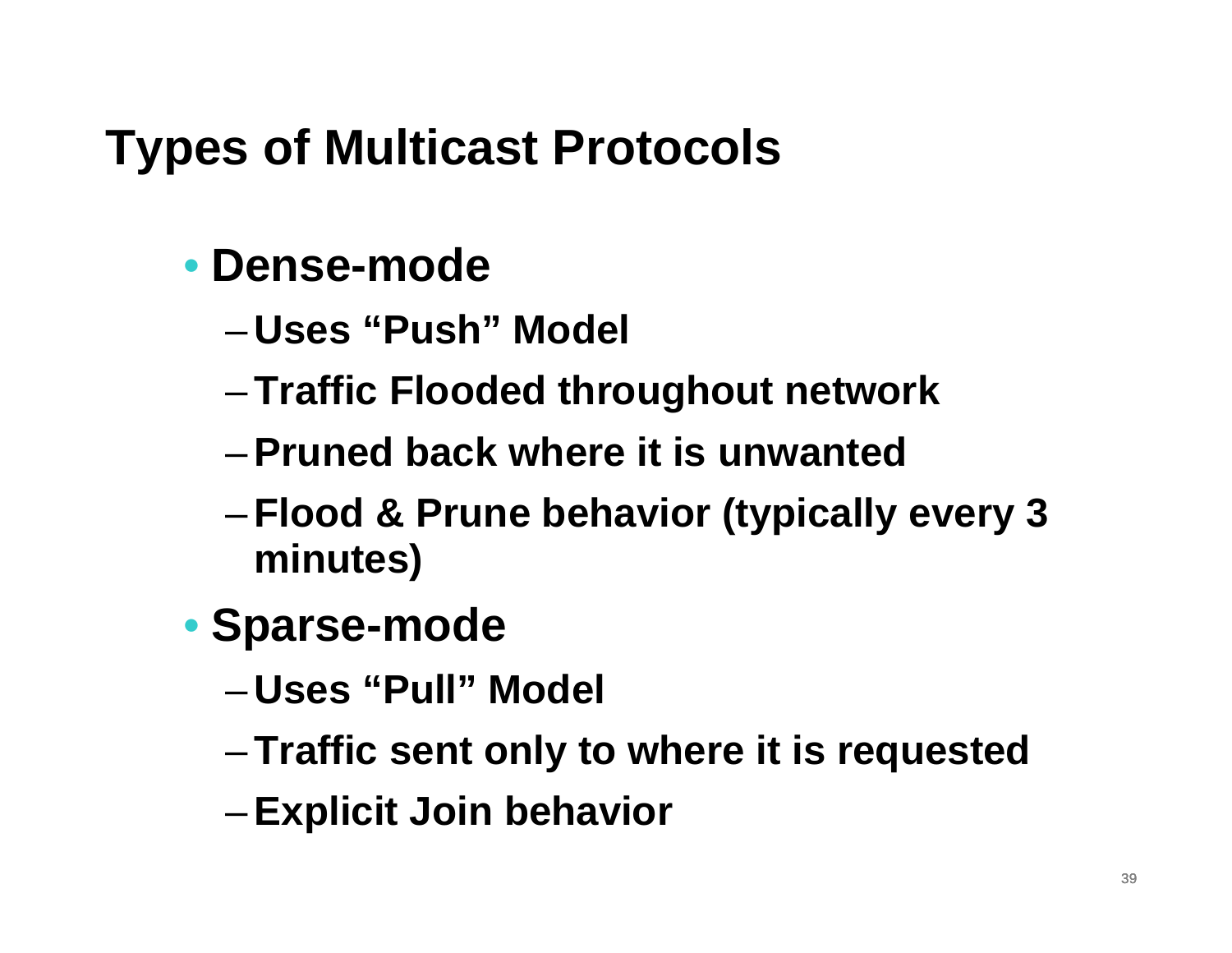# **PIM-DM**

# • **Uses Flood and Prune model**

– **Floods network and prunes back based on multicast group membership**

# • **Data Driven Events**

- –**Forwarding state created by data arrival.**
- – **Assert mechanism used to prune off redundant flows.**
- – **Non-Deterministic Behavior**
	- **Can lead to black-holes and route loops**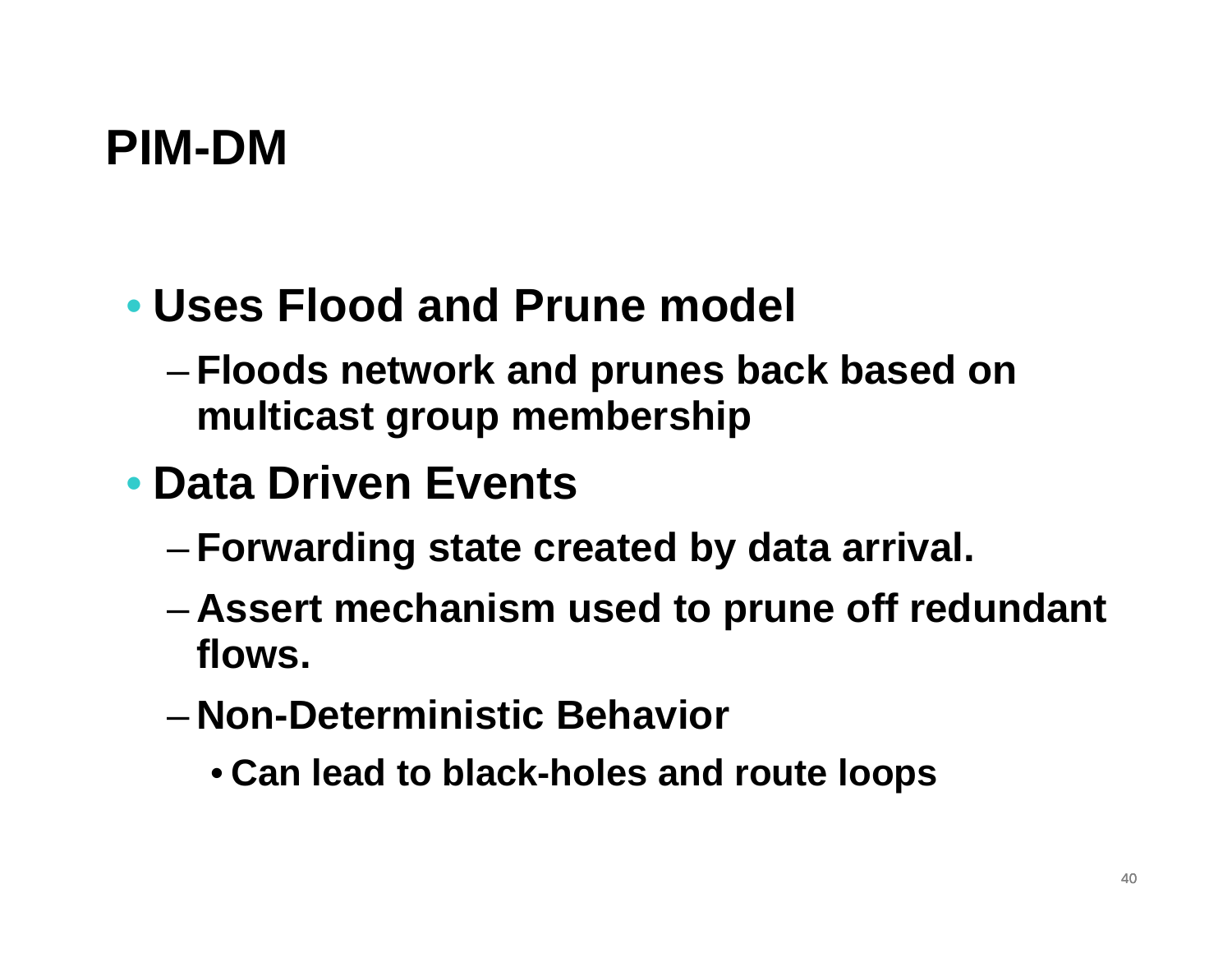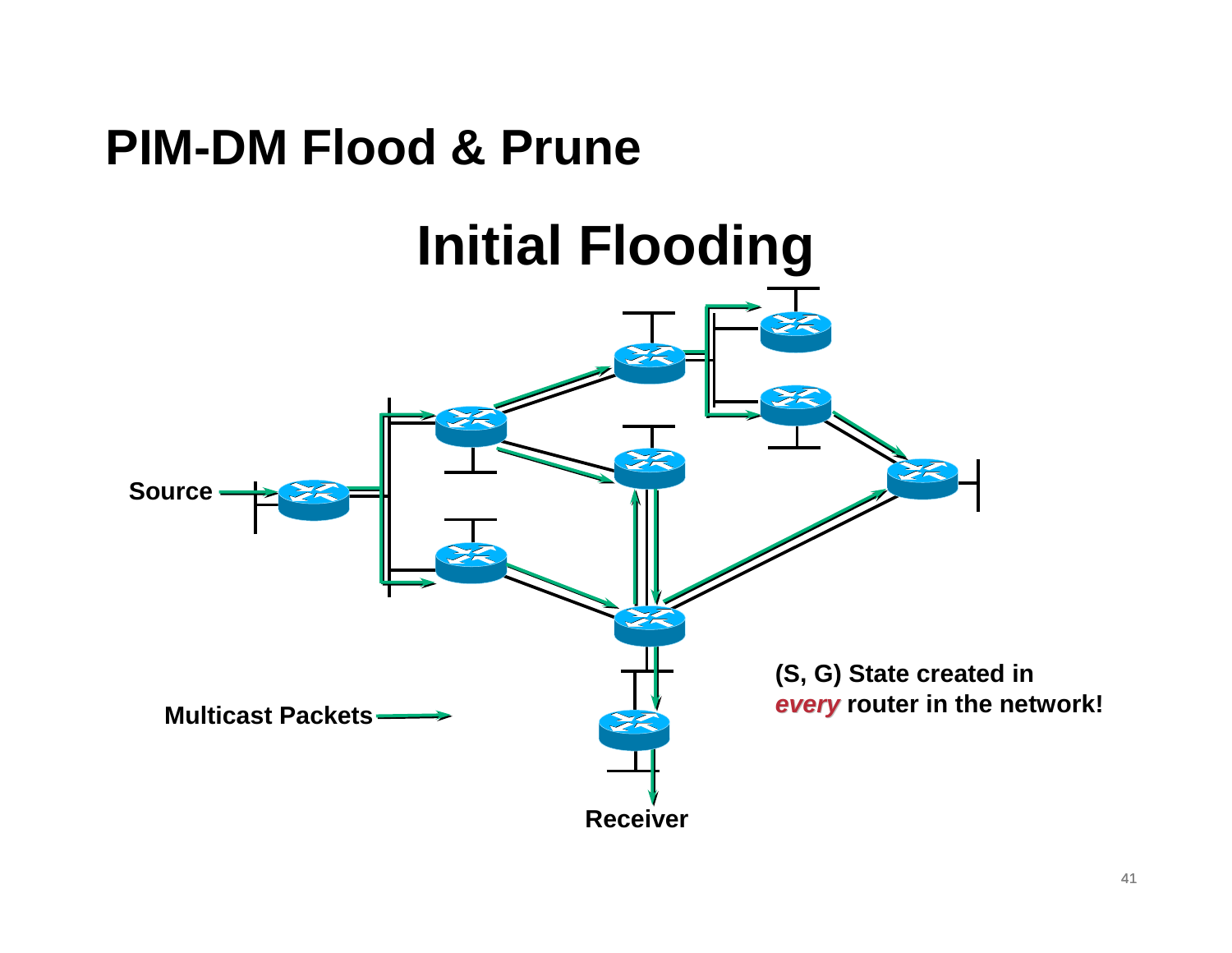# **PIM-DM Flood & Prune**

# **Pruning unwanted traffic**

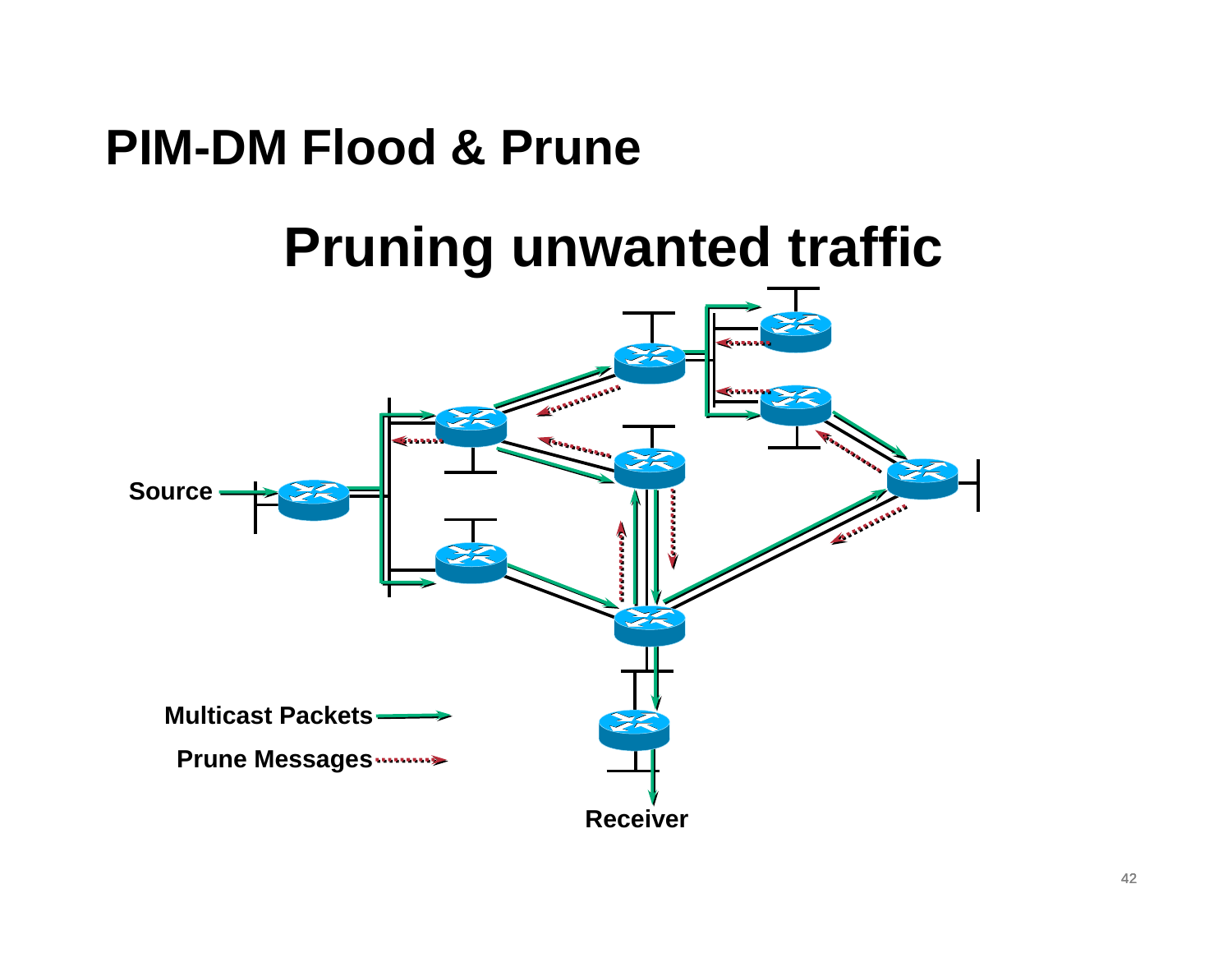# **PIM-DM Flood & Prune**

# **Results after Pruning**

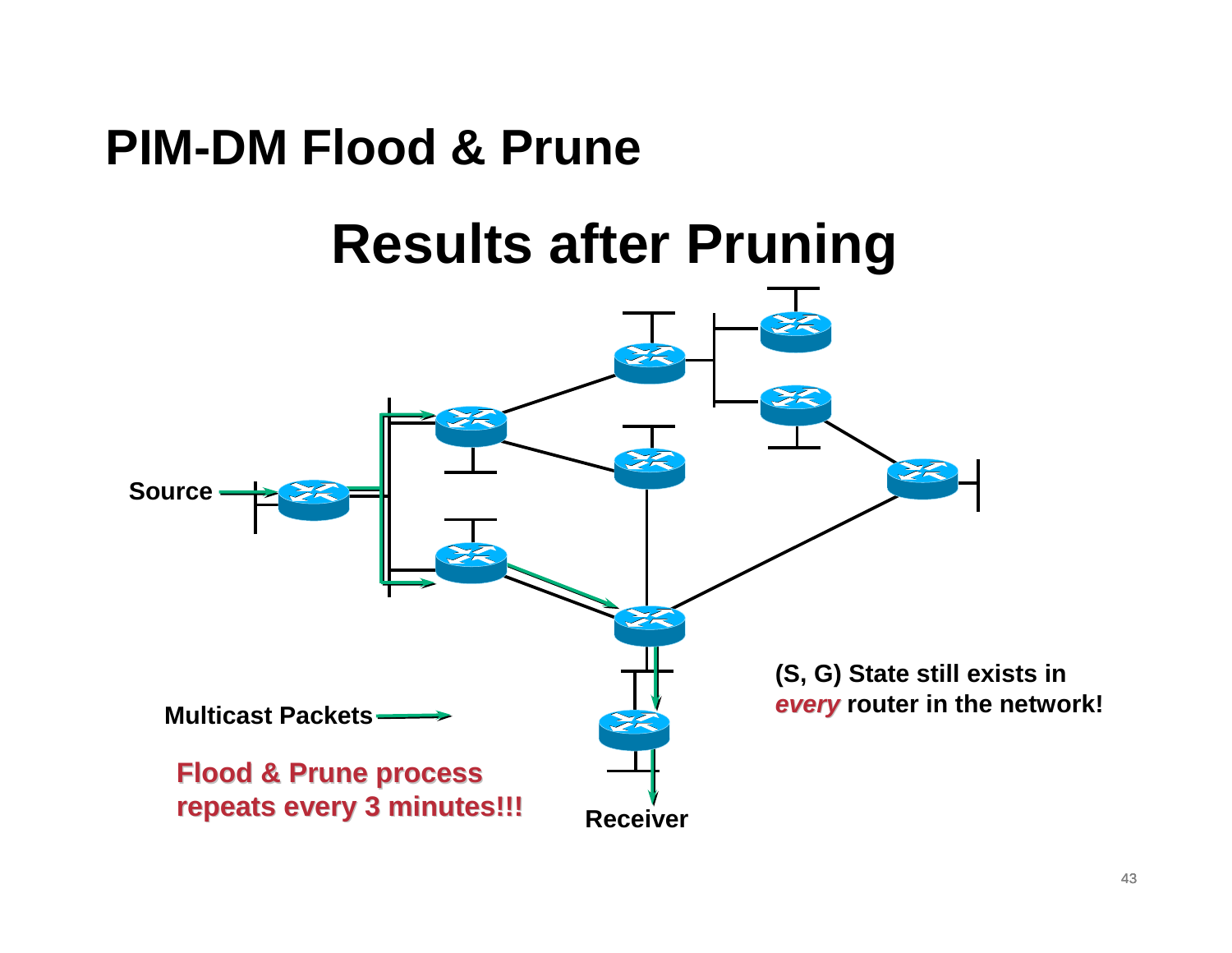# **PIM-DM Assert Mechanism**



**Routers receive packet on an interface in their "oilist"!! 1**

- **Only one router should continue sending to avoid duplicate packets.**
- **2 Routers send "PIM Assert" messages**
	- **Compare distance and metric values**
	- **Router with best route to source wins**
	- **If metric & distance equal, highest IP adr wins**
	- **Losing router stops sending (prunes interface)**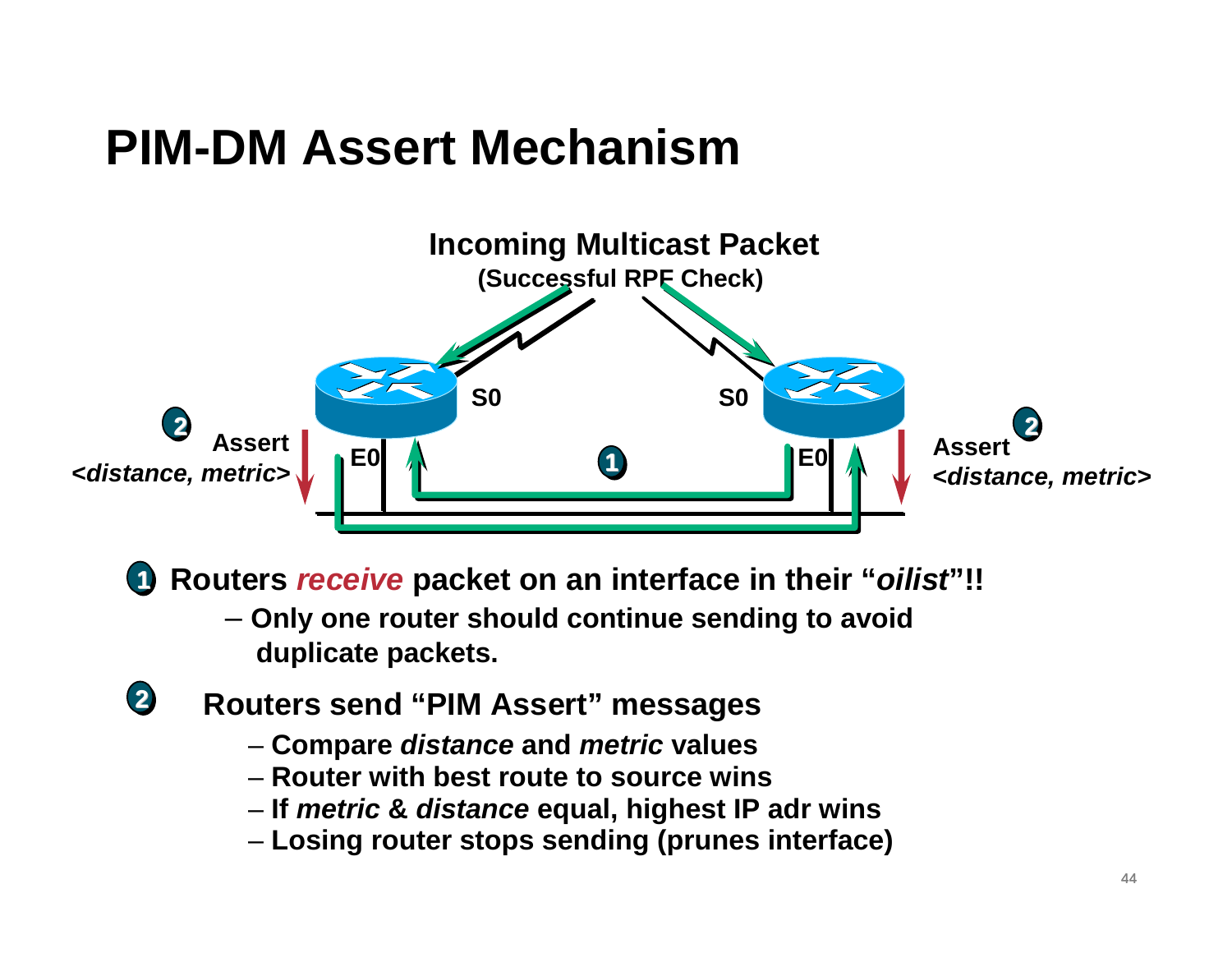# **PIM-DM Assert Problem**

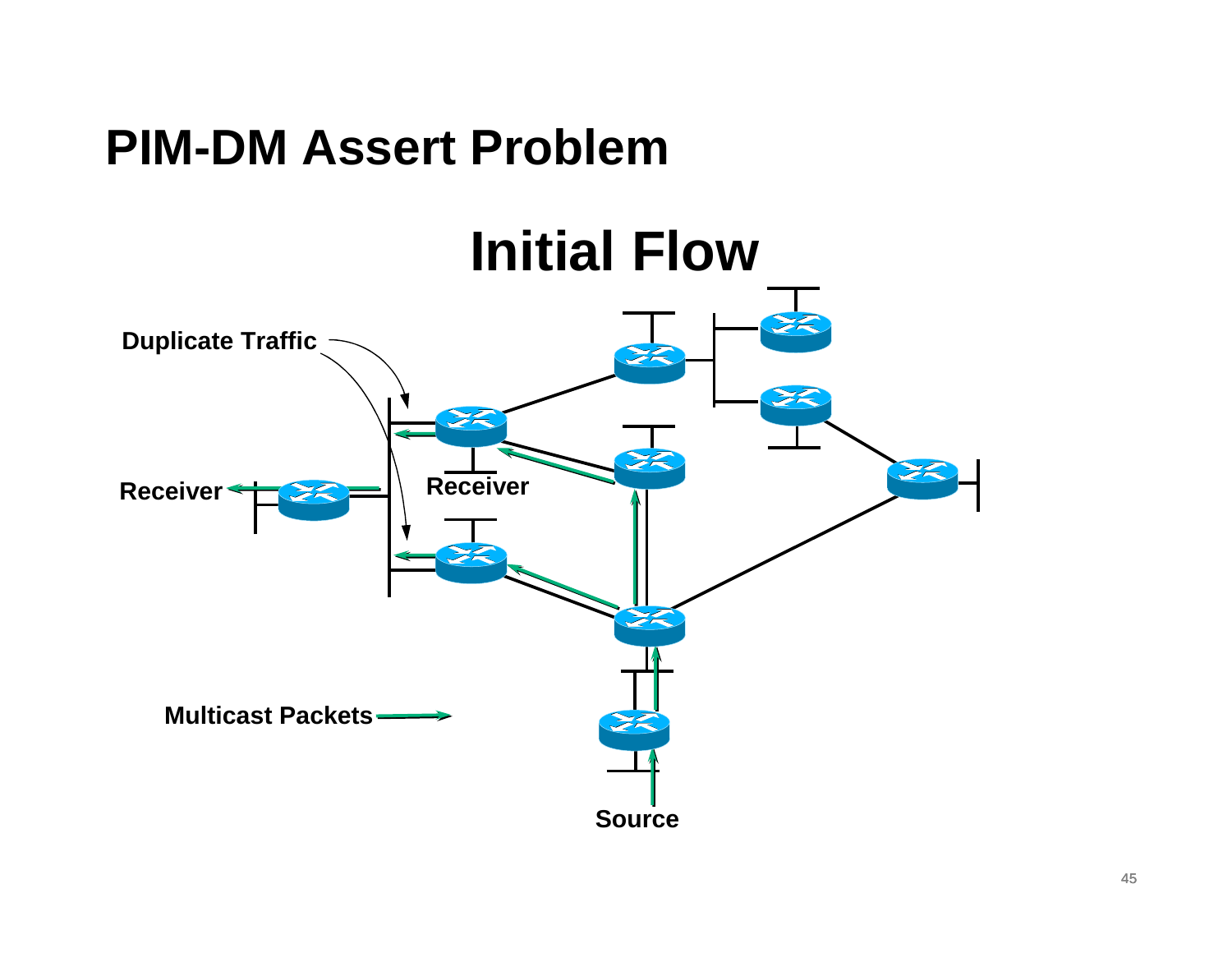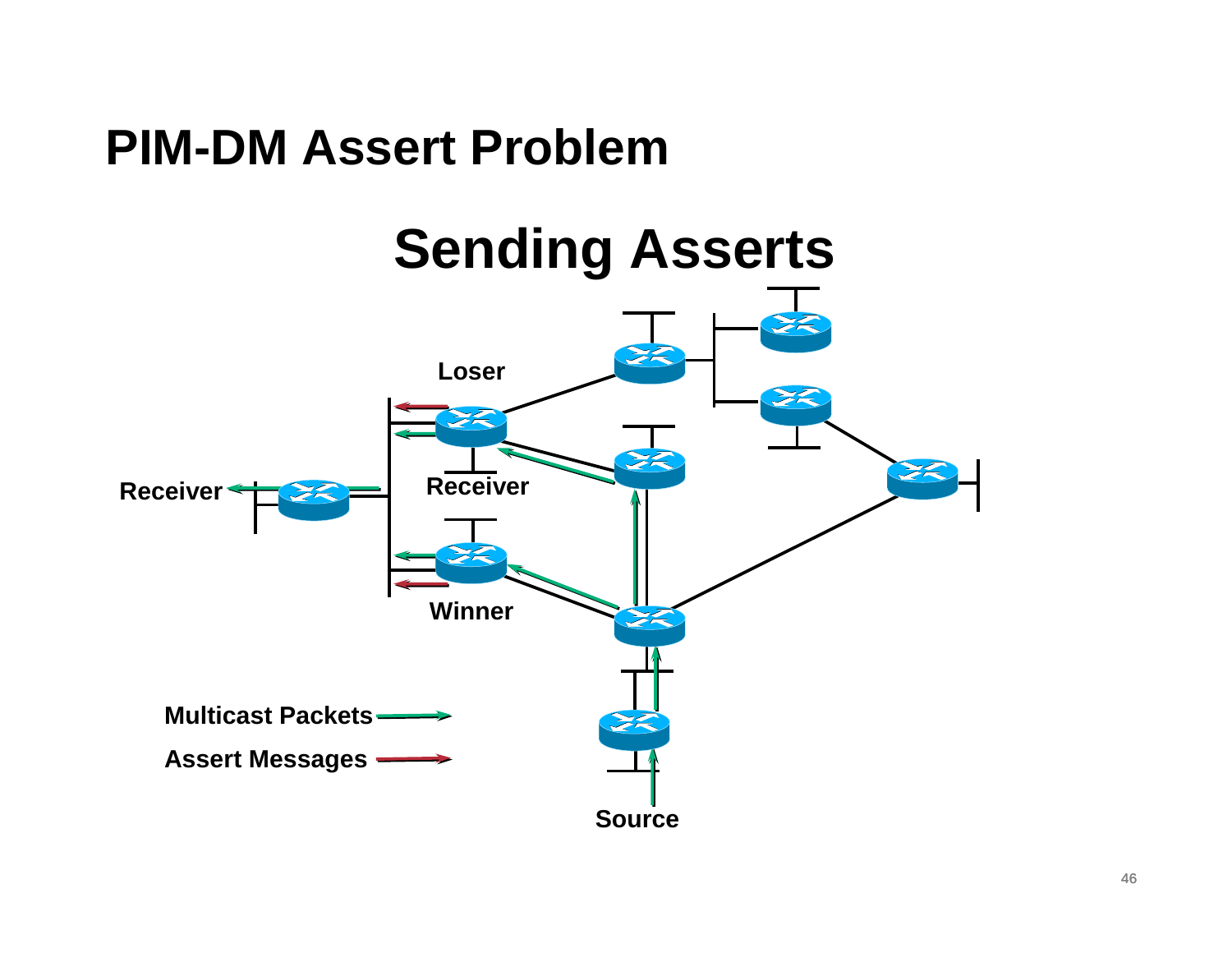## **PIM-DM Assert Problem**

# **Assert Loser Prunes Interface**

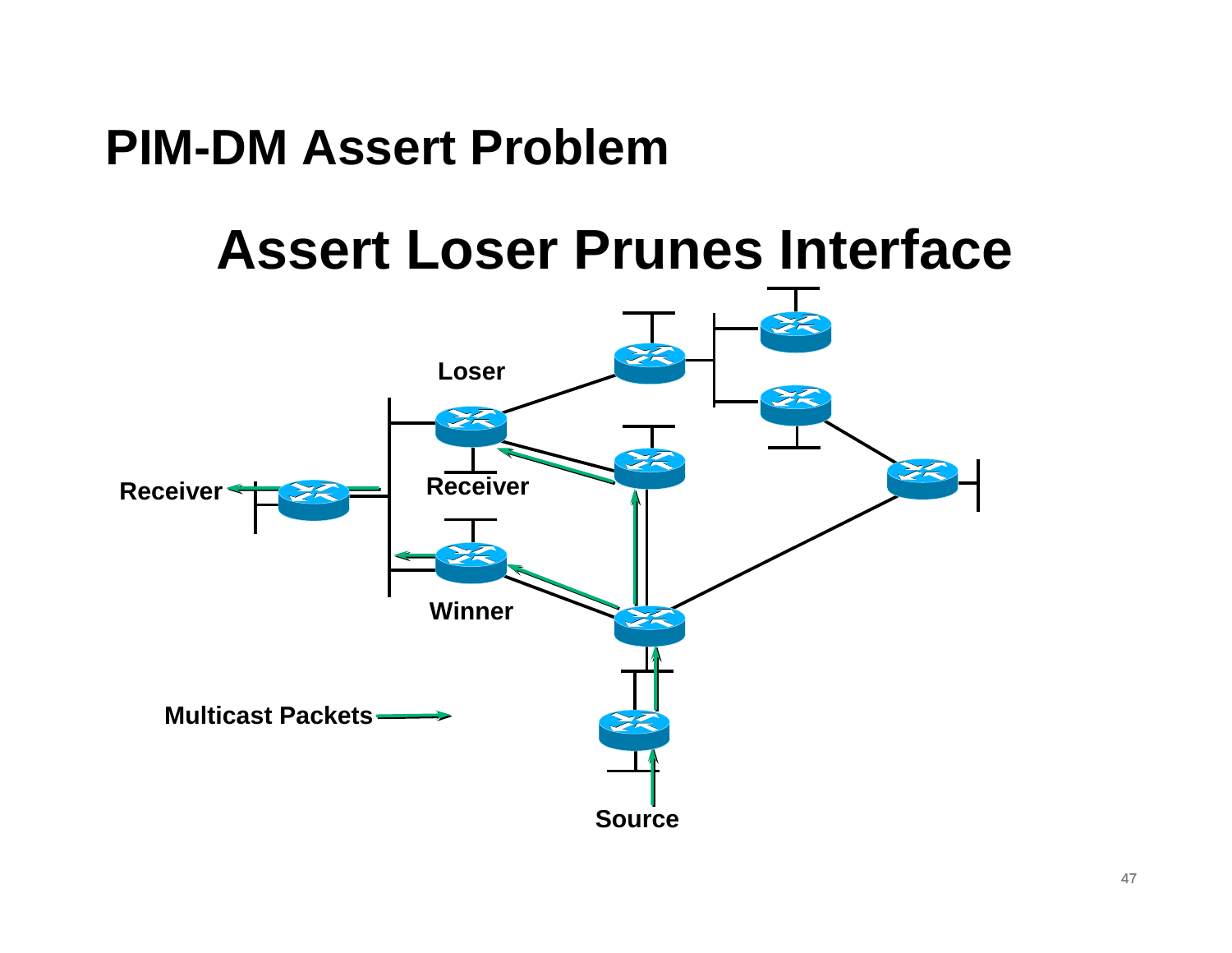# **PIM-DM Assert Problem**

# **Assert Winner Fails**

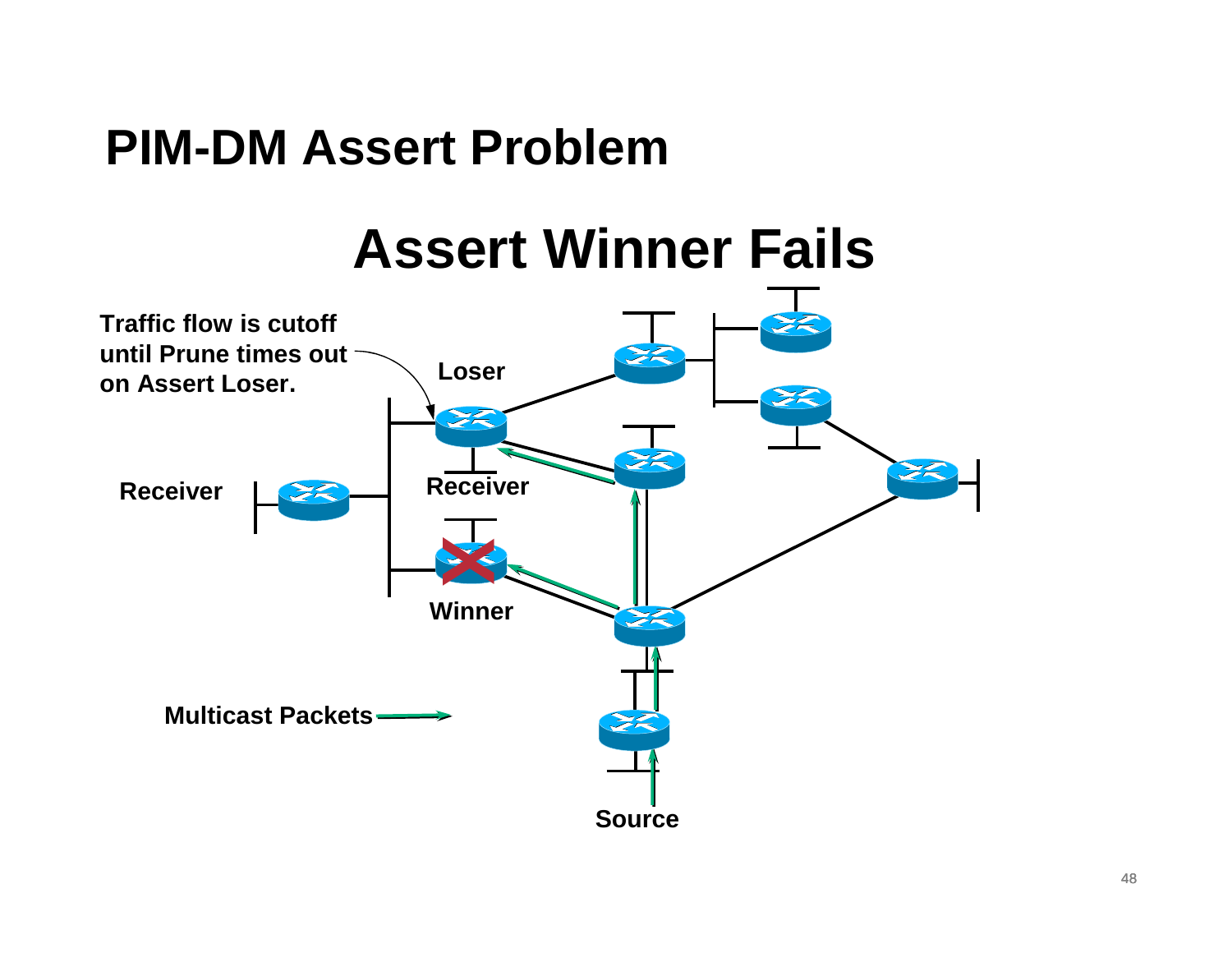# **Potential PIM-DM Route Loop**

#### **Normal Steady-State Traffic Flow**



**RPF Interface**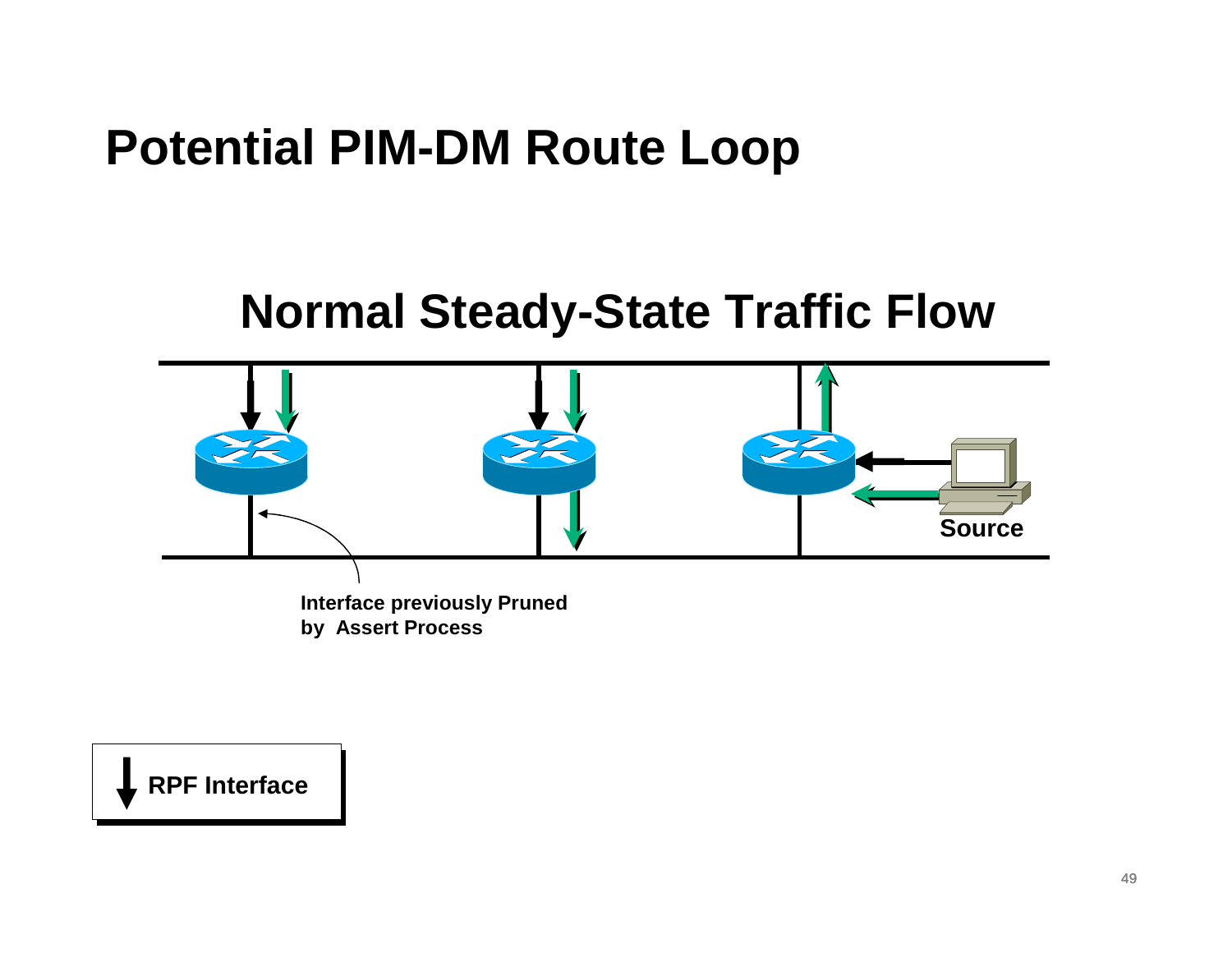# **Potential PIM-DM Route Loop**



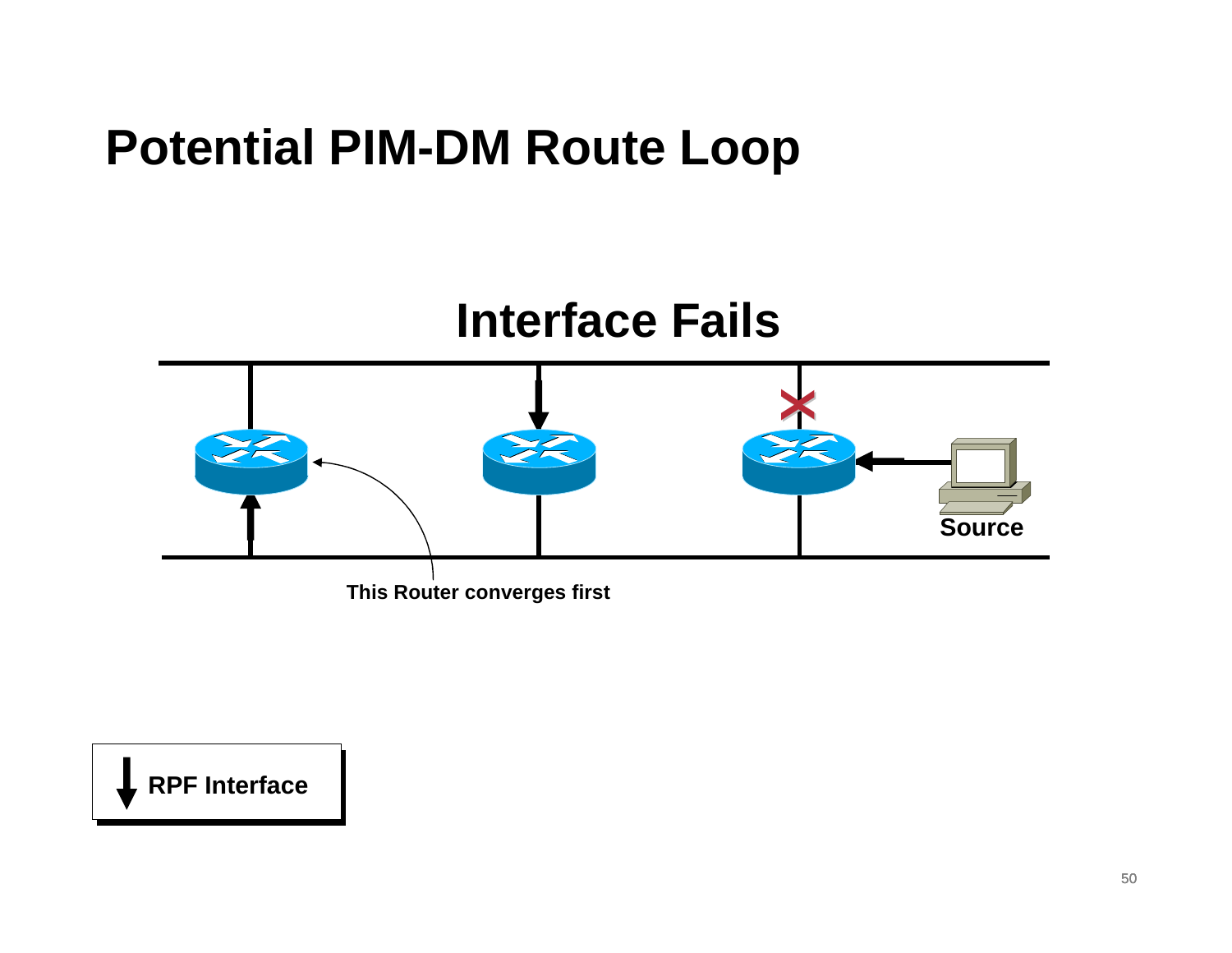# **Potential PIM-DM Route Loop**

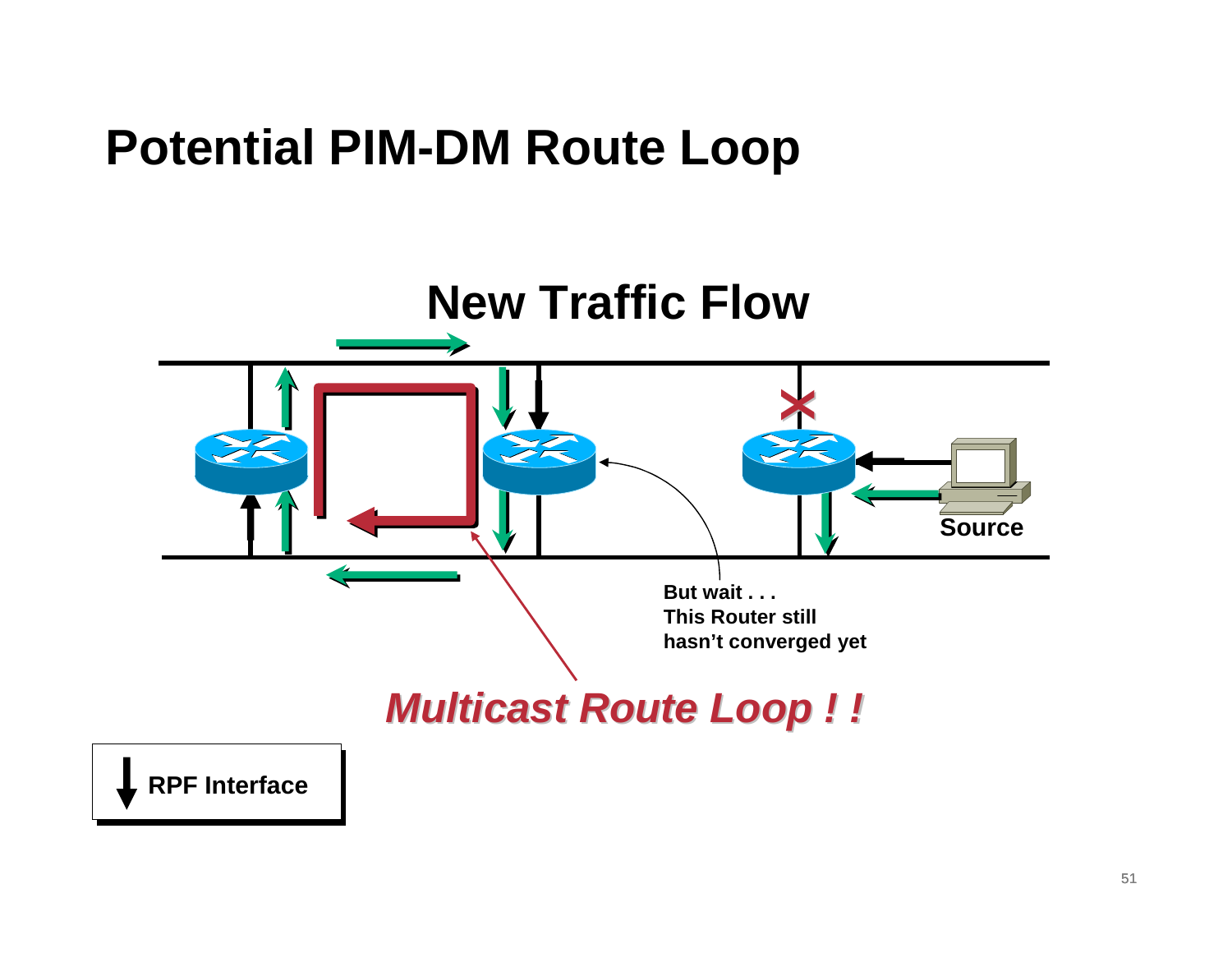# **PIM-DM — Evaluation**

#### • **Advantages**

- –**Easy to configure.**
- **Disadvantages**
	- –**Inefficient flood and prune behavior**
	- –**Complex Assert mechanism**
	- Mived control and data nia **Mixed control and data planes**
		- **Results in (S, G) state in every router in the network**
		- **Can result in non-deterministic topological behaviors**
- **Primary Application:**
	- –**Testing Router performance in labs**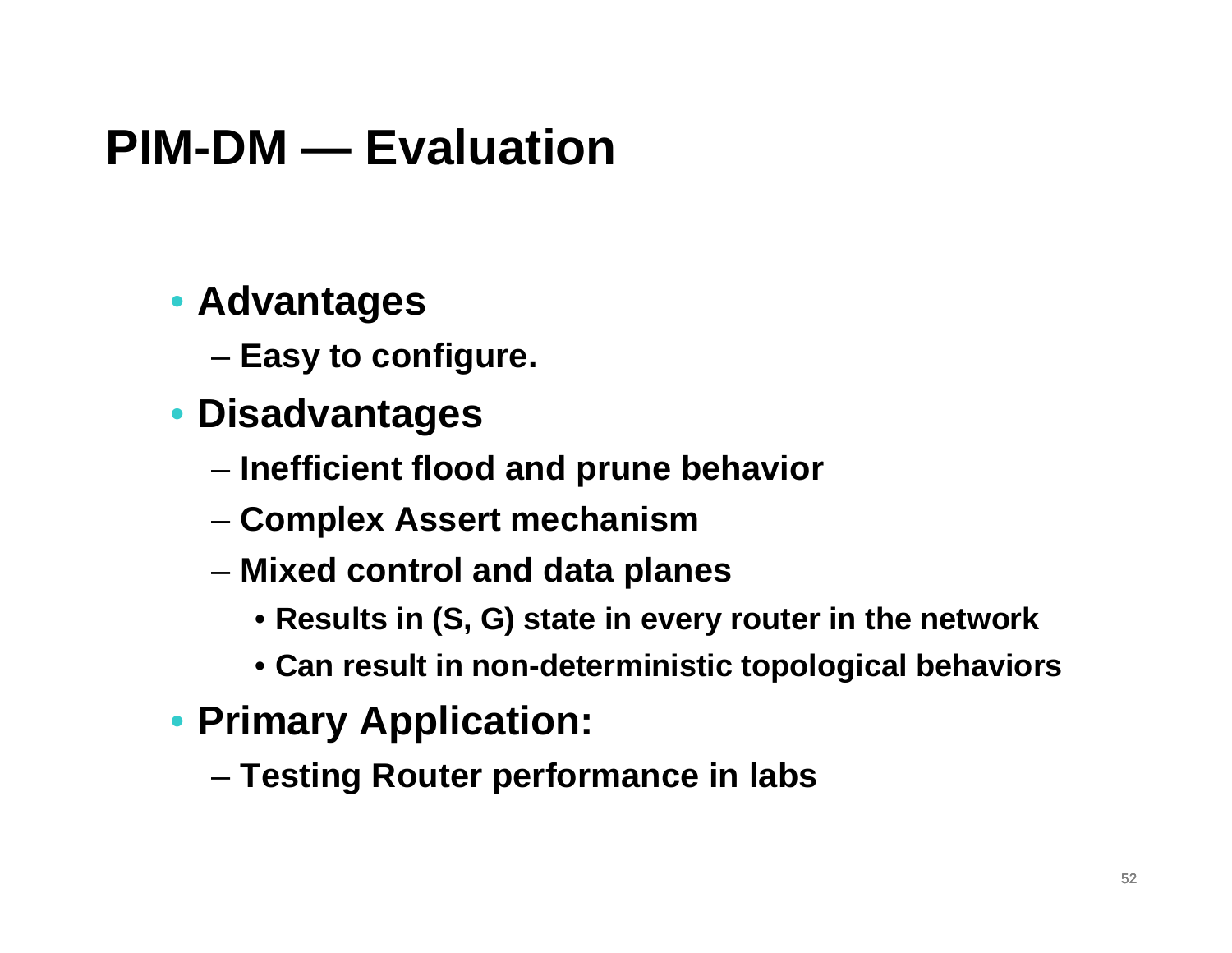# **PIM-SM (RFC 2362)**

- **Supports both source and shared trees**
	- – **Assumes no hosts want multicast traffic unless they specifically ask for it**
- **Uses a Rendezvous Point (RP)**
	- – **Senders and Receivers "rendezvous" at this point to learn of each others existence.**
		- **Senders are "registered" with RP by their first-hop router.**
		- **Receivers are "joined" to the Shared Tree (rooted at the RP) by their local Designated Router (DR).**
- **Appropriate for…**
	- WINA СРЯА ЛІ **Wide scale deployment for both densely and sparsely populated groups in the enterprise**
	- – **Optimal choice for all production networks regardless of size and membership density.**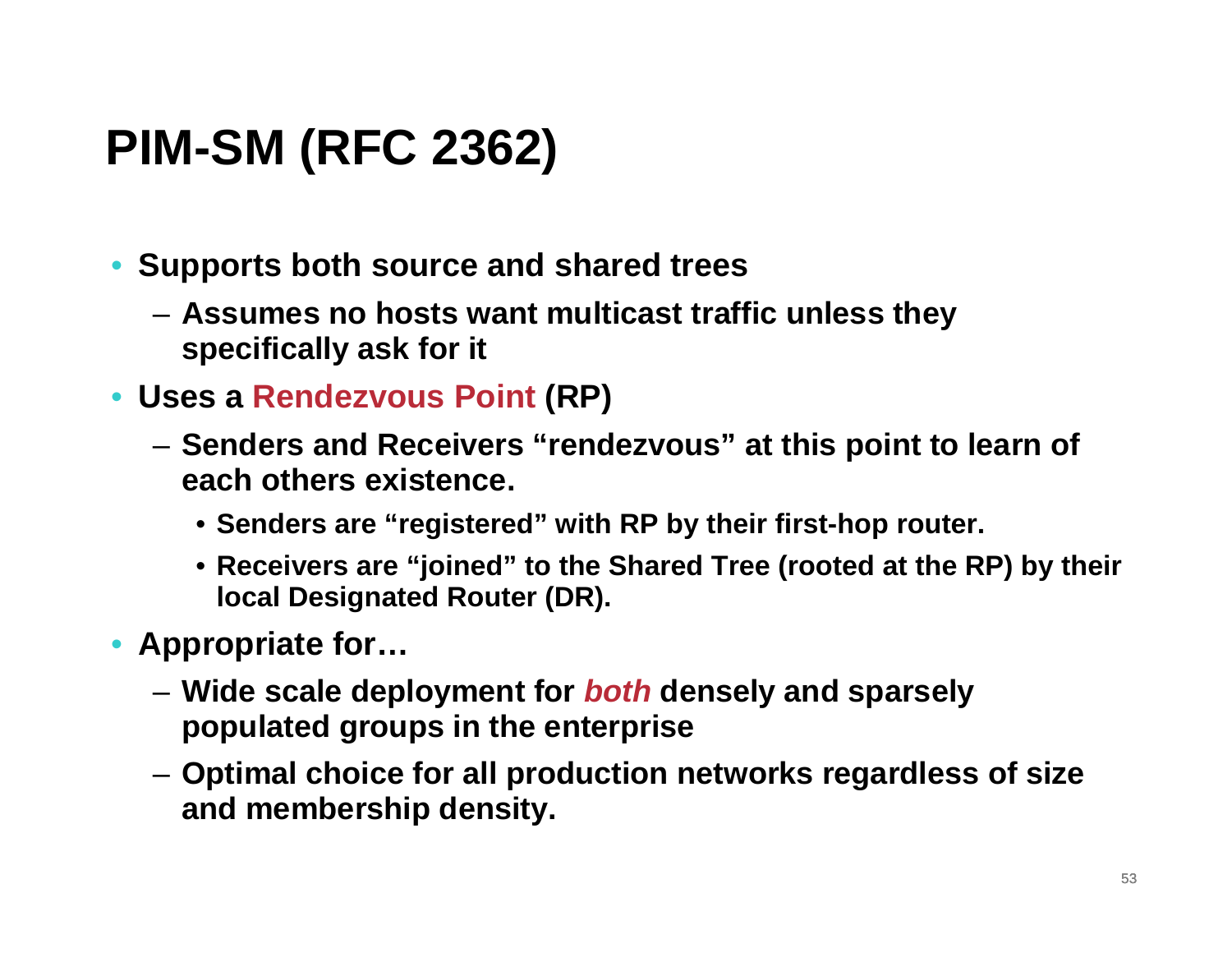# **PIM-SM Shared Tree Join**

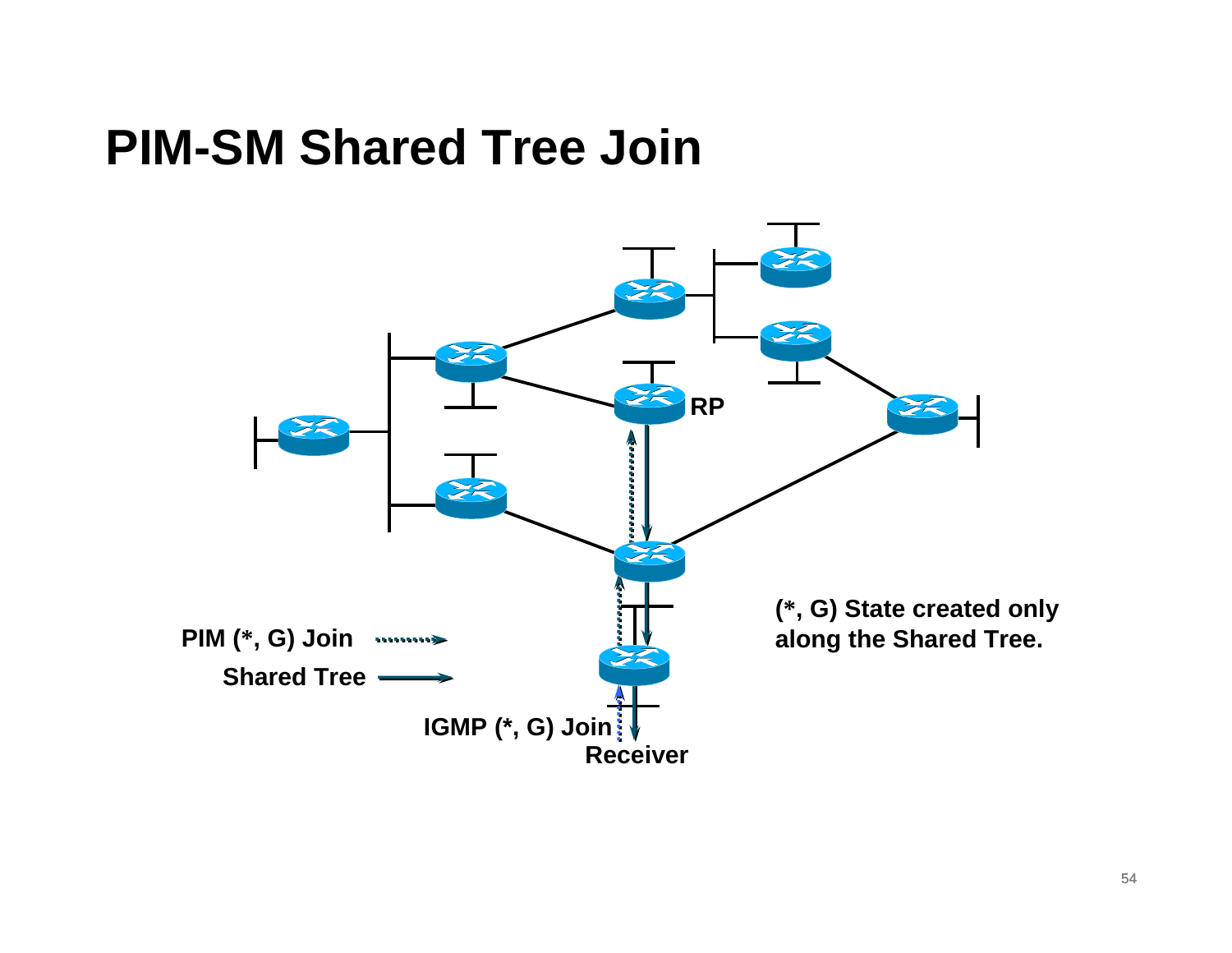# **PIM-SM Sender Registration**

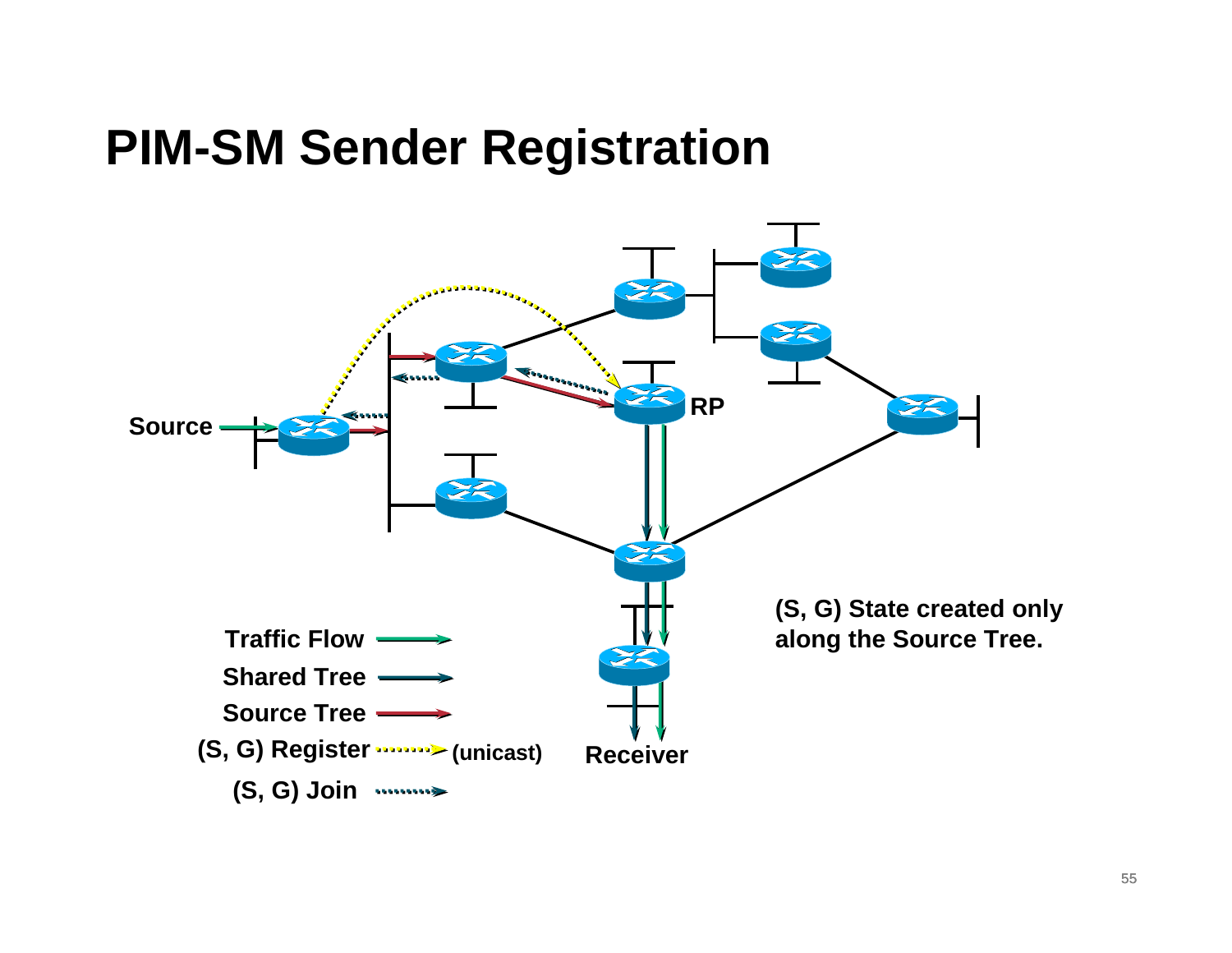# **PIM-SM Sender Registration**

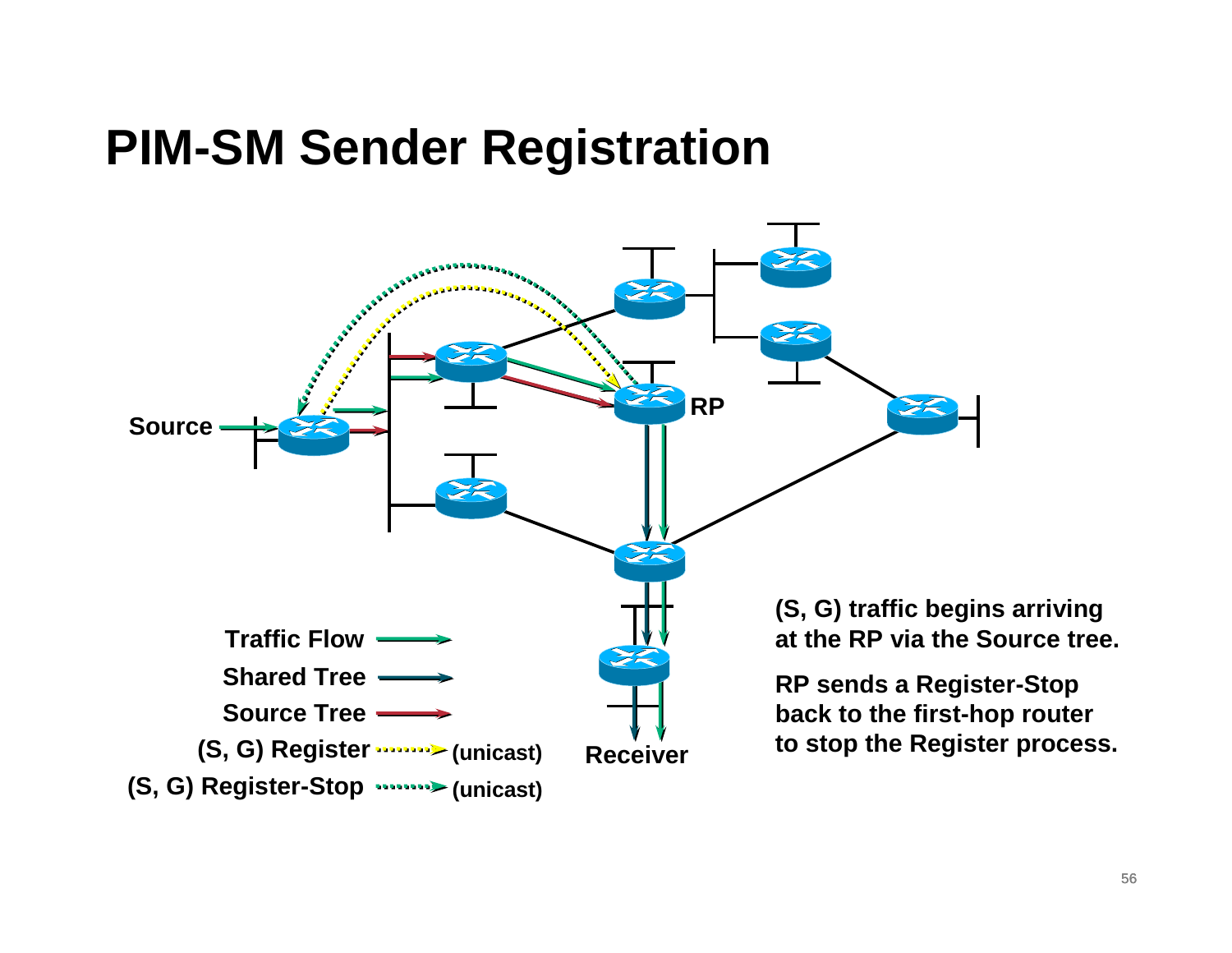# **PIM-SM Sender Registration**

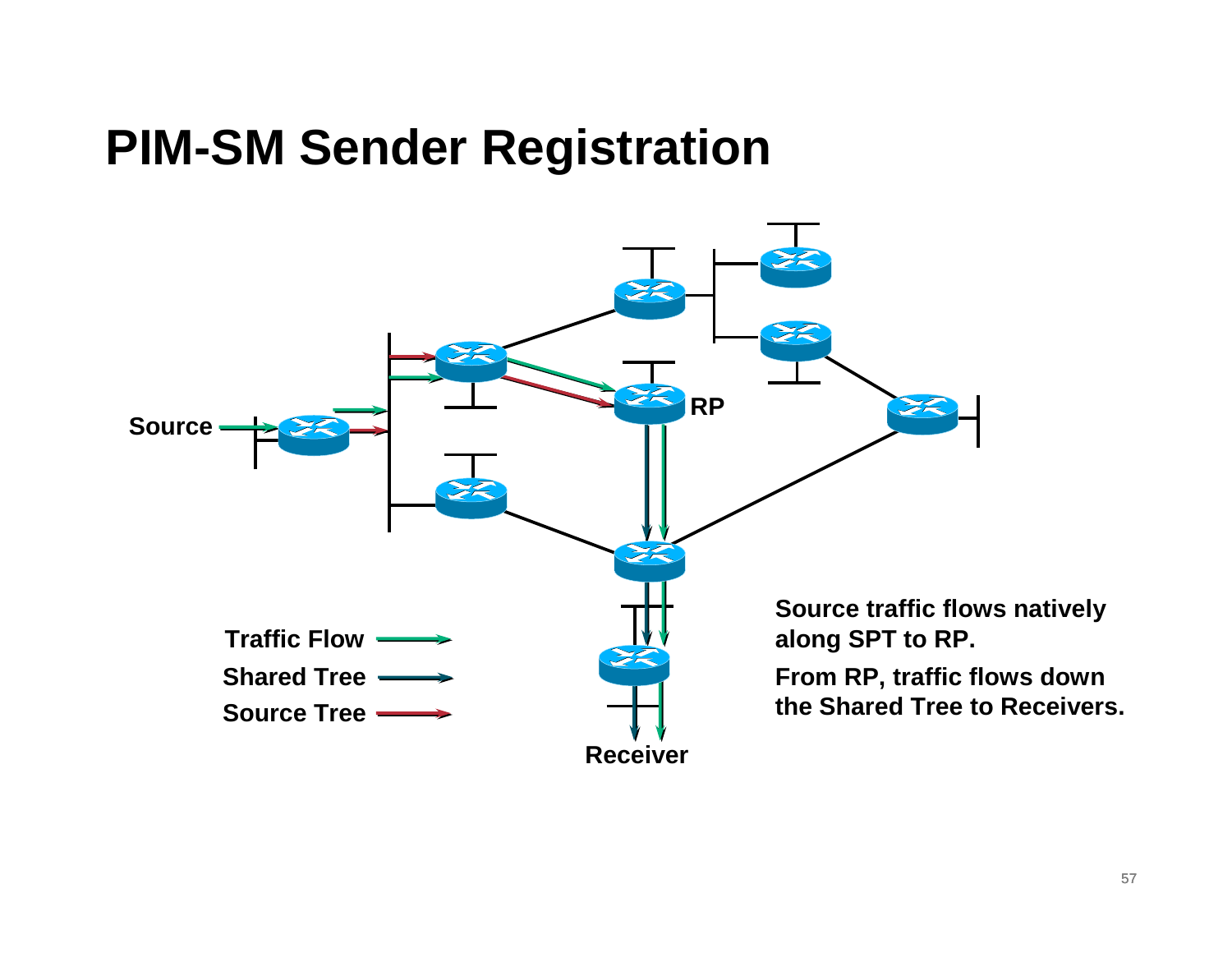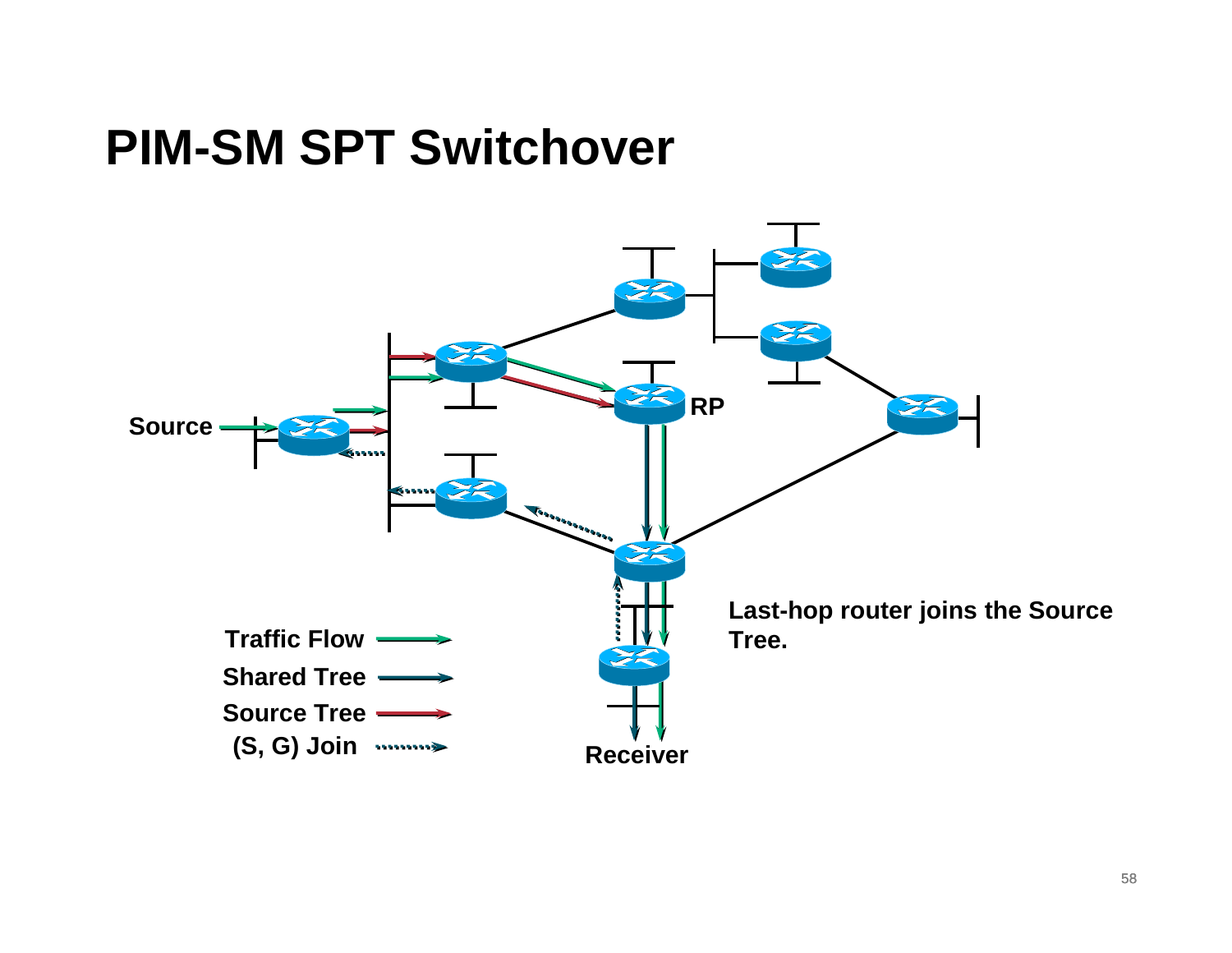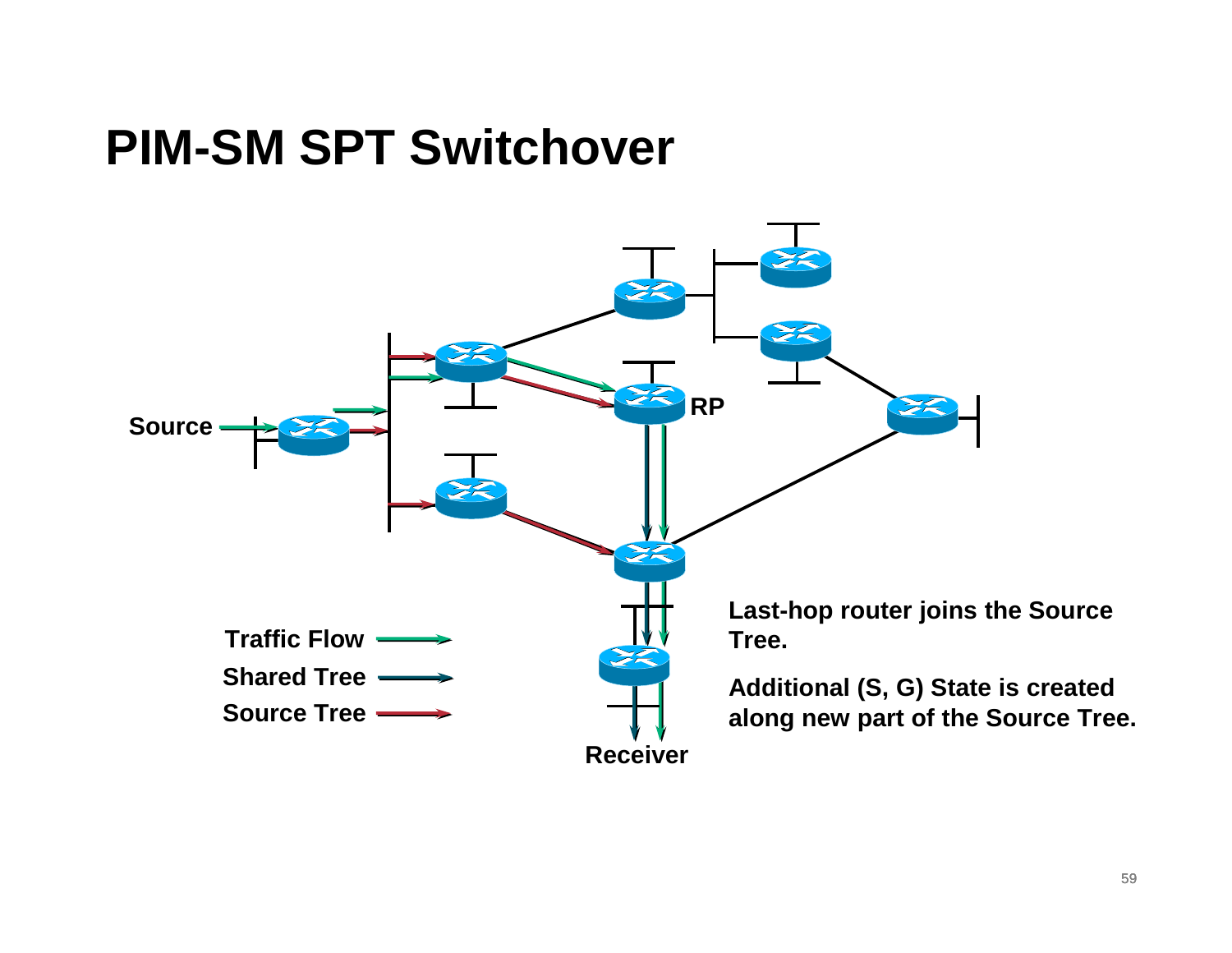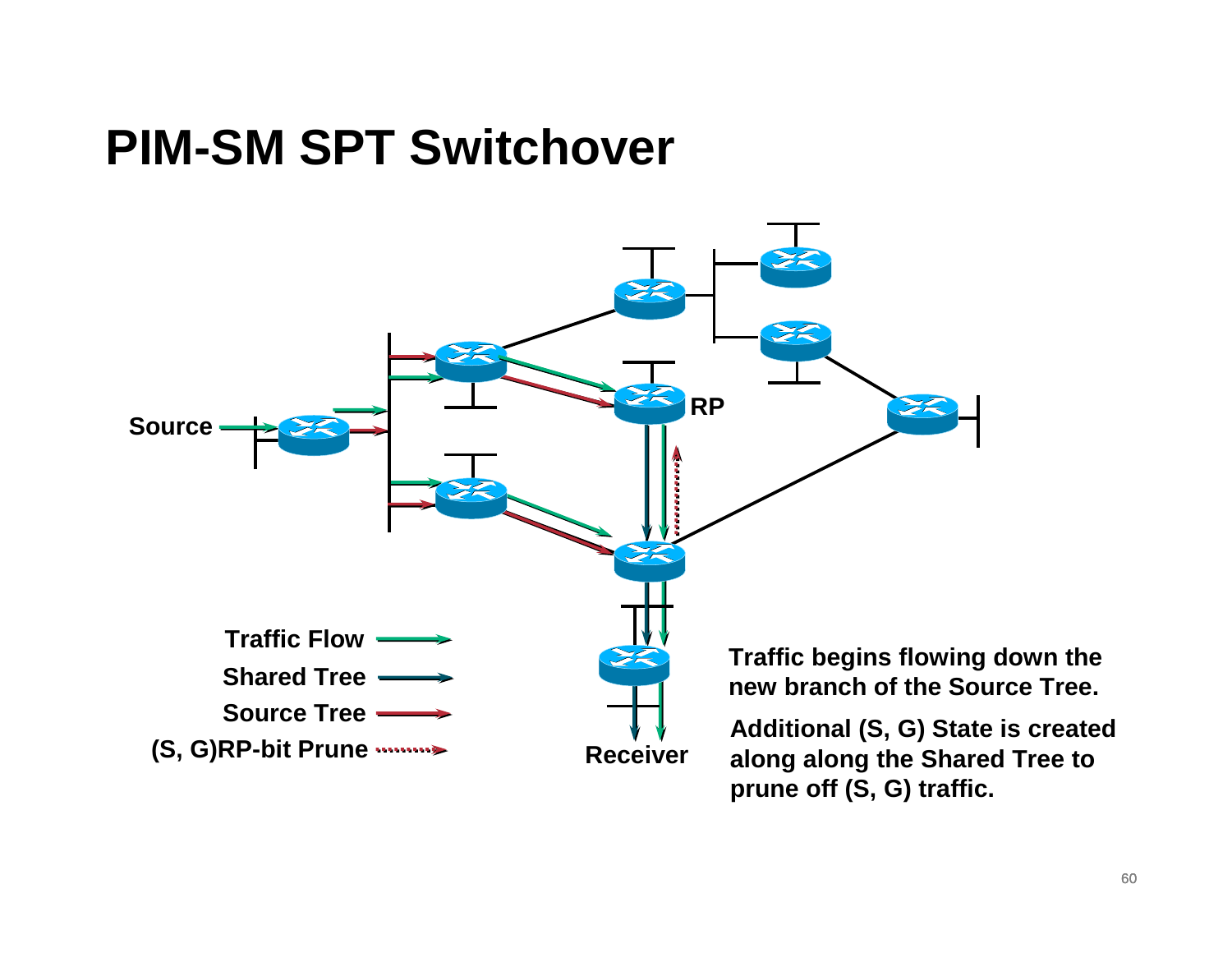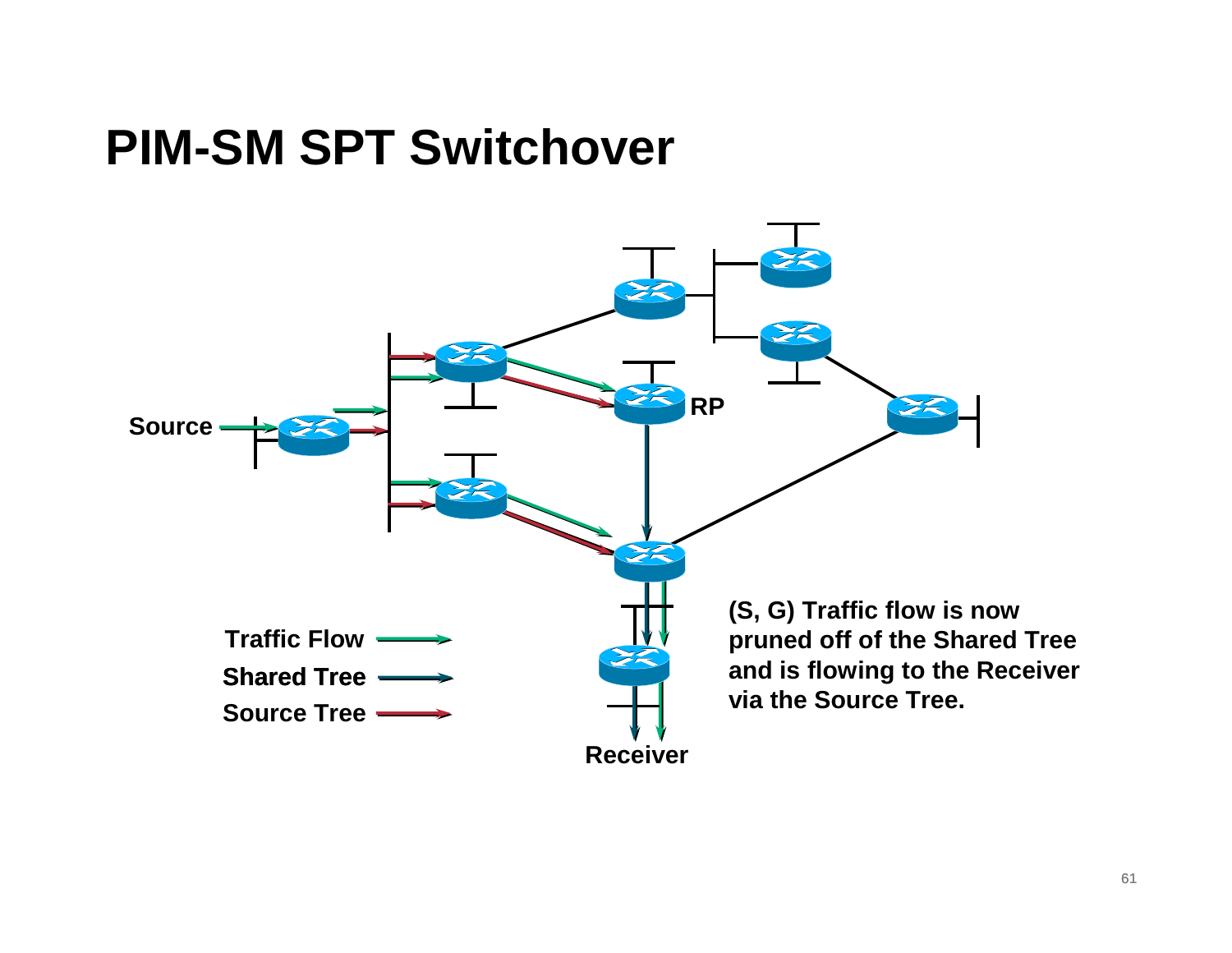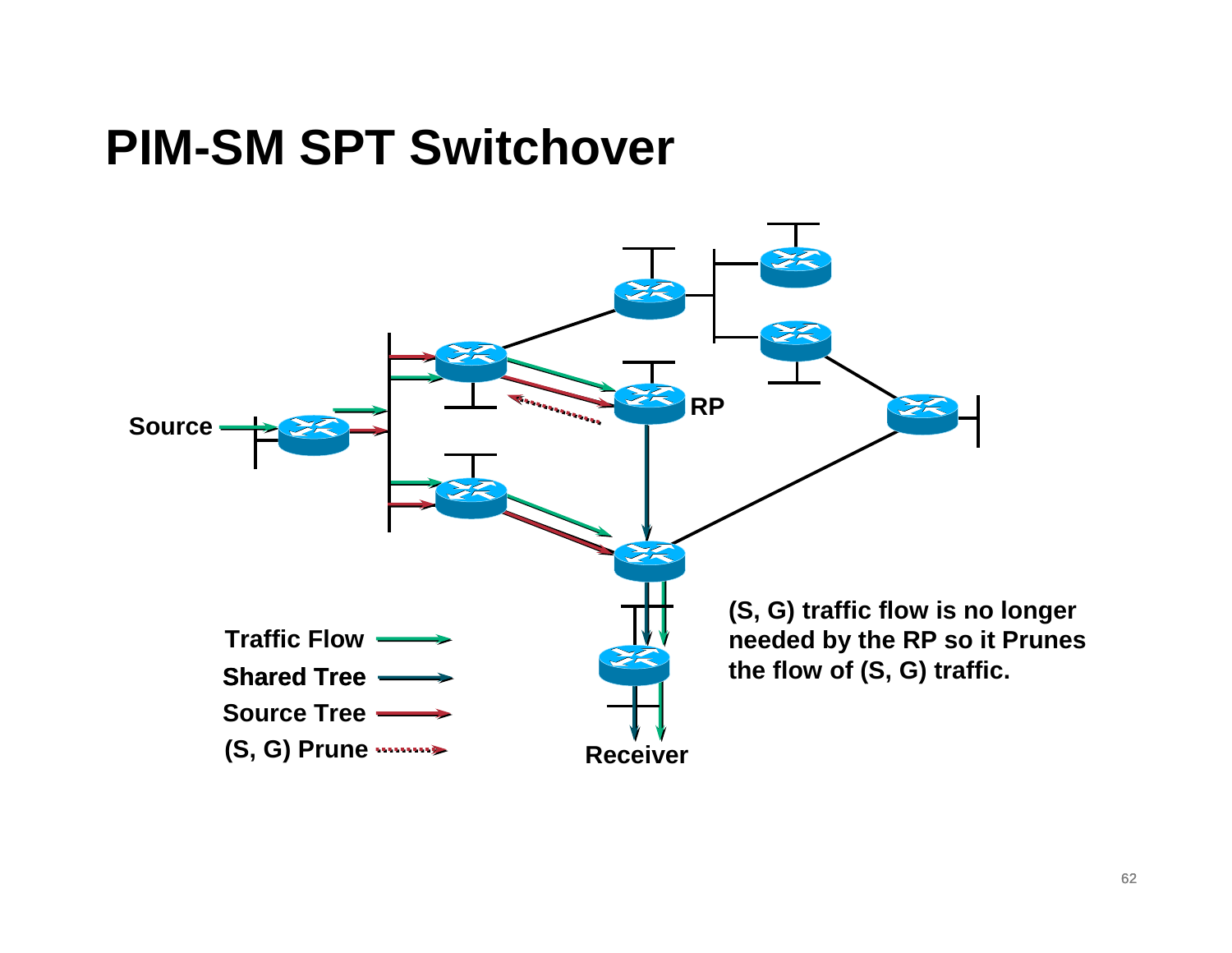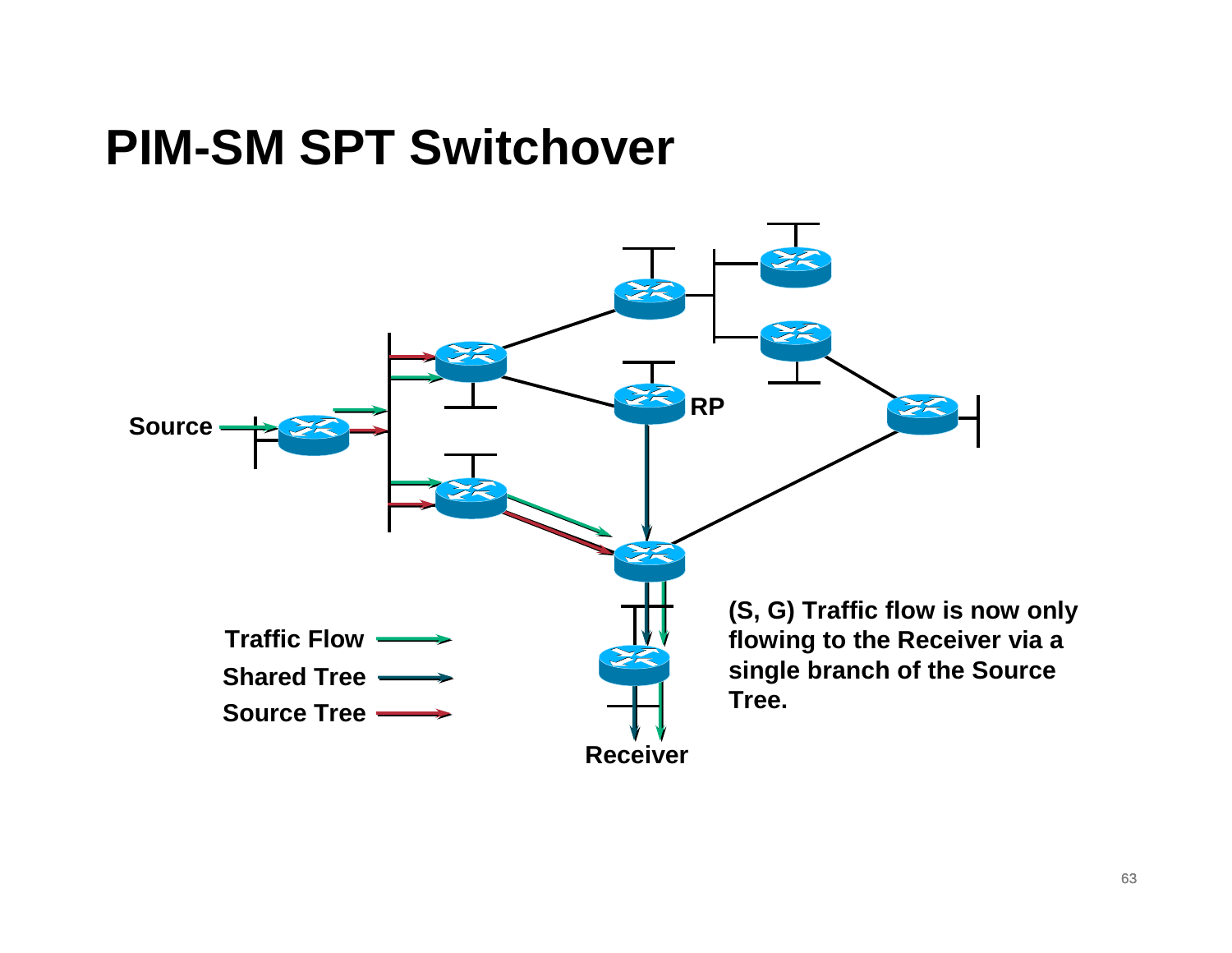# **PIM-SM FFF**

# **PIM-SM Frequently Forgotten Fact**

**"The default behavior of PIM-SM is that routers with directly connected members will join the Shortest Path Tree as soon as they detect a new multicast source."**